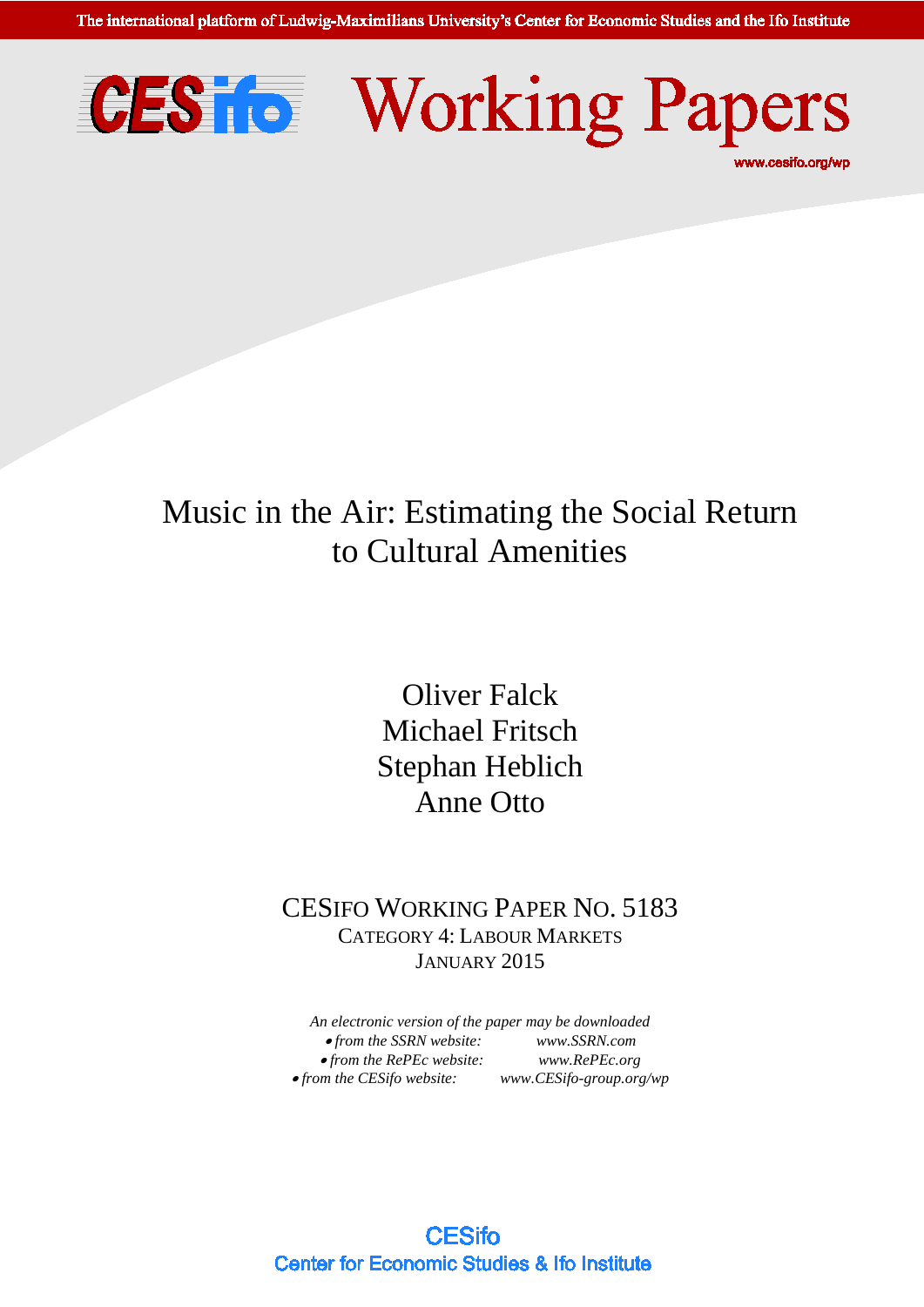# Music in the Air: Estimating the Social Return to Cultural Amenities

## Abstract

If being around smart people makes us smarter and more productive, what can regions do to attract smart people? This paper considers endogenous cultural amenities as a location factor for high-skilled workers. To overcome selection in the provision of cultural amenities, we exploit the variation in contemporaneous cultural amenities stemming from baroque opera houses in Germany that emerged during a time when the decision for an opera house was mainly determined by the ruler's preferences and rarely by funding constraints. To assess spillovers from high-skilled workers attracted by cultural amenities, we use a 1-percent sample drawn from the population of all West German workers under social security during the period 1975-2010. This panel of individual observations allows us to compare wages of similar individuals who work in locations with different levels of high-skilled workers who are attracted by cultural amenities. To account for non-random selection of workers among cities, we use individual-location fixed effects. Our results show that cultural amenities are an important factor in the location decision of high-skilled workers. The positive effect of the local share of high-skilled workers on unskilled, skilled and high-skilled wages indicates strong and productive spillovers.

JEL-Code: I200, J300, Z100.

Keywords: cultural amenities, social returns, higher education.

| Oliver Falck                                   | Michael Fritsch                          |
|------------------------------------------------|------------------------------------------|
| Ifo Institute - Leibniz Institute for Economic | University of Jena / School of Economics |
| Research at the University of Munich           | and Business Administration              |
| Munich / Germany                               | Jena / Germany                           |
| falck@ifo.de                                   | m.fritsch@uni-jena.de                    |
| Stephan Heblich                                | Anne Otto                                |
| University of Bristol                          | IAB Rheinland-Pfalz-Saarland             |
| Department of Economics                        | Saarbrücken / Germany                    |
| Bristol / United Kingdom                       | anne.otto@iab.de                         |
| stephan.heblich@bristol.ac.uk                  |                                          |

January 19, 2015

We are grateful to Martin Wersing and the Collaborative Research Center 649: Economic Risk for sharing their rent data and Michael Wyrwich for preparing employment data for 1907 and data on public expenditure in 2004. We thank Gabriel Ahlfeldt, Sascha Becker, Paul Cheshire, Hans Koster, Kurt Schmidheiny, Sarah Smith, Will Strange, Christine Valente, Frank Windmeijer and participants at the Cultural Heritage and Urban Revival Workshop in Amsterdam, as well as at seminars at the University of Bristol, IWH Halle, Ifo Institute Munich, the University of Glasgow and the University of Stirling for helpful discussions. Last but not least, we thank Julio Saavedra for carefully copyedited the paper.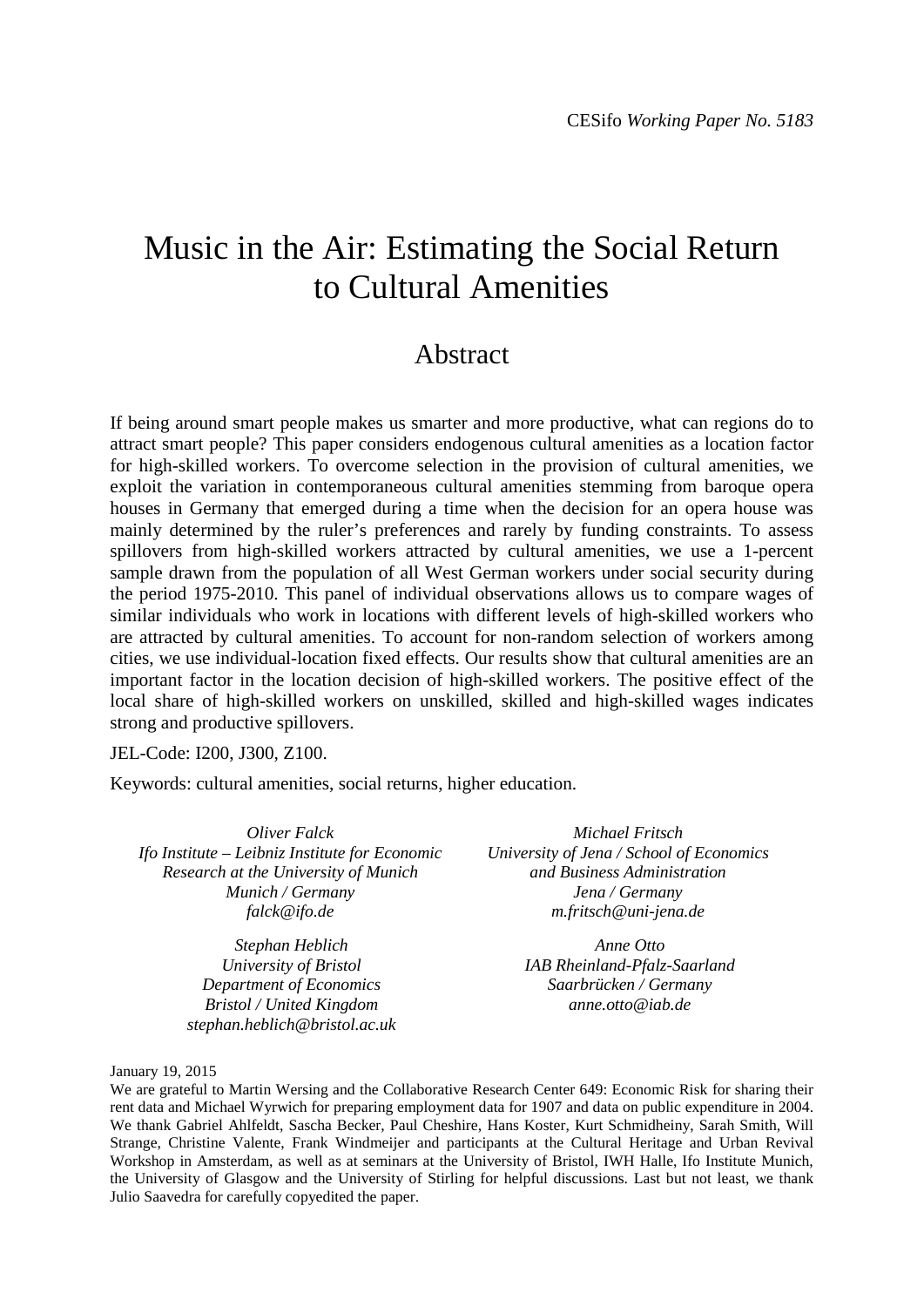### **1. Introduction**

It is well accepted that being around smart people makes us smarter and more innovative (cf. Lucas 1988). By clustering geographically, innovators can foster each other's creative spirit, learn from each other and become overall more productive.<sup>1</sup> This implies that once a city attracts some innovative workers and companies, its economy may change in ways that make it even more attractive to other innovators. This multiplier effect is one explanation for self-enforcing agglomeration economies. From a policy perspective, there are two approaches to attract innovative workers that may jump start self-enforcing agglomeration economies. *Demand-side approaches* aim at attracting firms by direct or indirect subsidies with the hope that workers will follow ("people follow jobs"). *Supply-side approaches* pursue the reverse direction and focus on attracting workers with consumptive amenities that contribute to the city's quality of life, with the hope that firms will follow ("jobs follow people"). While there is an increasing literature on place-based policies for firms, we know comparatively little about place-based policies for workers.<sup>2</sup> However, Moretti (2012) expresses doubts about the effectiveness of supply-side policies and references the example of Berlin, a city that managed to become the world's coolest city with only one problem: there are not enough jobs.

This paper analyses how differences in the local supply of cultural amenities affect the share of high-skilled workers and whether high-skilled workers generate productive spillovers that benefit other individuals in the same local labor market. To assess productive spillovers from highskilled workers, we use a 36-year panel of individual wage data from the German social insurance records. The data allow us to distinguish low, medium- and high-skilled workers who are nested in 325 West German districts (NUTS-3 regions). We exploit the panel structure of our data to absorb individual characteristics as potential drivers of non-random selection of workers among locations (Combes et al. 2008; Glaeser and Mare 2001). Specifically, we allow unobserved individual abilities to vary across regions by including individual-location fixed effects (cf. Moretti, 2004). Doing so restricts our estimation to the effect on high, medium- and

<sup>&</sup>lt;sup>1</sup> For a recent summary of this extensive literature, see Carlino and Kerr (2014).

 $2^{2}$  See Neumark and Simpson (2014) for an extensive overview of place-based policies.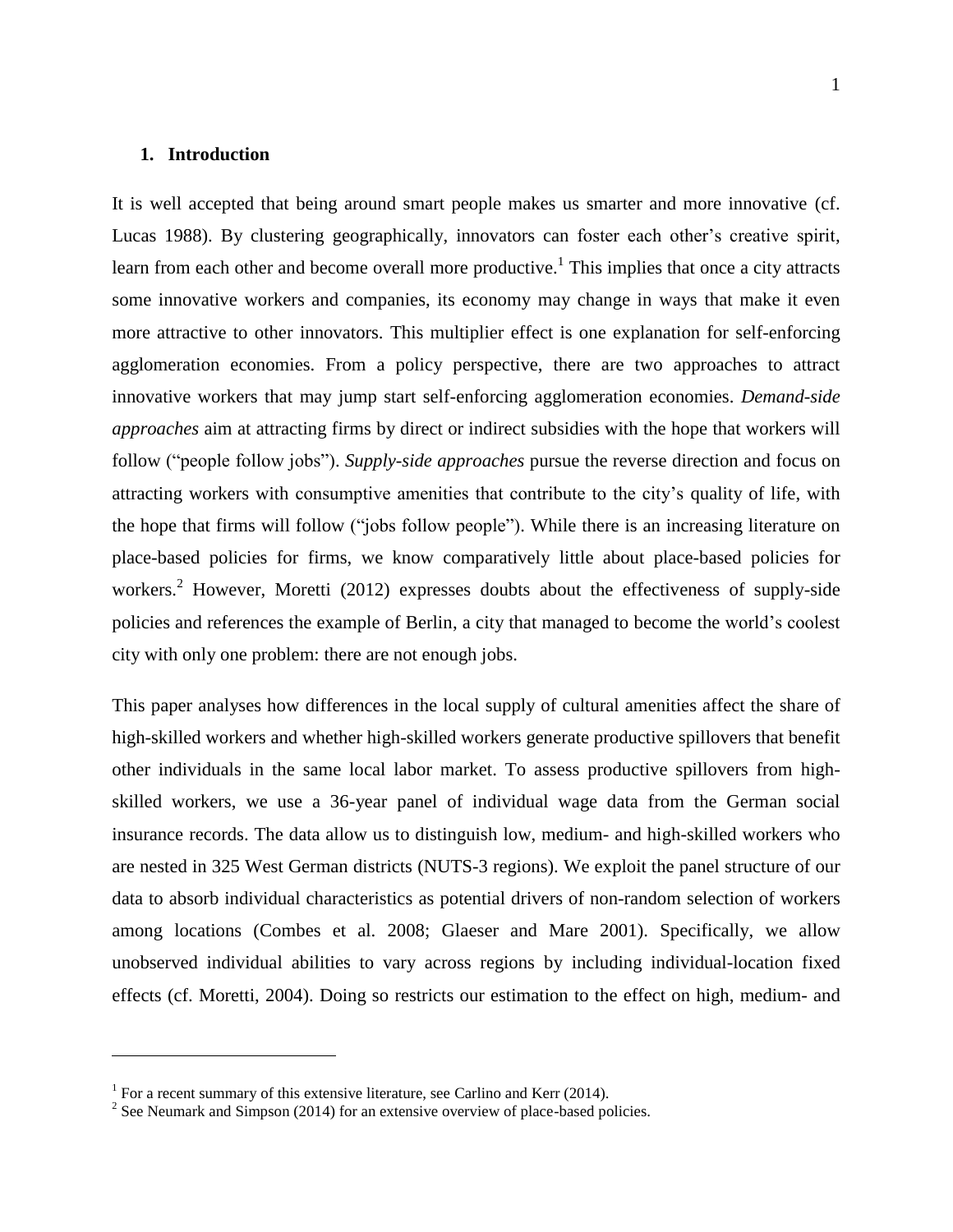low-skilled *stayers* who are exposed to changes in the share of high-skilled workers over time. Put differently, we investigate how high-skilled workers who choose to move to locations that supply more cultural amenities affect other workers' productivity in the same local labor market.

Since we are interested in spillovers from high-skilled workers who are attracted by endogenous cultural amenities, we need to find exogenous variation in the spatial distribution of amenities that cause spatial variation in the share of high-skilled workers. Otherwise, it may simply be the case that the supply of cultural amenities follows high-skilled workers, spurred by their willingness and ability to pay for such amenities (Diamond 2013; Shapiro 2006). To solve this endogeneity, we draw on a quasi-natural experiment in German history that relates the spatial distribution of baroque opera houses today to the past rulers' competition for prestigious cultural amenities (cf. Falck et al. 2011). In the era following the Thirty Years' War, many rulers spent vast amounts of money on prestigious buildings, extravagant parties, or unusual hobbies. In these wasteful times, some rulers chose to build opera houses, thus sowing the seed for a concentration of cultural life. Opera performances are a particularly complex type of artistic activity that requires not just musicians and singers – sometimes also a ballet – but also stage and costume designers, make-up artists and, not to forget, poets and composers. One may additionally think that artists attract pubs and other cultural activities, such as music clubs and independent small theatres, that exist on the fringes of well-established mainstream institutions. As a result, we observe today that early agglomerations of a cultural scene turned out to be highly pathdependent. Today, baroque opera house locations host significantly more artists as locations where an opera house was built more recently. Apparently, some of the variation in cultural amenities today is the unintended consequence of baroque ruler's idiosyncratic preferences. Under the assumption that the choice to build an opera house is not related to any historic factors of time-persistent economic importance —and we will show that hardly any observable historic factors can explain the existence of a baroque opera house—this leaves us with an exogenous shifter in the regional share of high-skilled workers who value cultural amenities.

Our results suggest that high-skilled workers are attracted by cultural amenities. We further find that all skill groups in a location benefit from the agglomeration of high-skilled workers. In our preferred specification, a one-percentage point increase in the share of high-skilled workers causes low-skilled workers' wages to increase by 1.4 percent; skilled workers' wages increase by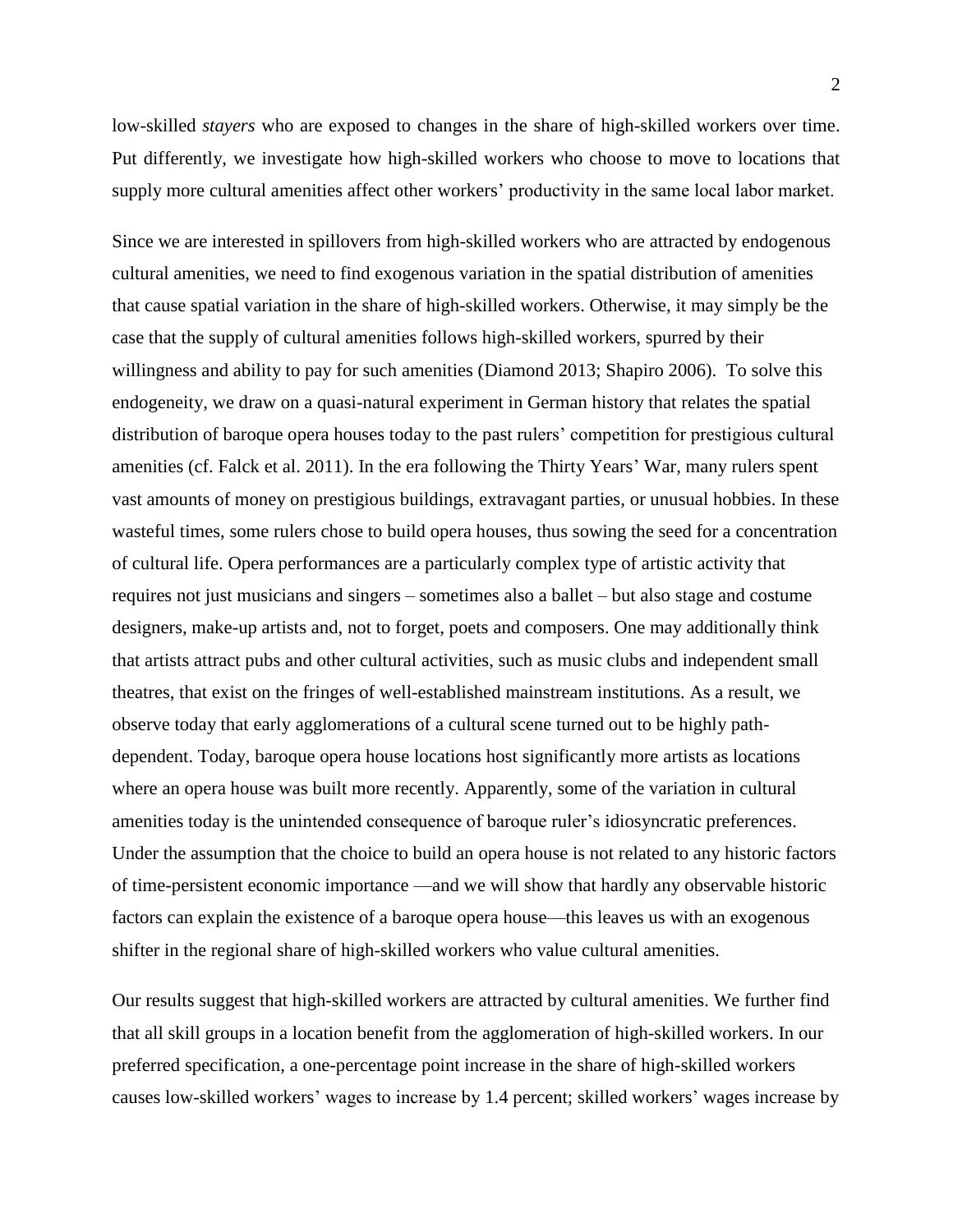1.6 percent; and high-skilled workers enjoy 1.1-percent higher wages. A simple spatial equilibrium model with heterogeneous workers helps rationalize these findings. Standard demand and supply considerations suggest that low- and medium-skilled workers benefit from an increasing share of high-skilled workers because they are imperfect substitutes. An increasing share of high-skilled workers will for instance not reduce the demand for taxi services or restaurants. By contrast, high-skilled workers' wages should decrease with increasing supply. This may change when we allow for knowledge spillovers from high-skilled workers (cf. Moretti 2004). In that case, we would still expect strictly positive net effects on the group of low-skilled and medium-skilled workers. However, for high-skilled workers, the sign depends on the size of the knowledge externality. Our findings imply the existence of strong and productive spillovers since we find that knowledge spillovers more than offset the negative supply effect.

We are confident that we have identified a causal relationship between cultural amenities and the location choice of high-skilled workers. This finding is in line with a number of studies that are summarized in Thorsby (1994) and for Germany, the McKinsey survey *Perspektive Deutschland* finds that high-skilled movers name "cultural offerings and an interesting cultural scene" among the top five reasons (out of 15 possible reasons) for their location choice (cf. Buettner and Janeba 2013). We further find that high-skilled workers who are attracted by a location's cultural life benefit other individuals in the same local labor market. This finding corroborates a stream of literature in public economics discussing whether cultural amenities like theaters or opera houses should be considered as public goods that need to be financed by tax-payers' money. One of the first and most prominent arguments in support of the public aspect of cultural goods is developed in Baumol and Bowen (1966), who assign an existence value to cultural amenities that even matters to those individuals who never intend to actually use the amenity. They argue that cultural amenities benefit the community as a whole, justifying thus the provision of public money. Our results provide empirical evidence for this argument.

Our findings further connect to two other strands of the literature. Starting with Rosen (1979) and Roback (1982), there is an established literature on the effect of amenities and quality of life on the spatial distribution of economic activities. This strand of literature has most recently been advanced by Albouy (2012). Following Brueckner et al. (1999), we may distinguish three different types of amenities. First, natural amenities like the sea, climate or mountains that are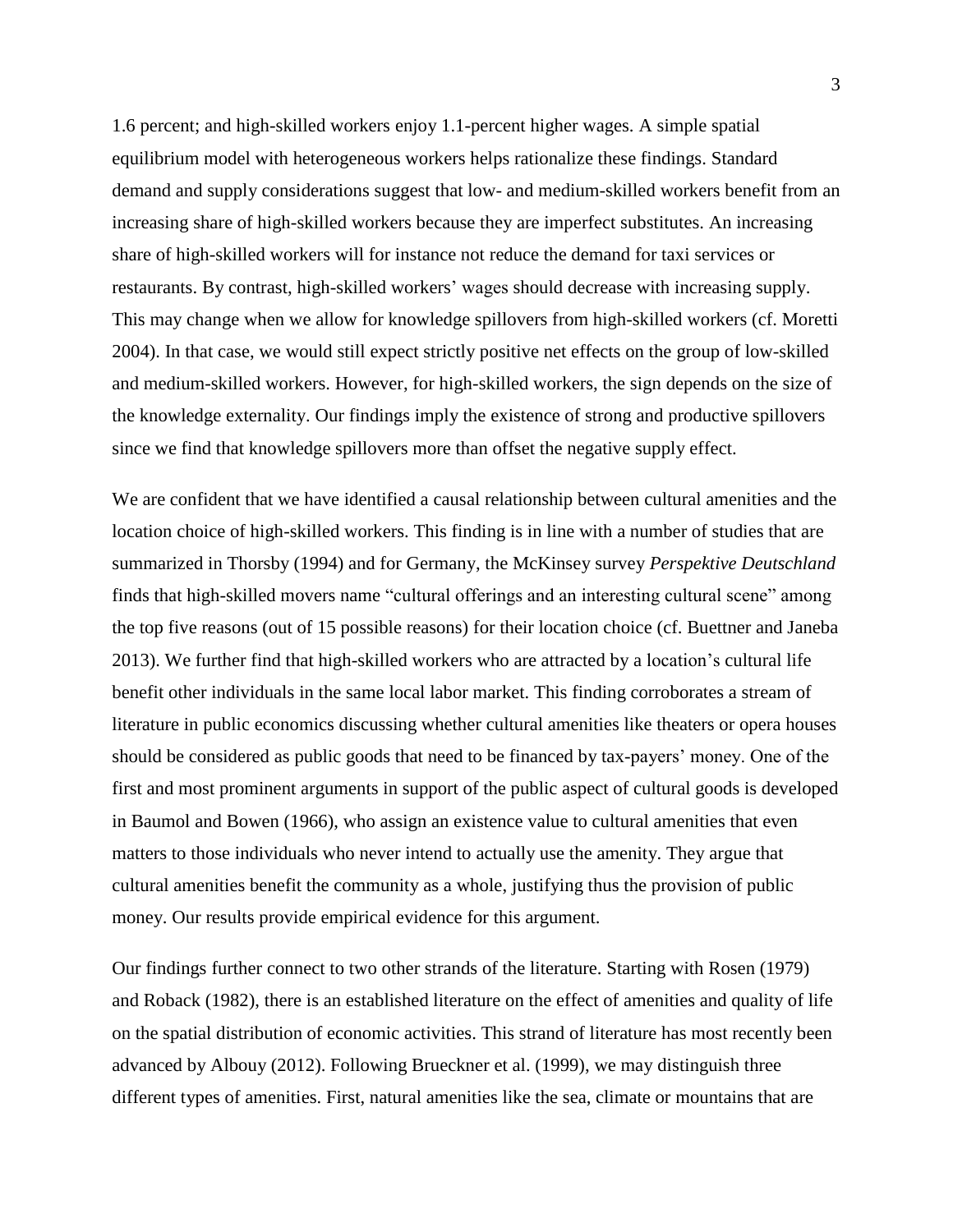plausibly exogenous. Second, historical amenities like monuments, buildings, or opera houses that we observe today are considered exogenous because their existence was typically not determined by location factors that drive current economic development. And third, modern amenities like theaters or restaurants that are clearly demand-driven and thus endogenous. In this paper, we combine the latter two amenity types and use variation in modern amenities that originates in history. We then use this variation in cultural amenities to assess spillover effects from high-skilled workers who value these amenities. This latter part of our analysis relates to a second strand of literature that examines spillovers from high-skilled workers (cf. Moretti 2004, Glaeser and Mare 2001).

In the following, Section 2 will provide a more detailed discussion of the historic argument underlying our instrument. Section 3 lays out the empirical strategy, and Section 4 introduces our data. We present our results in Section 5 and discuss their robustness in Section 6. Finally, Section 7 concludes with policy implications and an outlook to future research.

#### **2. Baroque Opera Houses in Germany as a Quasi-Natural Experiment**

In the centuries following Charlemagne, France, Spain, England, and Habsburg Austria developed into states where power was wielded by a centralized sovereign. In contrast, the Holy Roman Empire became increasingly fragmented because the emperor had to buy the loyalty of kings, princes, and dukes within the empire by granting territorial and governance concessions. When the Treaty of Westphalia finally ended the Thirty Years' War in 1648, what we know as Germany today was comprised of hundreds of sovereign kingdoms, principalities, and dukedoms. This environment of political fragmentation continued until the German Empire was established in the second half of the  $19<sup>th</sup>$  century. During this period, European instrumental music experienced its apogee with the Baroque era, the most famous composers of which came from politically fragmented areas in Germany and Italy (Scherer 2001a; Vaubel 2005).<sup>3</sup> Elias

<sup>&</sup>lt;sup>3</sup> Among these composers were Johann Sebastian Bach, Georg Friedrich Handel, Georg Philipp Telemann, Joseph Haydn, Christoph Willibald Gluck, Ludwig van Beethoven, Wolfgang Amadeus Mozart, and Antonio Vivaldi.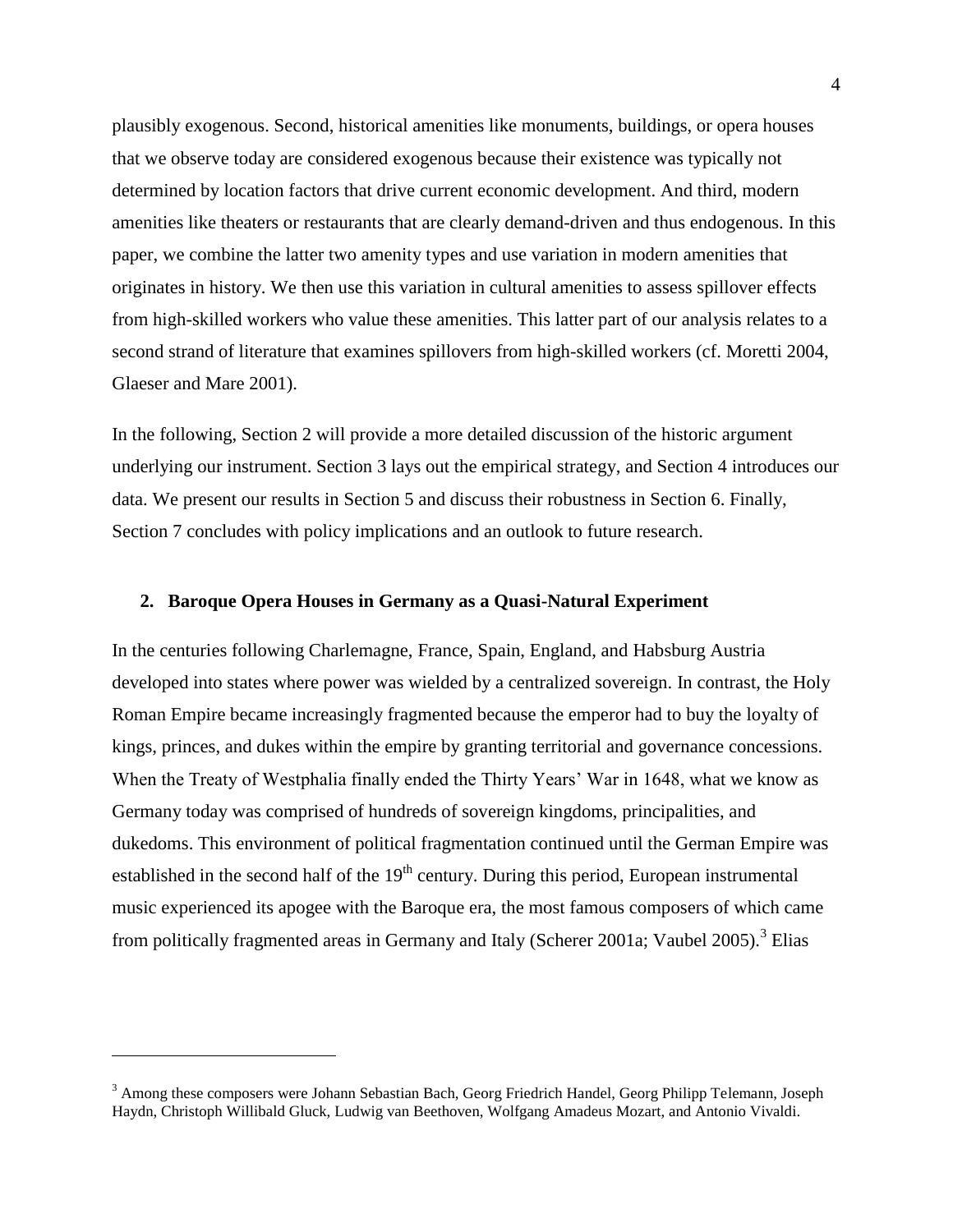(1993, p. 26) explains this conjunction of circumstances as the result of competition for prestige among rulers of principalities:<sup>4</sup>

In France and England the decisive musical positions were concentrated in the capitals, Paris and London, as a result of state centralization. A high-ranking musician in these countries therefore had no chance of escape if he fell out with his princely employer. There were no competing courts that could rival the king's in power, wealth and prestige, and that could have given refuge to, for example, a French musician who had fallen from favor. But in Germany and Italy there were dozens of courts and cities competing for prestige, and thus for musicians. It is no exaggeration to trace the extraordinary productivity of court music in the territories of the former German empire among other things to this figuration—to the rivalry for prestige of the many courts and the correspondingly high number of musical posts.

Based on these initial ideas, Scherer (2001b) analyzes the biographies of 645 composers born between 1650 and 1849 and traces the evolution of professional music composition over this period. His findings suggest that professional composing increased in intensity across this entire period. At this time musical performances became more and more popular at the courts as well as among larger parts of the population.<sup>5</sup>

An opera performance at court was a particularly glamorous and prestigious spectacle that was supposed to demonstrate the glory and the power of the ruler. Such performances were single events that normally took place in the court's premises with admission restricted to the members of the court and some invited nobles (Raynor 1972).<sup>6</sup> Since they have in no way been part of everyday life they cannot be considered as early cultural concentrations that could predict today's distribution of cultural amenities. In some places, however, the rulers' enthusiasm for

<sup>&</sup>lt;sup>4</sup> Scherer (2004) provides empirical evidence in support of this assumption.

<sup>&</sup>lt;sup>5</sup> This tendency was reflected in the emergence of societies organizing musical performances (for details see Raynor 1972, chapter 12). Typically, these societies were comprised of citizens, nobles, and students who shared a pronounced interest in music (e.g. in the form of a Collegium Musicum). After 1800, the market for music experienced a particular upswing when an increasingly wealthy middle class began demanding sheet music for home entertainment. In Scherer (2004), this change in the music scene is reflected by a significant increase in professional composing activity by composers born in the 1800–1849 period.

 $6$  Helm (1960) gives a detailed description of such events at the courts of Frederik the Great in Berlin and Potsdam.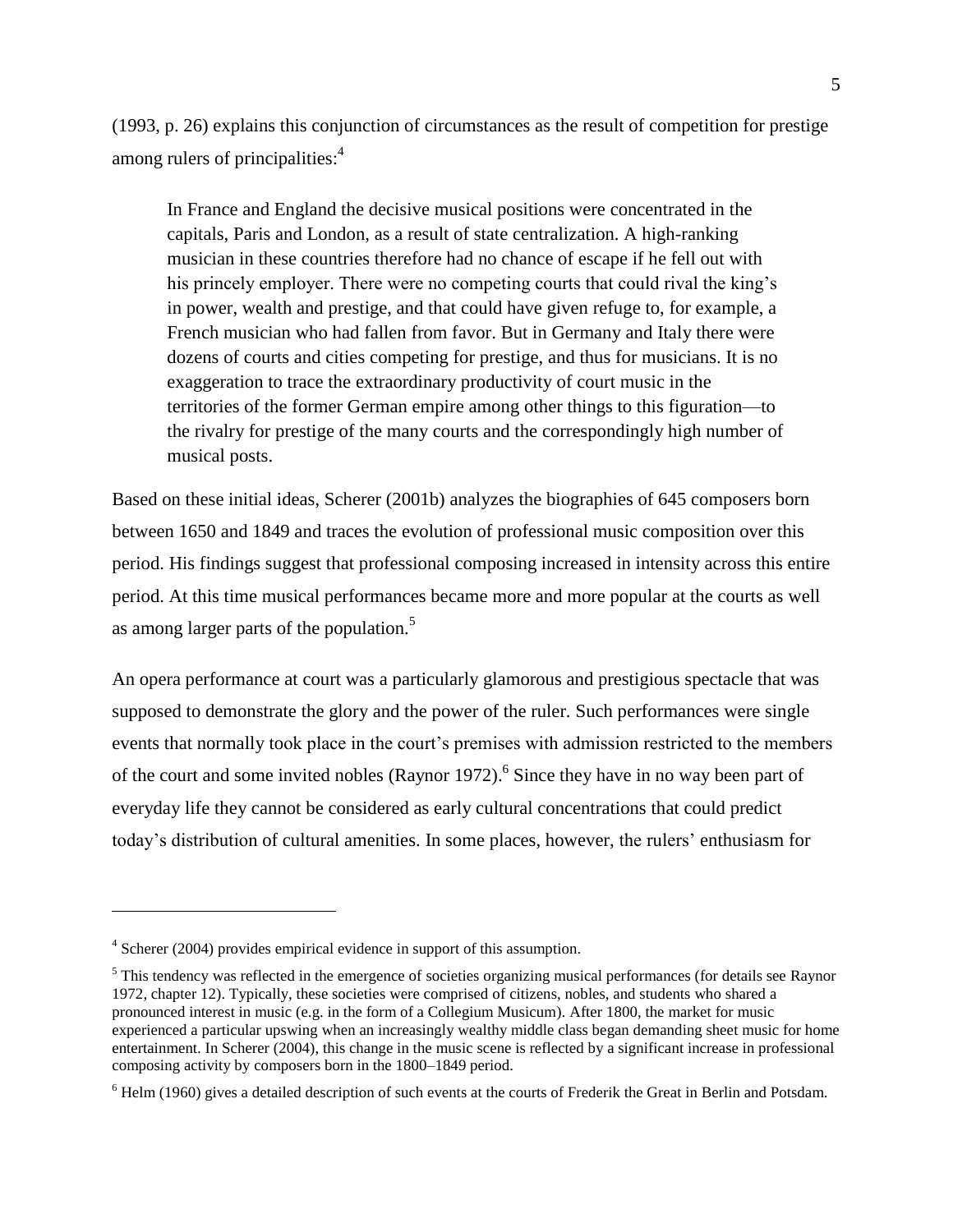operas became so strong that they constructed a special opera house. This was a significant commitment to the musical arts, involving the permanent maintenance of an orchestra and singers, stage designers, costume designers, and so forth. With a dedicated opera house, performances were no longer single events for a restricted audience but became regular and much more frequent—one could rent a seat for the season—and they were opened to the general public spreading this type of artistic culture among the population. Only a part of the people involved in opera performances—often singers and musicians—had a contract for a longer period of time that was not always well paid. Many contributions were made on a freelance basis often as a supplement to one's regular occupation (e.g., architects as stage designers).<sup>7</sup> Many of the professional artists, particularly those who worked more or less on a freelance basis, developed all kinds of cultural activities in order to earn additional income to support their living. In this way, singers and musicians often spread their abilities as music teachers. As a result, the presence of a stand-alone opera house in the baroque era marked the nucleus of a wide range of cultural activities in the respective location.

These findings suggest that the initial stimulus for building opera houses in the baroque period resulted from the cultural competition between kings, dukes, and princes at a time when strategic marriages and war alliances instead of economic factors determined regional prosperity. Of course, one could argue that the funds needed to build a prestigious opera house did not just magically appear but must have been, at least to some degree, based in the region's economic status. However, as discussed by Duchhardt (2007) and Vierhaus (1984), the theory that you can only spend what you have was not a popular one among the absolutistic rulers of this era. Indeed, it was not uncommon for rulers to incur huge debts and engage in deficit spending in their quest for grandeur. Furthermore, it was general practice to sell subjects as mercenaries to foreign sovereigns in order to improve public finances (Loewenstein 2001).

#### $<<$  Figure 1 here  $>>$

Figure 1 maps the locations of the 29 stand-alone opera houses in Germany built before 1800 (cf. Falck et al. 2011). Interestingly, all of these opera houses still operate today, some of those were

 $\alpha$ <sup>7</sup> Generally, the members of the choir were amateurs coming from all kinds of professions.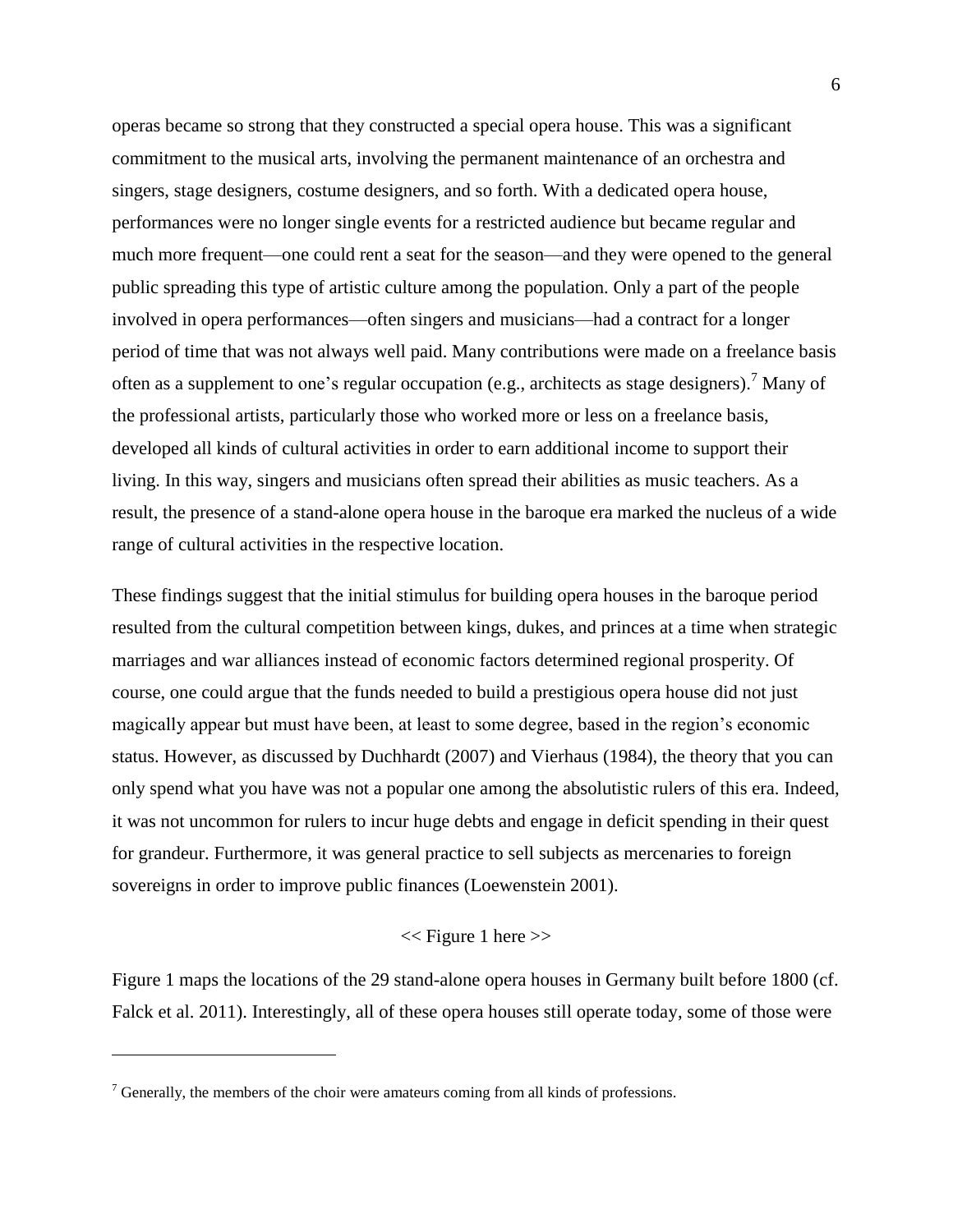destroyed by fires or during war times having been rebuilt afterwards. The map clearly shows that the baroque opera houses were not located solely in today's big cities such as Berlin, Munich, or Hamburg, but also in several smaller towns such as Bautzen, Neustrelitz, Weimar, Passau, or Stralsund. Many of these smaller courts were petty princedoms that could hardly afford expensive opera performances but nevertheless committed themselves to this type of artistic culture.<sup>8</sup> These cases clearly demonstrate that setting up an opera house at that time was rather independent of economic wealth.

#### << Insert Table 1 here >>

To support our argument that early cultural agglomerations still persist today, Table 1, Panel A, shows a simple comparison of cultural activities in locations with a baroque opera house and locations with an opera house that was built after the baroque era. Overall, we observe 92 opera houses today in Germany, 29 of which can be traced back to the baroque era (cf. Zöchling 1983). To measure cultural activities, we exploit detailed information from social insurance records and a special social insurance for freelance artists (cf. Haak 2005), and calculate the number of artists per 1,000 inhabitants on the German district level as an average over the years 2002-2007. Together, these two data sources allow us to draw a comprehensive picture of locations' cultural amenities today, which, among other things, led us to observe significantly higher shares of artists in baroque opera house locations. Interestingly, these differences are not restricted to those types of artists that are typically employed in opera houses, such as singers and musicians. They include a wide range of artists and thus truly support our argument that baroque opera houses initiated a diverse cultural scene that is still present today. Further support for our argument is provided in the last row of Table 1, where we exploit information from the 1907 census (Statistik des Deutschen Reichs 1909a and b). Here, we find information on the number of workers engaged in creative businesses. Using this data, we compare the employment share of artists in 1907 across the same two types of locations. Again, we find a significantly higher share of artists

<sup>&</sup>lt;sup>8</sup> Fischer-Dieskau (2006) gives a lively and detailed description of the development of opera performances around 1800 in the city of Weimar. At that time, Weimar was the small capital of the rather poor and petty dukedom of Saxe-Weimar that, however, became one of the leading centers for arts in  $19<sup>th</sup>$  century Germany.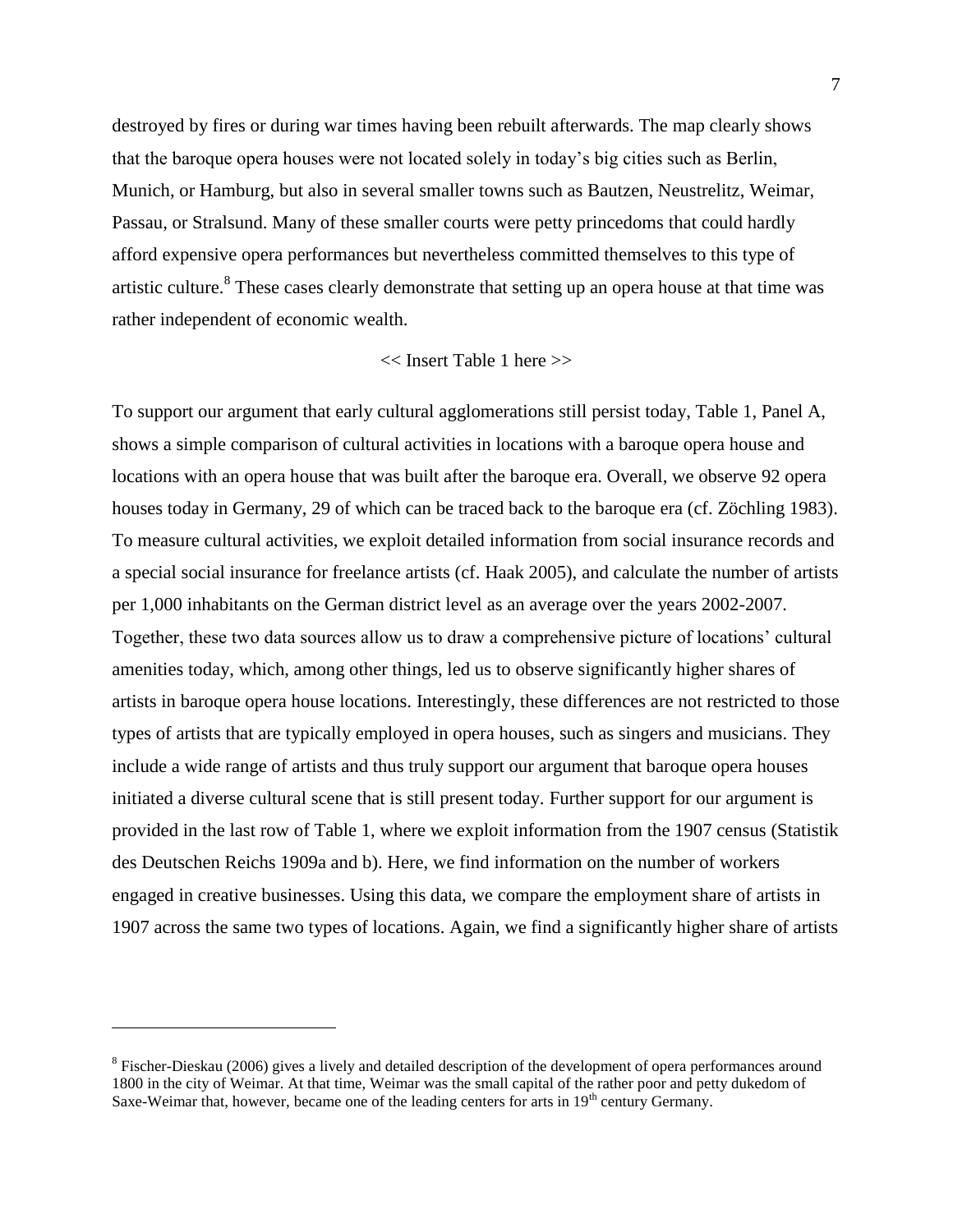in baroque opera house locations, thus underlining the time-persistence of these early cultural concentrations.

We finally compare public expenditure for different categories between baroque opera house locations and other opera house locations. If our argument was true, we should indeed see differences between public expenditure for culture but not for other categories. Table 1 , Panel B, shows public expenditure in 2004 for the categories "Theater, Concerts and cultivation of music", "Sports Facilities, Swimming Pools, and other Recreational Facilities", and "Popular Education".<sup>9</sup> In line with our expectations, we see a significant difference for the category "Theater, Concerts, and Cultivation of Music", but not for the other categories.

#### **3. Empirical Strategy**

 $\overline{a}$ 

Our empirical strategy is based on a simple theoretical framework outlined in Moretti (2004). The spatial equilibrium approach considers two representative locations, *A* and *B,* and two types of workers, low-skilled and high-skilled. If location A increases its spending on cultural amenities and thus becomes more attractive for high-skilled workers, the relative share of highskilled workers increases in location A. Standard demand and supply considerations suggest that an increasing supply of high-skilled workers has a negative effect on high-skilled workers' wages, while unskilled workers' wages increase if we assume complementarity between highand low-skilled workers. If we additionally allow for productive spillovers from high-skilled workers, we still expect a strictly positive effect on low-skilled workers' wages. For high-skilled workers, the direction of the effect depends on the strength of the spillover; if spillovers overcompensate the negative supply effect, we would observe a wage increase, otherwise a decrease. In equilibrium, workers are indifferent between location A and B, since higher rents in the relatively more attractive location A will equalize *real wages*. The higher real wage earned in location B thus acts as compensating differential for the lower level of amenities. Any observed differences in *nominal wages* point to productivity advantages that firms must obtain to offset

 $9$  The underlying data were supplied by the statistical offices of the German states. They are part of a report on the 2004 municipal budgets.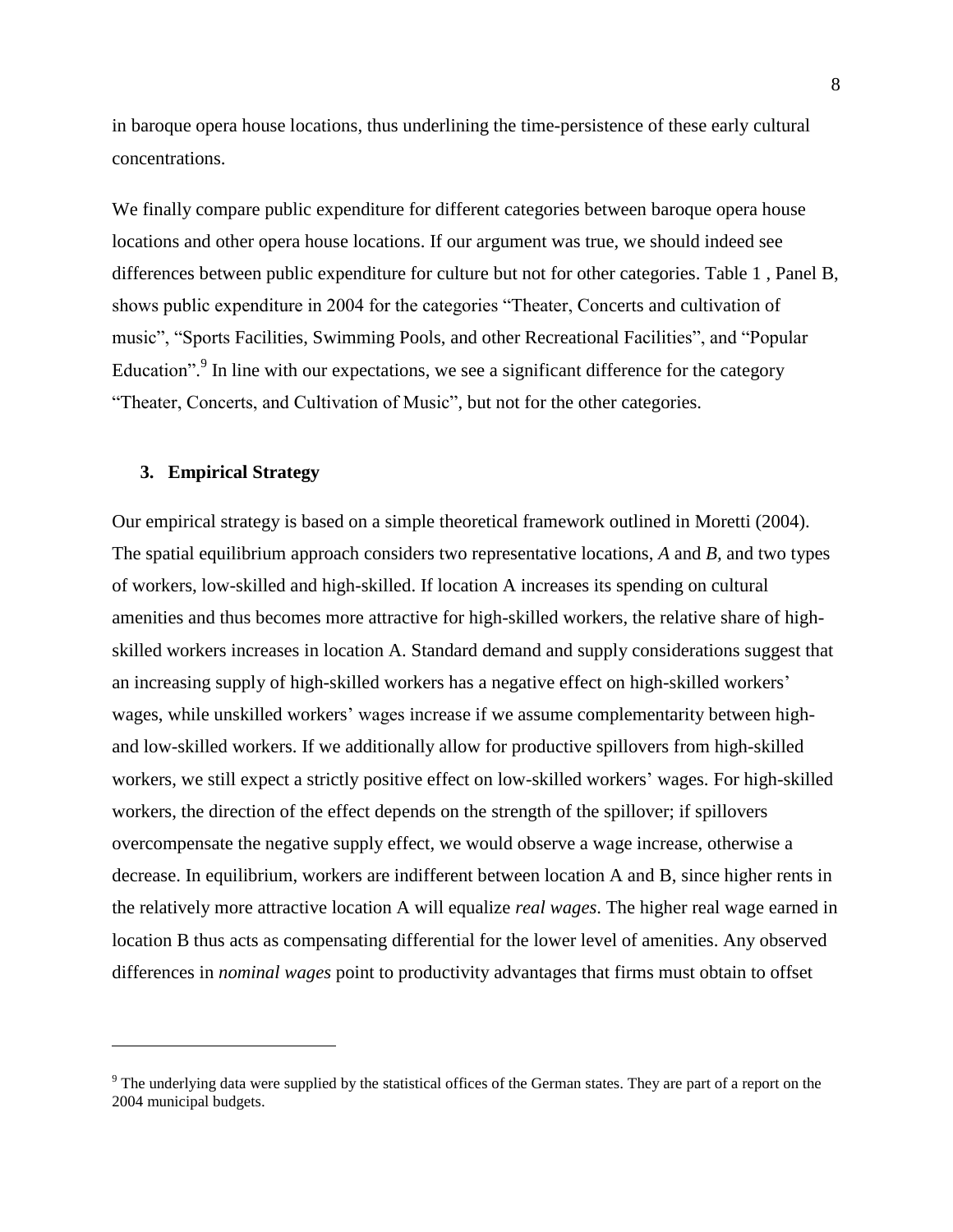paying higher wages. Without productivity gains, producers of tradable goods would relocate to locations with lower wages. This condition holds as long as every location hosts some firms producing traded goods and as long as workers are free to move between tradable and nontradable sectors (Moretti 2012).

Since we are interested in productive spillovers from high-skilled workers that value cultural amenities, we have to look at nominal wage differences across locations with different shares of high-skilled workers. Specifically, in our empirical model, we extend the specification in Moretti (2004) and estimate individual wage regressions for *three* skill levels (high, medium, low). For a given skill group the wage regression is of the form:

$$
ln(w_{ilt}) = \beta_1 h s_{lt} + X'_{it} \beta_{2s} + X'_{lt} \beta_3 + \alpha_{li} + \alpha_t + \varepsilon_{ilt}
$$
 (1)

where  $ln(w_{it})$  is the natural logarithm of the nominal wage of individual *i* with a given skill level working in location *l* at time *t*. The coefficient of interest is  $\beta_1$ , the effect of the share of high-skilled workers  $(h_{s}h)$  on the skill group's wages.  $X_{it}$  is a vector of time-variant individual controls including nationality (since workers may become German over time), experience, experience<sup>2</sup>, industry or occupation controls, and interactions between experience/experience<sup>2</sup> and gender/nationality as suggested in Beaudry et al. (2012).  $X_{lt}$  are time-variant location characteristics that may be correlated with  $h_{s}$  and the dependent variable. Specifically, we include log population to account for general agglomeration effects and the labor force participation rate as proxy for changes in labor demand.  $\alpha_{li}$  is a set of individual-location fixed effects, which implies that identification of the coefficient of interest does not come from movers but from stayers who experience different shares of high-skilled workers over time. Finally,  $\alpha_t$  is a set of year dummies for 1975-2010 which capture such factors as wage increases compensating for inflation.  $\varepsilon_{ilt}$  is an error term clustered on the individual-location level.

To focus on the effect of high-skilled workers who are attracted by cultural amenities, we introduce a first-stage relationship that links the location's share of high-skilled workers to the exogenous spatial distribution of baroque opera houses. Strictly speaking, this is a reduced form of two stages: the first relates today's local cultural amenity to the exogenous factor of a baroque opera house; the second relates access to today's cultural amenities to the local share of highskilled workers. We prefer this reduced form because there are multiple dimensions of culture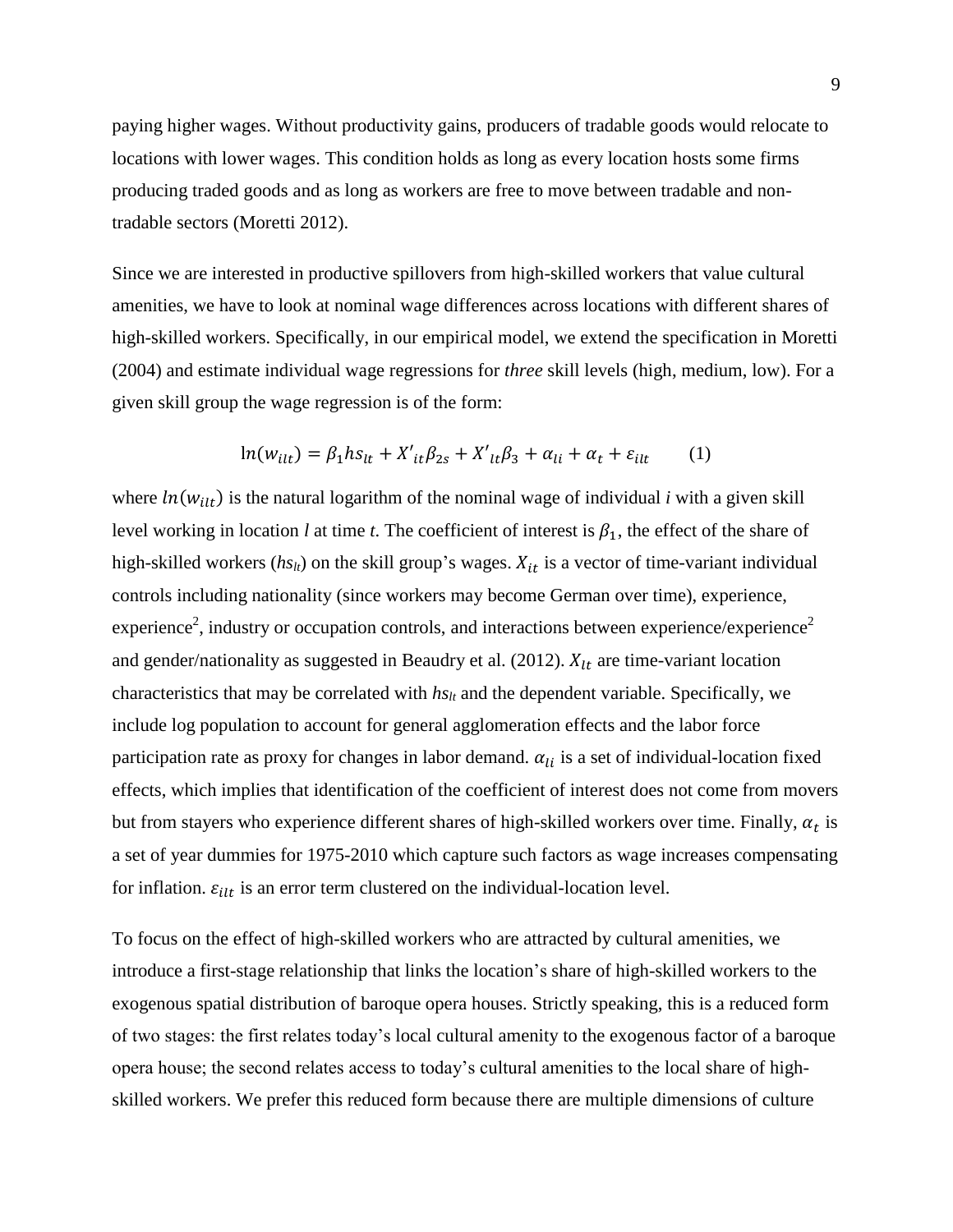that are affected by the existence of a baroque opera house. It would be difficult to aggregate these dimensions into a comprehensive indicator for contemporaneous local cultural amenities.

Since the effect of cultural amenities like an opera house is not restricted to a location itself but may also benefit surrounding locations, we use the minimum distance from each location *l* to the closest baroque opera house as instrument. The underlying logic is that being closer to a baroque opera house location means better access to cultural amenities, which is particular attractive for high-skilled workers. In the robustness test in Section 6, we will also present an alternative specification where we only consider a dummy variable that indicates baroque opera house locations. Our first-stage regression of the share of high-skilled workers on the minimum distance to the next baroque opera house location takes for a given skill group the following form:

$$
h_{t} = \sum_{t=2}^{36} \delta_1 \mu_t \, dist_t + X'_{ilt} \delta_2 + X'_{it} \delta_3 + \mu_{il} + \mu_t + \omega_{ilt} \tag{2}
$$

Here,  $hs_{lt}$  represents the share of high-skilled workers in a first-stage regression for individuals  $i$ of the given skill group at location *l* and at time *t*. The coefficients of interest are  $\delta_1 \mu_t$ , which give us the time-variant effect of distance to the closest baroque opera house (*distl*) over the period 1976-2010. 1975 is the base category. We estimate time-variant effects  $\delta_{1s}\mu_t$  for two reasons: First, cultural amenities as one contribution to a district's quality of life might have gained increasing importance over our 36-year observation period (Rappoport 2009). Second, the existence of a baroque opera house might have kick-started a cumulative process of attracting high-skilled workers, that is, high-skilled workers were initially attracted by the closeness to a baroque opera house; further high-skilled workers followed expecting higher wages due to human capital spillovers. Note that these spillovers are not necessarily limited to the opera house location, but may also come from high-skilled workers in surrounding locations that are also close to a baroque opera house. The main effect of distance is captured in the location-individual fixed effects. The remaining control variables are the same as the ones employed in equation 1.

Our instrumental-variable strategy thus identifies the effect of changes in the local share of highskilled workers on *non-mobile workers* at the same location. Changes in the share of high-skilled workers come from *mobile* high-skilled *workers* who are either directly attracted by the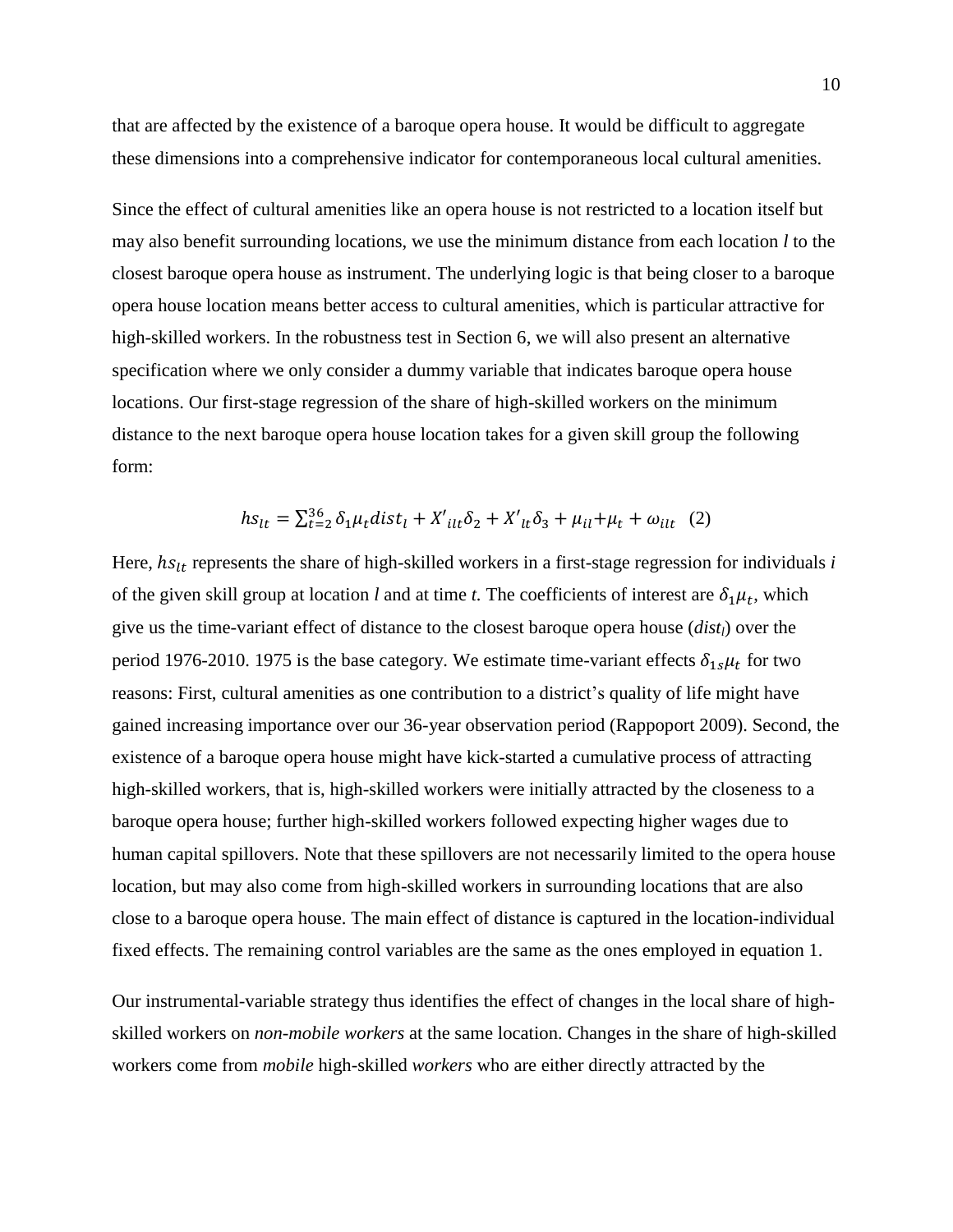proximity to cultural amenities or indirectly by other culturally disposed mobile high-skilled workers.

The key requirement on our instrument is that it affects individual wages only through the assumed channel as location factor for high-skilled worker but not through any direct channel. As discussed in Section 2, we argue that baroque rulers' decision to build an opera house was purely idiosyncratic and not determined by any regional location factors that may affect funding. The competing argument would be that only rich rulers could afford to build an opera house and the same factors that contributed to the rulers' wealth in the past may still determine regional prosperity today. To the extent that these location factors are completely time-invariant, our fixed effects will absorb them. However, one remaining concern can be that past location factors may affect future outcomes by causing a movement from one equilibrium state to another. This transition would create path dependencies that are not captured by fixed effects (Nunn 2009). In the robustness checks we will explore the assumed randomness of the baroque opera house locations in more detail, by checking whether observable historic location factors can explain the existence of a baroque opera house.

#### **4. Wage Data 1975-2010**

Our data stem from the Historic Employment and Establishment Statistics (HES) database (cf. Bender et al. 2000, for a detailed description). The administrative origin of HES implies that the data are restricted to information relevant for social insurance purposes. This includes information on daily wages, a range of socio-demographic variables (such as educational attainment, gender, and age) and the industry, occupation, and place of work for all German workers subject to social insurance. To be represented in the HES, individuals must be subject to Germany's social security system. As a result, civil servants and self-employed individuals are not included in our database. We further choose to exclude workers younger than 18 or older than 65. Finally, we exclude all individuals in training and in part-time jobs since there is no information on hours worked in the HES.

There is no information for East Germany prior to 1990. After 1990, East Germany is a special case, since qualifications from the former GDR were sometimes formally no longer valid or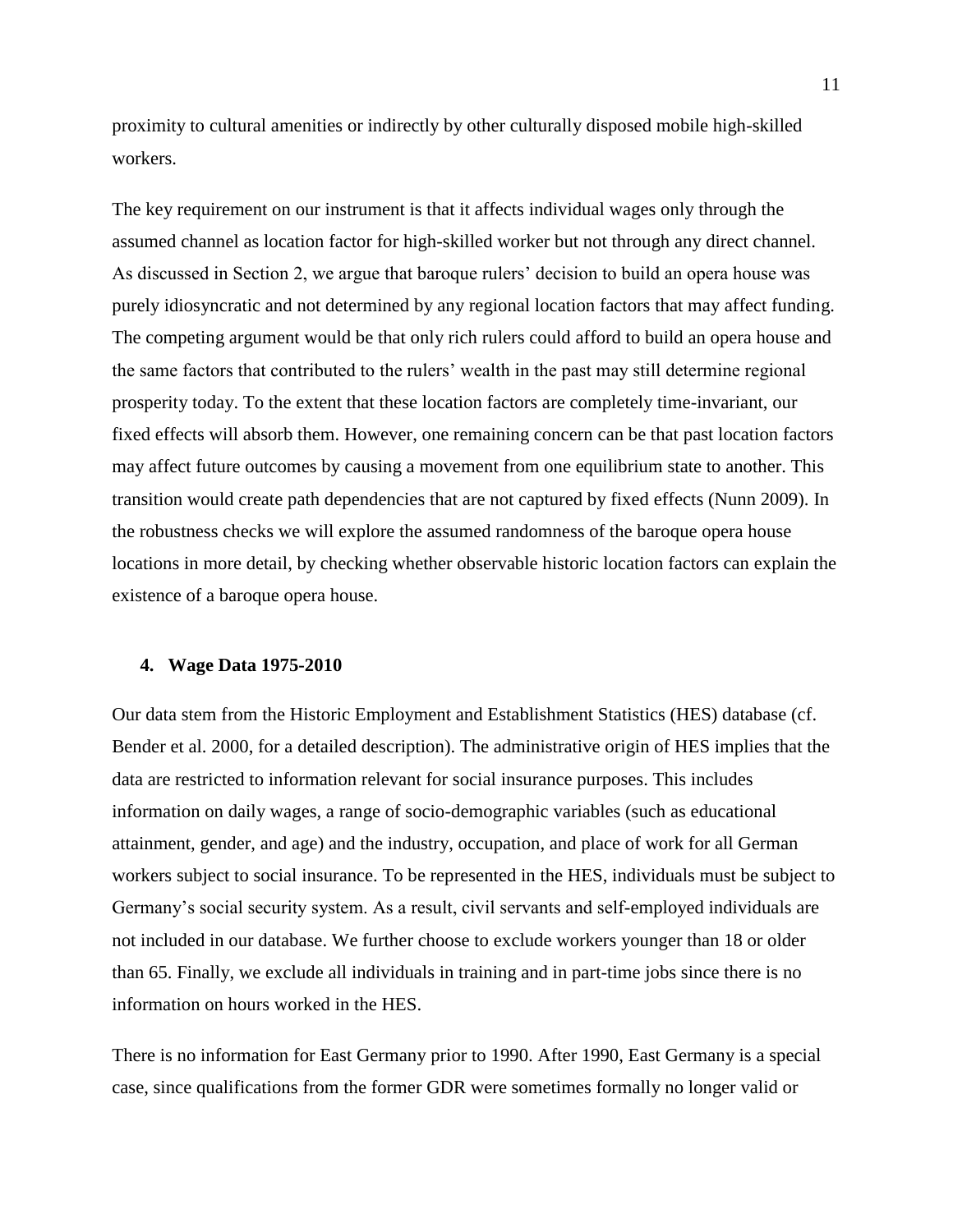knowledge and experience diminished in value (cf. Fuchs-Schündeln and Izem 2012; Burda and Hunt 2001). Consequently, we are not sure what types of spillovers to expect from high-skilled workers and thus focus in our main specifications on West Germany excluding Berlin, since we cannot distinguish between East and West Berlin in our data. In doing so, we can also exploit our exceptionally long time series from 1975 to 2010. Workers in West Germany are nested in 325 West German districts (NUTS-3 regions) – our spatial level of analysis.

The wage information is very reliable, since it is used to determine social insurance contributions, but wages are censored due to the limit for compulsory social insurance payments. To deal with this, we use Gartner's (2005) procedure to impute the truncated distribution. The educational attainment of workers is differentiated into three categories: low-skilled (workers without vocational training), medium-skilled (with vocational training), and high-skilled (workers with a degree from a university or a university of applied sciences).

In the period from 1975 to 2010, we can follow more than 53million West- German full-time employed workers in the age group between 18 and 65 throughout their working lives. However, to reduce the computational burden, we restrict our analysis to a 1-percent random sample. Our random sample thus consists of 530,624 workers who spent their working live in West Germany and who were at least once recorded as full-time workers during this 36-year period. Descriptive statistics for our West German random sample are provided in Table 2.

#### << Insert Table 2 here >>

We complement the individual worker information with district-level information on the share of high-skilled workers, our treatment variable, on population size in order to account for timevariant general agglomeration effects, and on the labor force participation rate calculated as the share of workers in the overall population as a control for cyclical changes in the local labor market that may simultaneously affect the share of high-skilled workers and wages.

Finally, we use information on 19 stand-alone baroque opera houses in West Germany (excluding Berlin). We geocode the address of each of these opera houses and use this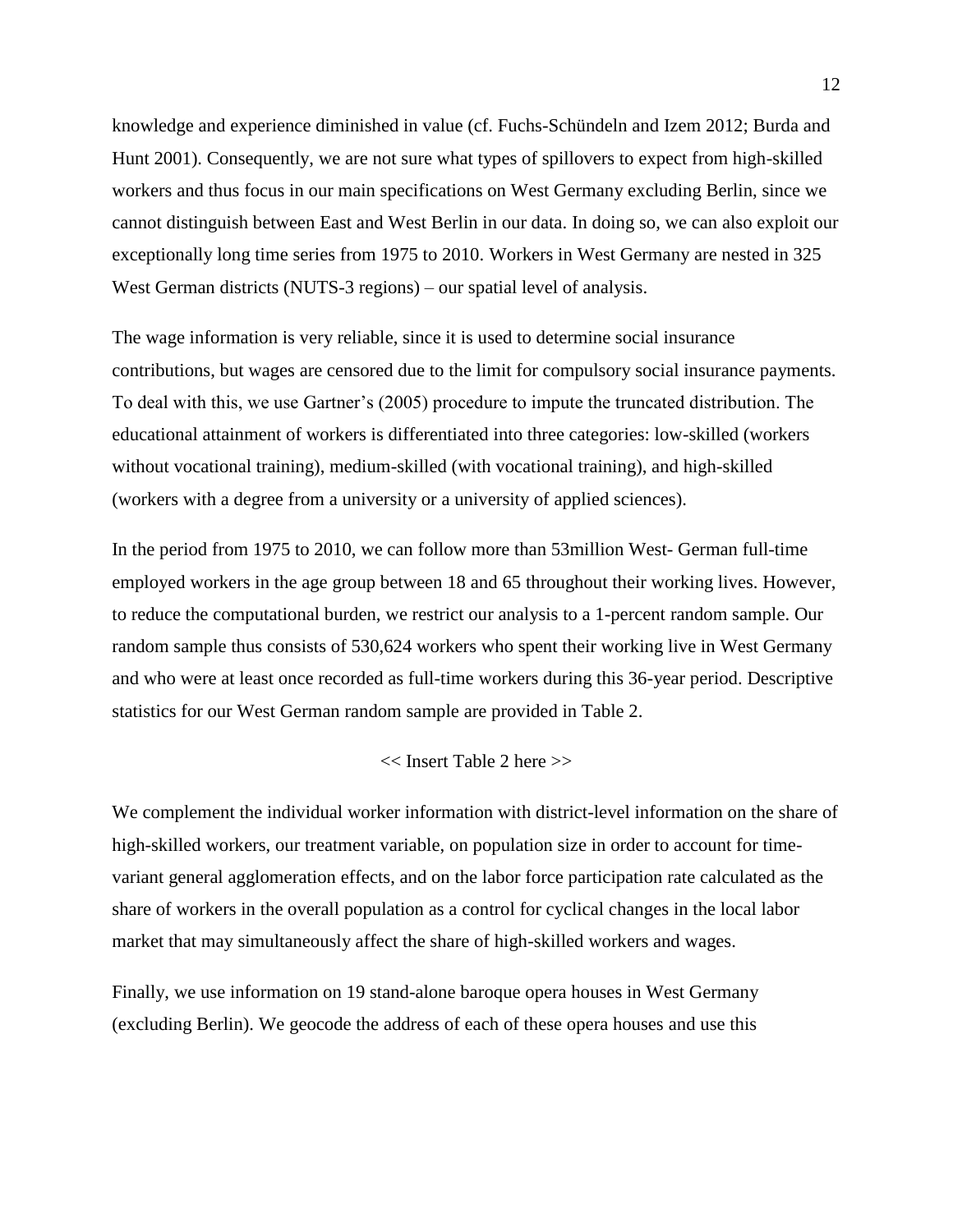information to calculate the distance to all 325 West German districts, using both the district's centroid and today's population center as reference point.<sup>10</sup> Centroid and the population center are both located within the district-polygons and they are correlated by 0.965. The average distance of all West German districts to the closest baroque opera house across all West Germany is 53.5 km (based on the district's centroid), meaning that cultural amenities at the baroque opera house location tend to be within a reasonable travel distance. Figure 2 shows kernel density estimates for distance to the centroid or population center. Small differences between the two measures may occur if redrawing districts' boundaries has induced an uneven population distribution across space or generated irregular shapes. We will use distance to the centroid in our baseline specifications and show alternative specifications using distance to the population center in our robustness checks.

<< Insert Figure 2 around here >>

#### **5. Results**

#### **5.1. Baseline**

 $\overline{a}$ 

Figure 3a illustrates the first-stage relationship for the specification with high-skilled workers as a dependent variable in the second stage. As we can see, distance to the next baroque opera house has the expected sign in all years—the share of high-skilled workers increases as distance to the next baroque opera house decreases—and the 95% confidence interval around the point estimates shows that the relationship is persistently different from zero in all years after 1982. Ftests of the joint significance of the instruments formally support the visual impression that we are dealing with strong instruments. The absolute rise of the distance coefficient clearly corroborates our arguments of an increasing importance of cultural amenities as one determinant of quality of life of high-skilled workers and of the cumulative process of attracting high-skilled workers initiated by the closeness to a baroque opera house.

<< Insert Figure 3 here >>

<sup>&</sup>lt;sup>10</sup> We used Google Earth and the Corine Land Cover database to determine each district's population center.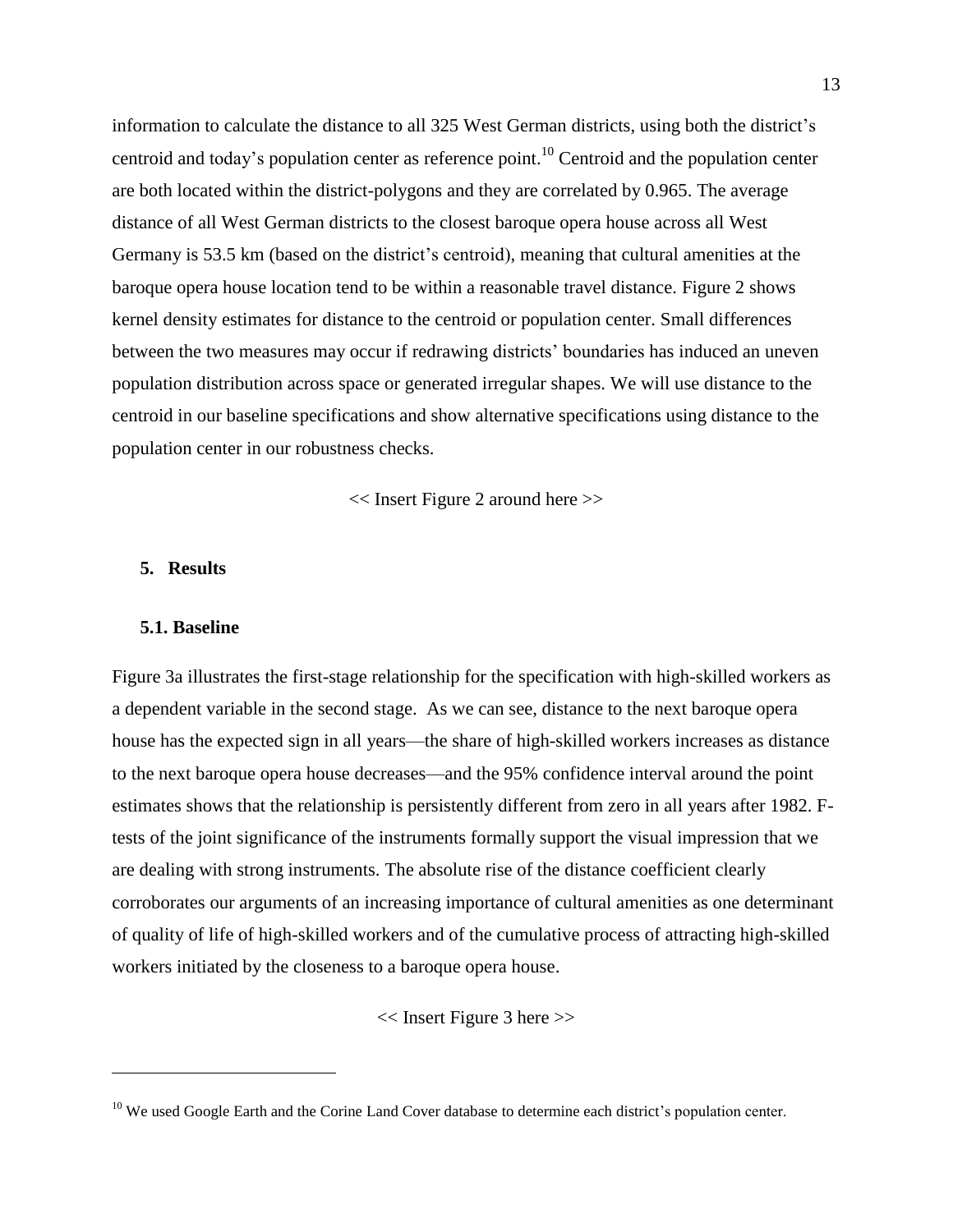Tables 3-5 present the results of our wage estimations for high-skilled (Table 3), medium-skilled (Table 4) and low-skilled (Table 5) workers. In column I, we present a specification without instrumenting the share of high-skilled workers. This corresponds to equation 1. In columns II-VI, we instrument the share of high-skilled workers with the distance to the next baroque opera house as specified in equation 2. The results of the first-stage regression are omitted from the tables, but Figure 1 illustrates the size and significance of the first-stage relationship throughout the specifications. The Anderson Rubin F statistics and the Kleibergen Paap F statistic both suggest that weak instruments are not a major concern in our estimations. In column II, we present the instrumental variable regression without individual controls, district-level controls, or year dummies. We only condition on individual-location fixed effects, a dummy variable indicating whether we imputed the wage or not and whether the individual is working full time in this year or not. In column III, we add time dummies and individual time-variant controls including interactions between gender/nationality and experience to allow for differential effects for females or foreigners. We also include interactions between the individual controls and the censoring dummy. In column IV, we include ten one-digit industry controls and again interact them with the censoring dummy, and in column V we include district-level controls. Finally, column VI presents a specification where we replace the industry controls with one-digit occupation controls.

#### << Insert Tables 3-5 around here >>

Our preferred specification is in column V, where we consider the full set of individual and district controls and one-digit industry controls. Our results suggests that a one-percentage-point increase in the share of high-skilled workers increases high-skilled workers' wages by 1.1 percent, medium-skilled workers' wages by 1.6 percent, and low-skilled workers' wages by 1.4 percent. As predicted by the theory underlying our estimations, the effect is positive for the two less-educated groups, which indeed should experience a strictly positive effect. Since we also observe a positive effect on high-skilled workers' wages, we conclude that spillovers form highskilled workers exceed the negative supply effect. Since recent literature has shown that spillovers are highly localized (Ahlfeldt et al. 2014) we interpret these findings as combined effect of localized spillovers on the district level.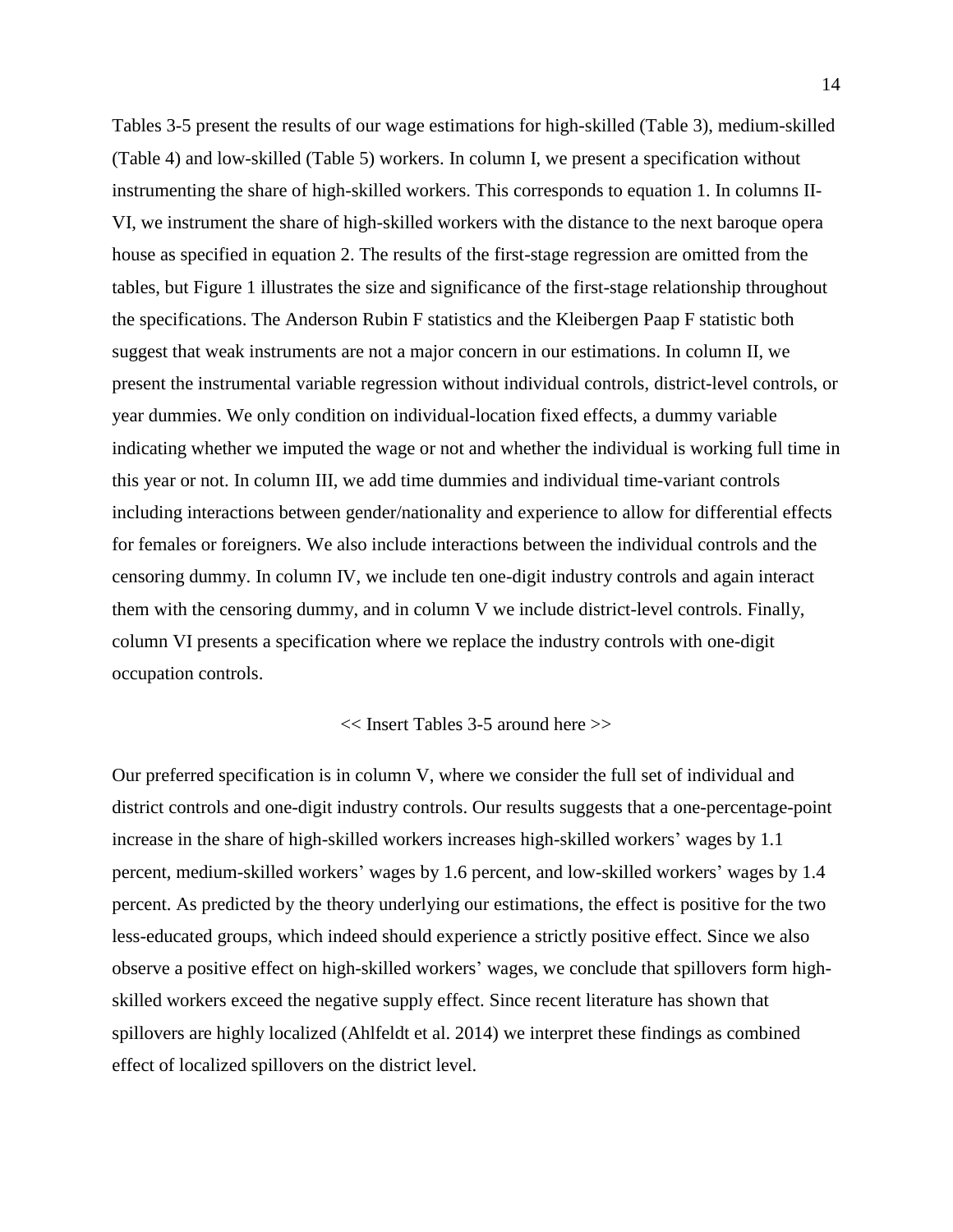The estimated coefficients are qualitatively comparable to the effects reported by Moretti (2004) for the USA. He finds that a one-percentage-point increase in the share of college graduates raises high school drop-outs' wages by 1.9 percent, high school graduates' wages by 1.6 percent, and college graduates' wages by 0.4 percent. However, our effect on the low-skilled workers is somewhat lower than Moretti's effect for the high school drop-outs. The reason for this might be that our group of low-skilled workers primarily consists of workers without a basic degree from secondary school while Moretti looks at workers who have at least attended high school for some time. Furthermore, we find a stronger effect for high-skilled workers than Moretti does for college graduates. The reason for this might be that we observe a particularly interesting group of high-skilled workers—those who value cultural amenities and who are willing to move to be close to them. These workers might generate especially productive spillovers for other highskilled workers. By contrast, Moretti looks at college graduates in general or college graduates who are immobile (in the land grant college specification) since they also work at the college location. To further quantify the wage effects, we relate our estimates to the 2005 average wages of the three skill groups. We find that the average high-skilled worker, who earns €39,457 per year, would earn an extra €415.48 if the share of high-skilled workers in the local labor market increases by one percentage point. The average medium-skilled worker, who earns  $\epsilon$ 30,295, would earn an extra  $\epsilon$ 473.51, and the average low-skilled worker, with an income of  $\epsilon$ 21,189, would earn an additional €289.02.

#### **5.2. Effect Heterogeneity**

We will now explore the effect heterogeneity and show that our results are robust to a number of sample splits. The results of all exercises are summarized in Table 6. The three different columns represent estimation results for high-skilled (Column 1), medium-skilled (Column 2) and lowskilled (Column 3) workers. Each line includes the result from a different model and each cell stands for a separate regression.

<< Insert Table 6 here >>

We start with subsample estimations for female and male workers, as well as manufacturing workers. In these estimations, we look at different subsamples of recipients of the spillovers,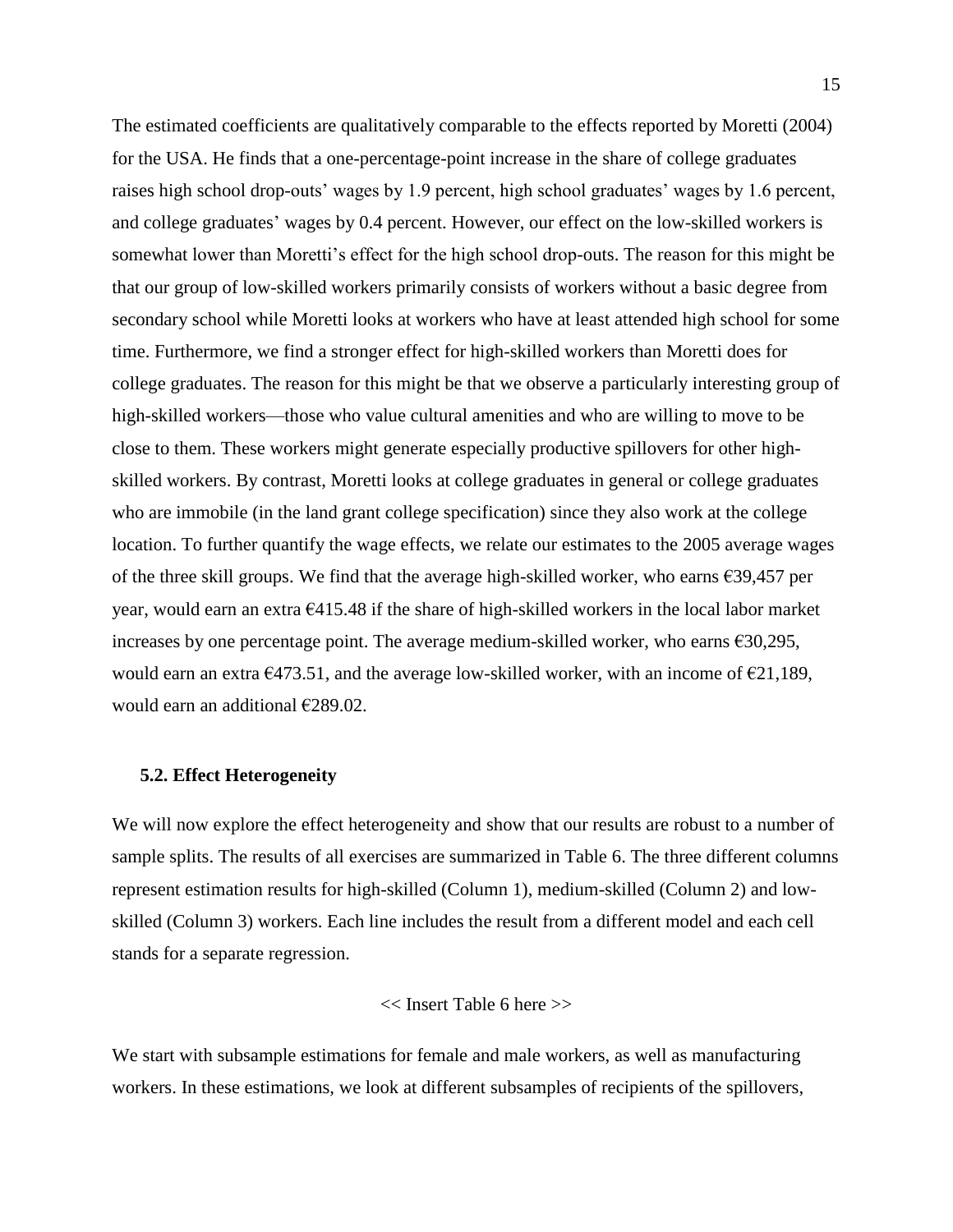while the source of spillovers, high-skilled workers, remains unchanged. While the overall results do not change qualitatively, one interesting finding is that spillovers on females are in general stronger than on males. Looking at manufacturing vs. non-manufacturing industries, we find even stronger effects for our three skill groups. This is important because manufacturing industries are typically producers of tradable goods which would relocate to locations with lower wages if higher nominal wages did not imply productivity advantages. Finally, we split the sample into below/above mean distance to the closest baroque opera house. The idea behind this sample split is that we should see effects for districts that a located close enough to a cultural center so that one can e.g. attend an evening performance. The mean distance to the closest baroque opera is 53.5 km kilometers. Thus, districts with a below mean distance to the closest baroque opera house are in travel-distance. Reassuringly, we find that our effects especially come from the short-distance sample.

#### **6. Robustness Tests**

#### **6.1. Instrument Validity**

To explore the randomness of the baroque opera house locations, we try to identify historic twin locations of the baroque opera house locations. Twin locations did not receive a baroque opera house, but had the same initial probability of having one given a large set of observable historic location factors. The idea to identify twin locations reflects our assumption that having a baroque opera house is the result of a baroque ruler's idiosyncratic preferences. To exploit our search for twins, or counterfactual baroque opera house locations, we calculate the distance to the closest counterfactual baroque opera house location and check whether closeness to a counterfactual baroque opera house location can predict the share of high-skilled workers in a district. If this was the case, one may argue that factors other than the existence of a baroque opera house drive our results.

We consider a large number of historic district characteristics to determine historical twins of the opera house locations. Differences in rulers' wealth are the most obvious reason why some regions got an opera house while others did not. Factors that may have contributed to a places' wealth were the availability of mineral deposits, agricultural productivity, the size of the state,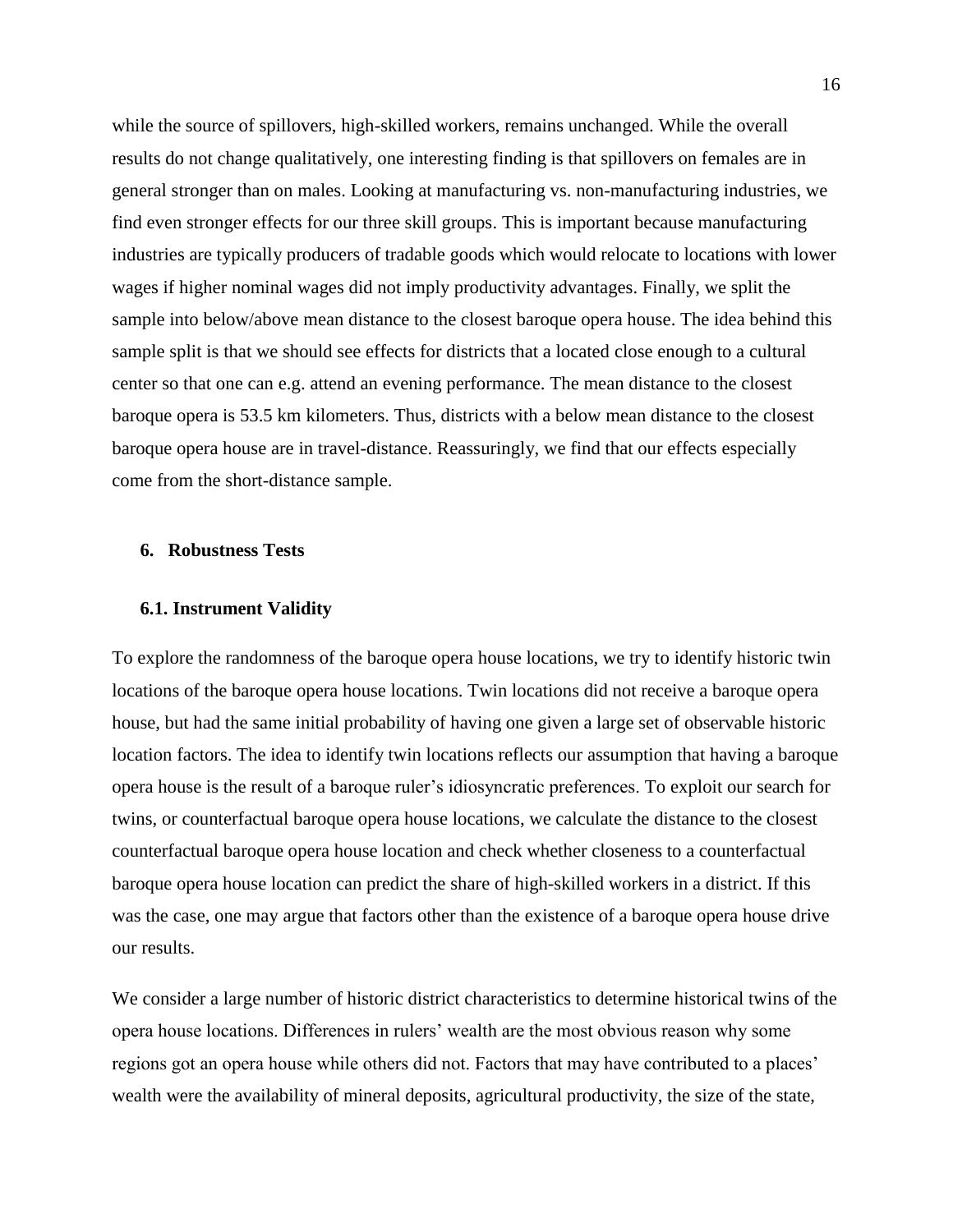degree of urbanization, access to the coast or large rivers, existence of a historic university, and free, Hanseatic or imperial city status. Beyond that, we may think that the rulers' religious determination may have influenced the decision to build an opera house, with religion affecting educational attainment and subsequent economic development (Becker and Woessmann 2009).

To proxy for these location factors, we use a combination of current and historic information. Specifically, we account for the percentage of land that is located on coal, ore, quartzite, or slate deposits as proxy for mineral deposits. To proxy agricultural productivity, we rely on the Food and Agricultural Organization's (FAO) Global Agro-Ecological Zones (GAEZ) 2002 dataset and choose the suitability for cereal (rain-fed at moderate input) or pasture as in Nunn and Qian (2011); the size of the principality (out of 99) and the log of its population in 1700 according to Bairoch et al. (1988); the cumulative population in all 'Bairoch' cities within today's district borders in 1700 and the population growth between 1700 and 1800, access to the coast and cumulative kilometers of large rivers within today's district boundaries; the existence of a historic university (Eulenburg 1904); free, Hanseatic or imperial city status; and the principalities' religious determination (Shepherd 1923).<sup>11</sup>

#### << Insert Table 7 here>>

Using these location factors, we perform a propensity score matching and determine the nearest neighbor of each actual opera house location. To determine the propensity score, we estimate a probit model of having a baroque opera house using historic location factors plus the district size today (in  $km<sup>2</sup>$ ) and an indicator for city district as explanatory variables. Based on the predicted probabilities, we determine a counterfactual opera house location with the closest predicted probability to receive an opera house. This is the nearest neighbor of each actual opera house location predicted on the base of the observable historic location factors discussed above.

We find relatively close twins for all actual baroque opera house locations. However, for seven actual baroque opera house locations, we find the city district of Mainz to be the best twin. Table

 $11$  A detailed variable description is provided in Falck et al. (2011).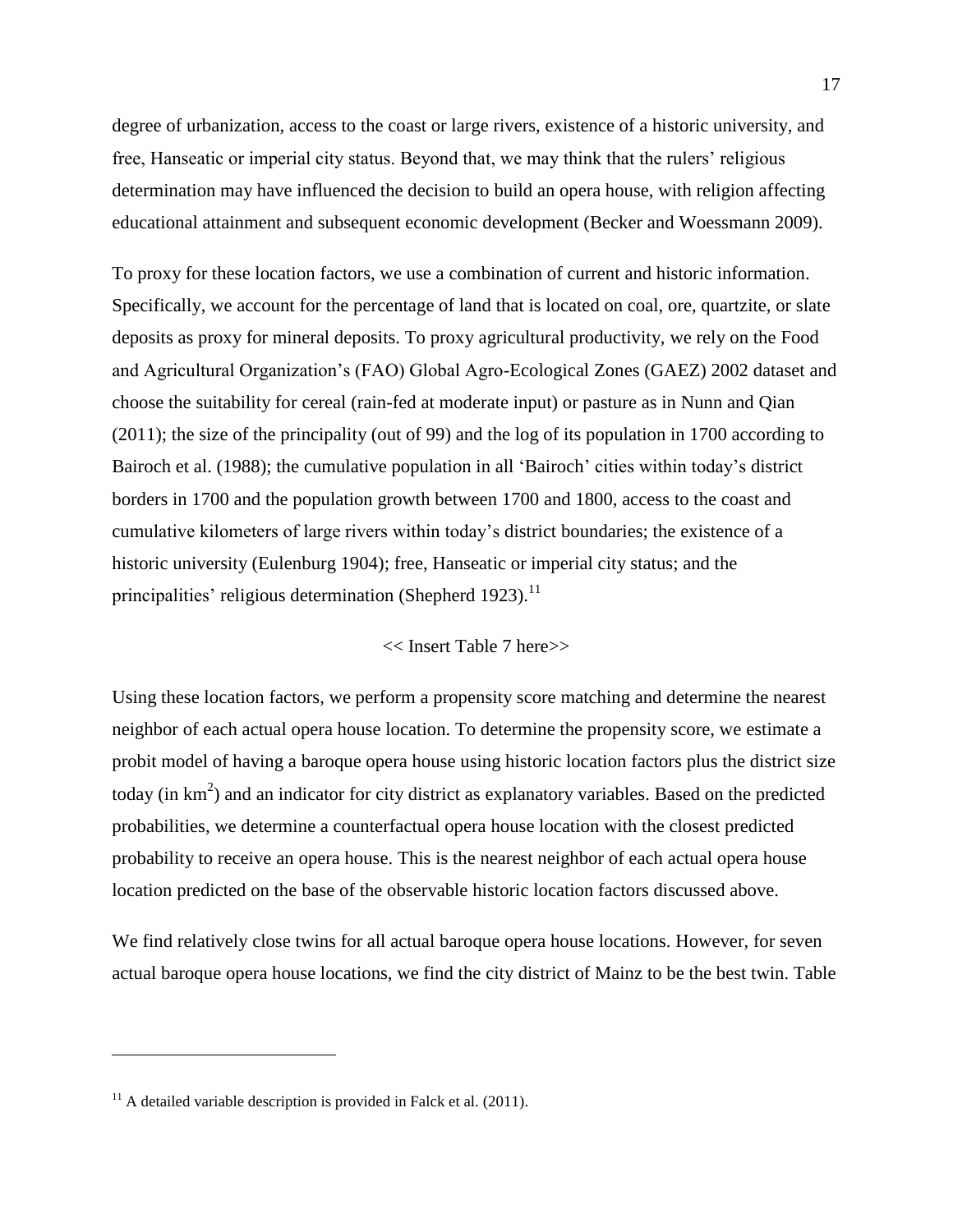7 shows the pairs of actual and counterfactual opera house locations along with the predicted probabilities (columns 2 and 4) and the difference in the predicted probabilities (column 5).

We now calculate the minimum distance of all districts to these counterfactual baroque opera house locations and use this distance to instrument the share of high-skilled workers in the wage regressions. Figure 4 shows the first-stage relationship over time between distance to closest counterfactual baroque opera house and the share of high-skilled workers as compared to the relationship between distance to closest actual baroque opera house and the share of high-skilled workers. The figure reveals that distance to the closest counterfactual opera house location has hardly any predictive power. This finding supports the validity of our instruments.

### **6.2. Robustness Tests and Extensions**

Robustness tests and extensions are summarized in Table 8. In a first robustness check, we consider that our sample consists of workers who were at least once recorded as full-time workers. This, however, means that they might have been part-time employed for some period during their career. In this period, the wage data is not comparable to the period during in which a worker has been full-time employed, since the data does not contain exact information about the hours worked. To check whether this might hamper our results, we exclude workers with at least one part-time observation in one robustness test. Doing so results in overall smaller coefficients that are, however, still significantly different from zero for all skill groups.

 $<<$  Table 8 about here  $>>$ 

Next, we include rent controls for some periods and locations where available rent data are incomplete, with a bias towards larger cities. It is important to note that we are ultimately interested in whether productive spillovers increase the pie in a district and not how the pie is distributed among workers and land owners. Thus, nominal wages are the relevant outcome of interest and not real wages. The reason why we nevertheless include rents as a control is to show that our effect is not driven by higher wages that are being paid to compensate for higher costs of living. Indeed, it is reassuring to see that our results do not change qualitatively when including the rent control, even though the effect on high-skilled workers' wages is no more significantly different from zero but still positive.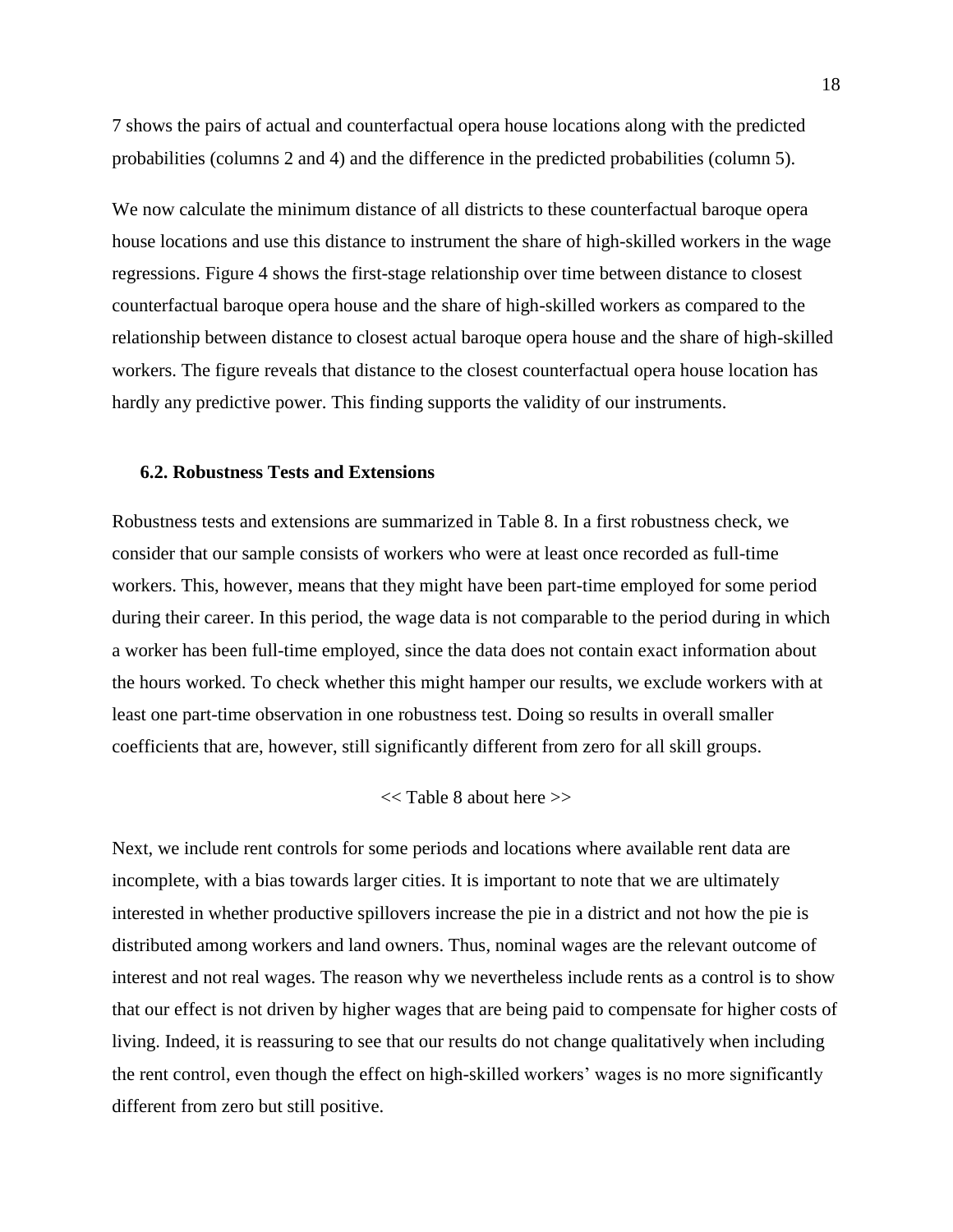We then check whether our results are mainly driven by imputation of censored wages. Censoring is first of all an issue among high-skilled workers. If our results are not mainly driven by imputation, we should still find a positive effect for the high-skilled workers. However, we expect the effect to be lower, since spillovers resulting in wages above the threshold are not captured in the non-imputed data. Indeed, the effect for high-skilled workers significantly decreases as compared to the baseline specification where we use imputed wages, while the effects for the two lower education categories are only marginally affected by not imputing censored wage data.

Another robustness check considers the district's population weighted center instead of the district's centroid to derive the minimum distance to the closest baroque opera house. The population center is a contemporaneous snapshot of a district's spatial structure which may lead to a better approximation of the average distance a high-skilled worker has to travel to visit the nearest opera house. The results show that using the centroid or the population center does not make a difference across all specifications. However, since neither measure can fully capture the changing spatial structure of a district both measures may suffer from measurement error which downward biases of our estimates.

We next use a dummy variable indicating the 19 opera house locations interacted with the year dummies, instead of distance interacted with the year dummies. Figure 3b illustrates the firststage relationship for the specification with high-skilled workers as a dependent variable in the second stage. In this case, the first stage does not capture that high-skilled workers might benefit from proximity to an opera house located in a neighboring district. However, it turns out that the second-stage results in the dummy specification are even slightly larger than those in the distance specification. The spillover effect on high-skilled workers is still positive, but no more significantly different from zero (due to a large standard error) when we concentrate on contemporaneous opera house locations in the baroque-opera-house-dummy specification.<sup>12</sup>

 $12$  Moretti (2004) shows a comparable specification when he concentrates on college locations and instruments the share of college graduates with a historical land-grant-college dummy.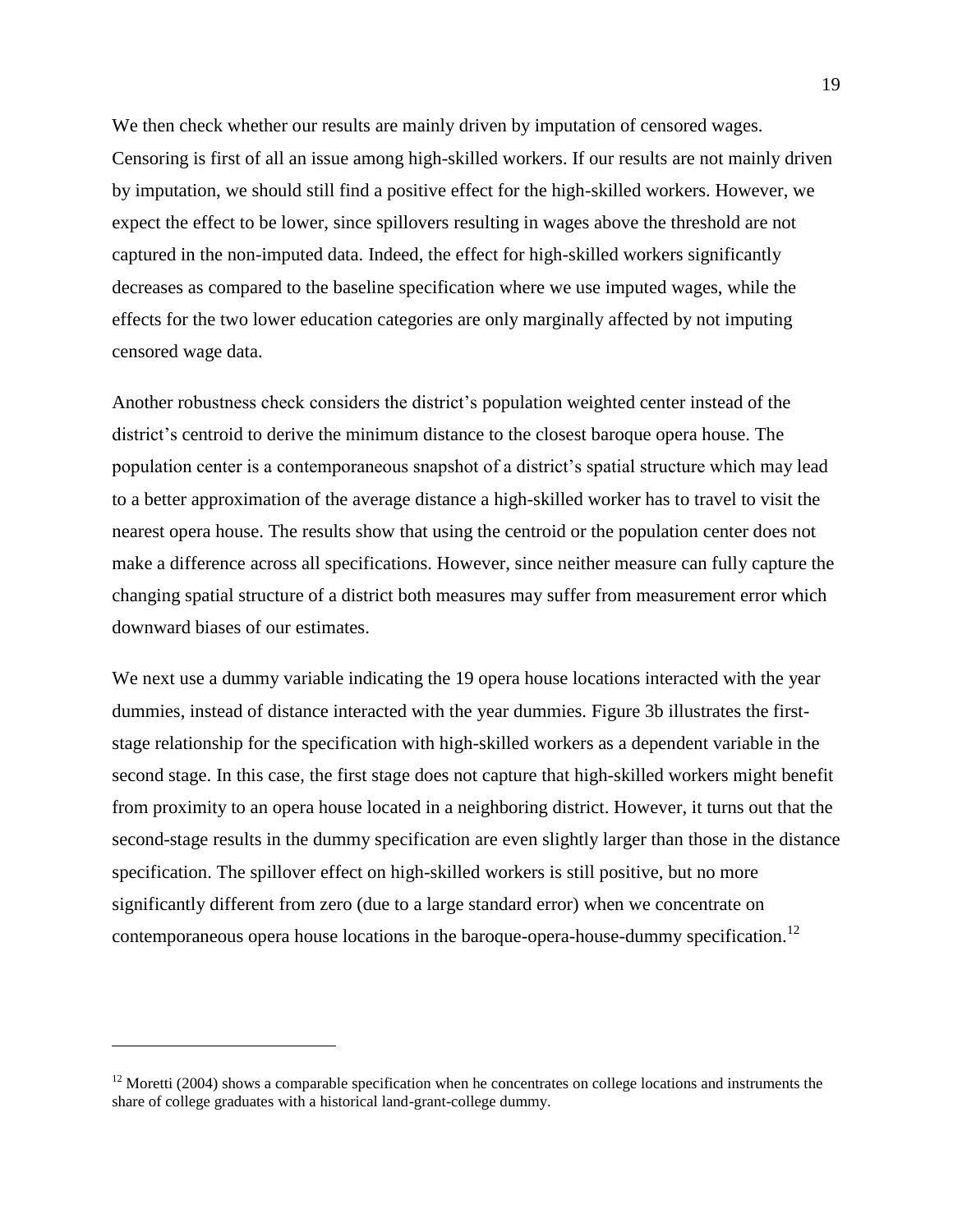In a further specification, we include district-specific 10-year trends in addition to the general year dummies. These district specific time trends control for time-variant district characteristics that may bias our results. For instance, one may think that an inflow of high-skilled workers in an earlier period shifts the district to another development path. It is reassuring to see that our results do not qualitatively change when we control for district-specific time trends.

In our baseline specification (Tables 3 to 5), we cluster standard errors on the individual-district level. This approach corrects for serial correlation in the individual wage profiles as long as workers do not move. In an alternative specification, we use two-way clustering on the district and year level, allowing for serial correlation within districts, and cross sectional correlation within years. We also consider a very conservative specification in which we cluster standard errors on the district level. This is the level on which our 'raw' instrument (distance to the closest baroque opera house) in the first-stage regression varies. These standard errors allow for serial and spatial correlation in unobservable factors within districts. In both specifications, our coefficients of interest are highly significantly different from zero.

The instrument validity checks show that we cannot find close twins for some baroque opera house locations. In these cases, we are especially worried about unobserved location factors that might affect our results. We thus exclude seven actual baroque opera house locations with Mainz as twin from the distance calculation in our initial analysis (cf. Table 7). Reassuringly, this procedure also does not qualitatively change our results.

One may also be concerned that free and imperial cities (*Reichsstadt*) as well as Hanseatic cities ruled by the bourgeoisie and not absolutistic rulers may be a problem for our instruments since economic factors may have determined the early emergence of an opera house at these locations. Similarly, the co-existence of an early university built before or during the baroque era might challenge our instrument. In these cases, we might confound the effect of closeness to an early cultural center with the effect of closeness to an early economic or knowledge center. To account for that, we drop eight cities from the list of baroque opera houses that were free or imperial cities as well. These cities are Aachen, Augsburg, Bremen, Frankfurt am Main, Hamburg, Luebeck, Regensburg, and Ulm. Additionally, we drop the Hanseatic city Brunswick and the university cities Muenster, Trier and Wuerzburg. This leaves us with 7 baroque opera house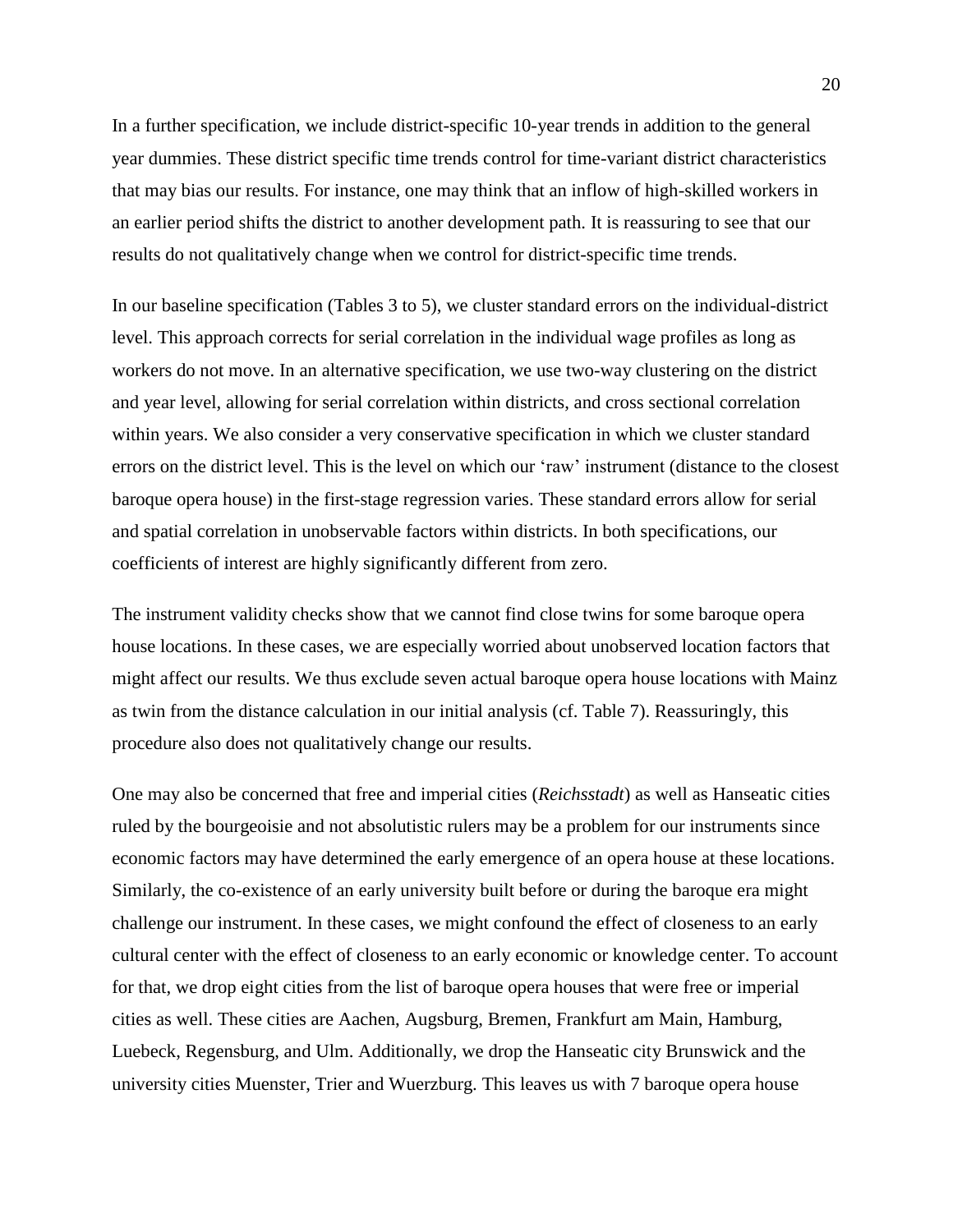locations. Despite this significant reduction, we see that excluding these locations from our minimum-distance-calculations does not qualitatively change our results.

Since we include as instruments for the share of high-skilled workers interactions of distance to the closest baroque opera house with year, our model is overidentified. 2SLS estimators might thus be biased. This is particularly so when individual instruments are weakly correlated with the instrumented variables (despite the overall relatively high Kleibergen-Paap value). We thus reproduce our 2SLS model using LIML and find that results come out similar suggesting that the high degree of overidentification is not a major problem.

To look at movers instead of stayers, we replace the individual-location fixed effects with separate individual and location fixed effects. Doing so implies that we now identify from individuals who move between locations and, in doing so, experience different shares of highskilled workers. Our IV isolates variation in a district's share of high-skilled workers that stems from mobile workers who are attracted by cultural amenities. We thus face an endogeneity problem when looking at wages of mobile high-skilled workers. This endogeneity should result in a downward bias, since such mobile workers are willing to accept lower nominal wages as a trade-off for the cultural amenity. In line with that, the coefficient on the share of high-skilled workers gets much smaller and insignificant in a regression on high-skilled workers' wages. By contrast, medium- and low-skilled movers' wages do not change very much, in line with our argument that especially mobile high-skilled workers are attracted by cultural amenities.

Finally, when we adopt our analysis to East Germany, we still find comparable effects on highskilled and medium-skilled workers' wages. By contrast, we find an even negative effect for the group of low-skilled workers which is not in line with our theoretical predictions. However, as discussed above, we do not want to over-interpret these findings.

#### **7. Conclusions**

Our results suggest that "music in the air" does indeed pay off for a location. We exploit comprehensive individual-level panel data over a long period of 36 years and find that highskilled workers who are attracted to locations with a rich and diverse cultural scene generate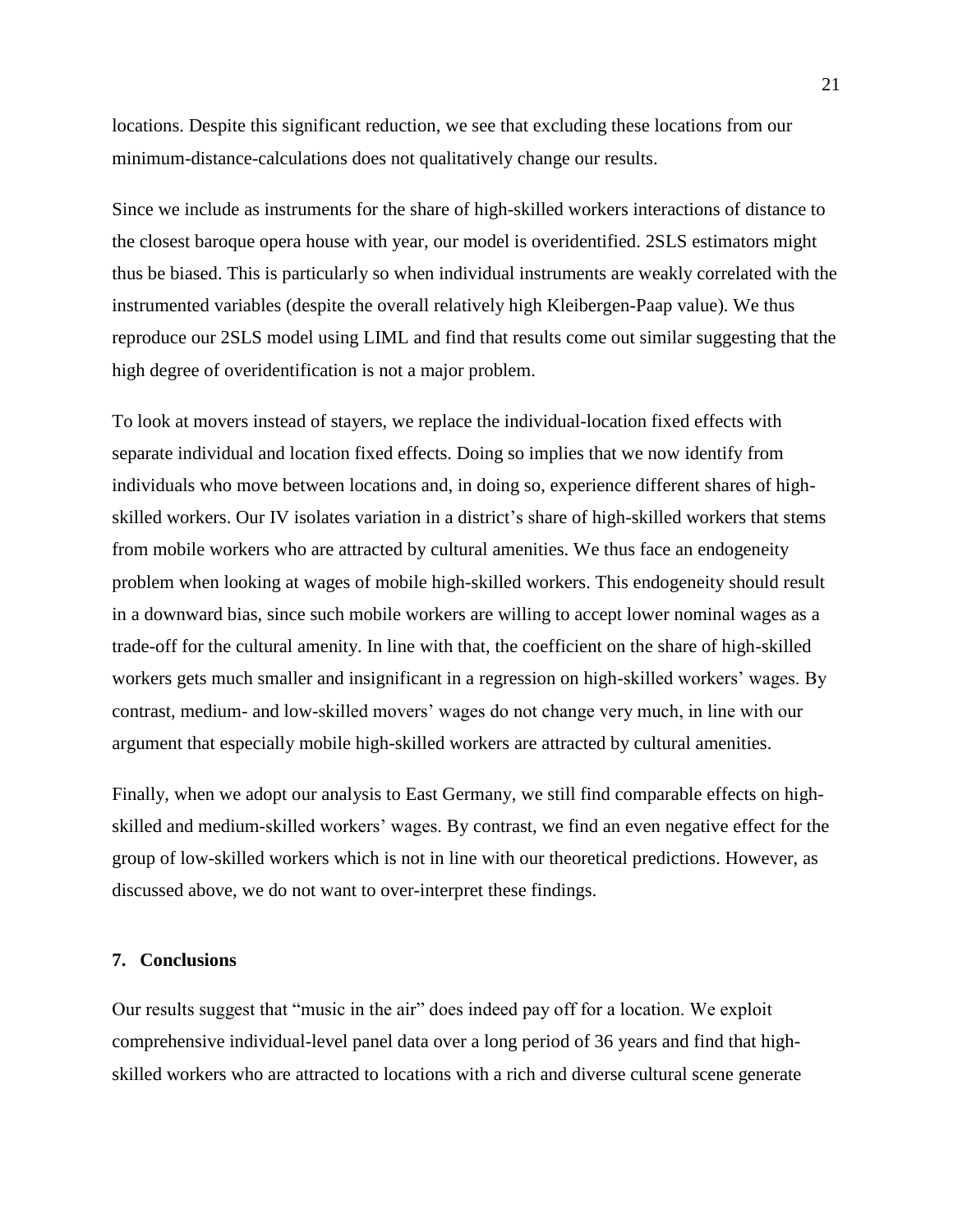productive knowledge spillovers. Importantly, these knowledge spillovers do not just benefit other high-skilled workers but also lower-skilled workers.

From our first-stage regressions, we further see that proximity to cultural amenities—here measured as distance to the next baroque opera house—becomes increasingly important during the observation period of 36 years. This finding provides an interesting perspective on regional location factors. In the past, physical capital and infrastructure were probably the best predictors for a location's economic success. With the shift from manufacturing goods to the more knowledge-intensive production of innovation, factors that increase a location's quality of live and help attract innovative people have gained increasing importance. In this paper, we cannot separate this increasing amenity effect from a cumulative effect where innovative workers who value a location's quality of live attract more innovative workers. However, in both cases, variation in the share of high-skilled workers across locations (initially) comes from cultural amenities. We can thus isolate the effect of culture on the agglomeration of high-skilled workers and their productive spillovers.

From a policy perspective, our findings clearly raise the question whether investing in cultural amenities is a promising place-based policy. The answer is twofold. On the one hand, our results suggest that economic activities can benefit from the presence of consumptive amenities, in our case culture. This may explain why local spending on culture is hotly debated among local policymakers. For "cool" places like Berlin, this further suggests that there is hope that jobs will follow people.

On the other hand, we advise caution, since our analysis focuses on regions that benefit from an increasing share of high-skilled labor. If the overall supply of high-skilled workers is constant, this would imply a beggar-thy-neighbor policy: one region's gain in high-skilled employment means a loss to another region. To end up with an overall positive welfare effect, the positive effect of the knowledge spillovers must therefore be larger in the gaining regions than the diseconomies in the losing regions. Evaluating the overall welfare impact is beyond the scope of this paper and we thus refer it to future research.

The relevance of our distance instrument further suggests that locations can benefit from cultural amenities in neighboring locations. Instead of investing in own cultural amenities, local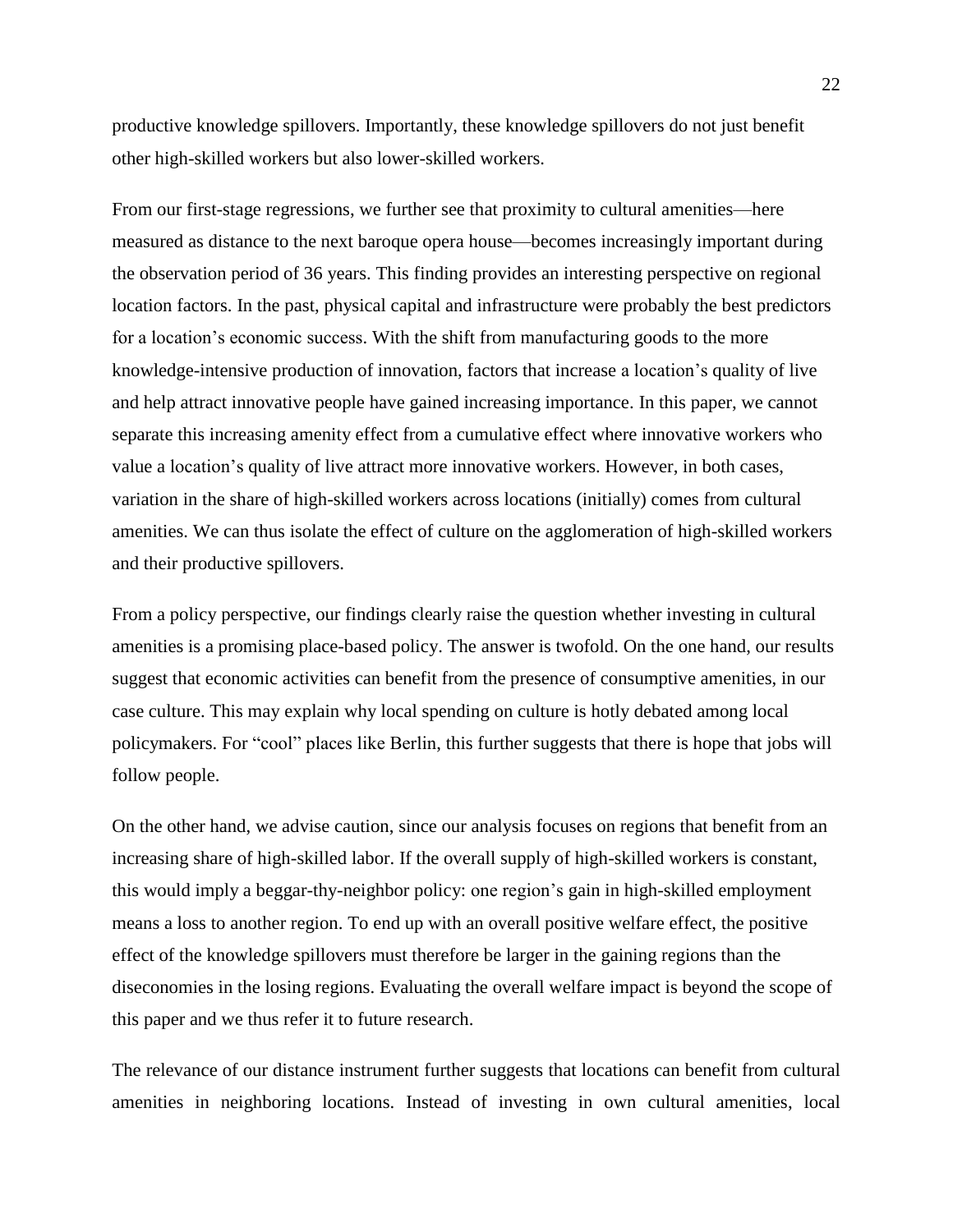policymakers might thus choose to free-ride. Since we do not explicitly look at the financing side of cultural amenities, we cannot contribute to answering the question of how one could solve this coordination problem. Instead, we again refer this to further research.

#### **References**

- Albouy, D. 2012. *Are Big Cities Bad Places to Live? Estimating Quality of Life across Metropolitan Areas*. NBER Working Paper 14472.
- Ahlfeldt, G., Redding, S., Sturm, D., and Wolf, N. 2014. *The Economics of Density: Evidence from the Berlin Wall*. NBER Working Paper No. 20354.
- Bairoch, P., Batou, J. and Chèvre, P. 1988. *La population des villes européennes, 800-1850: Banque de données et analyse sommaire des résultats*, Geneva: Droz.
- Baumol, W., and Bowen, W. 1966. *Performing Arts, The Economic Dilemma: a study of problems common to theater, opera, music, and dance*. New York: Twentieth Century Fund.
- Becker, S. O., and Woessmann, L. 2009. Was Weber Wrong? A Human Capital Theory of Protestant Economic History. *Quarterly Journal of Economics*, 124(2), 531–596.
- Beaudry, P., Green, D. A. and Sand, B. (2012). Does Industrial Composition Matter for Wages? A Test of Search and Bargaining Theory. *Econometrica*, 80(3), 1063–1104.
- Bender S., Haas, A., and Klose, C. 2000. IAB employment subsample 1975–1995. *Schmollers Jahrbuch* [*Journal of Applied Social Science Studies*], 120, 649–662.
- Brueckner, J.K., Thisse, J.-F., and Zenou, Y., 1999. Why is central Paris rich and downtown Detroit poor?: An amenity-based theory. *European Economic Review*, 43(1), 91-107.
- Buettner, T., and Janeba, E. 2013. *City Competition for the Creative Class*. CESifo Working Paper 4417.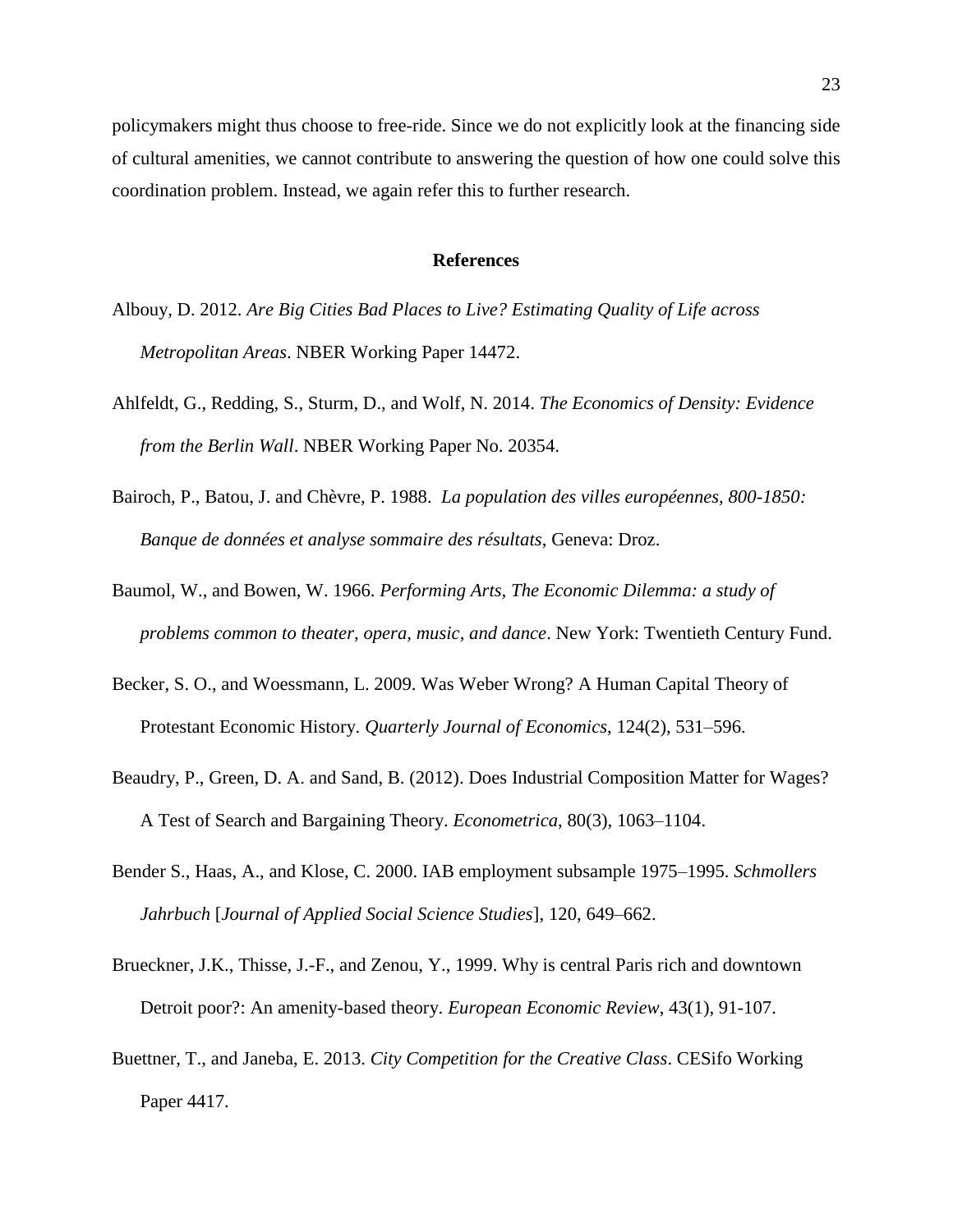- Burda M.C., and Hunt, J. 2001. From Reunification to Economic Integration: Productivity and the Labor Market in Eastern Germany. *Brookings Papers on Economic Activity*, 32(2), 1-92.
- Carlino, G. and Kerr, W. 2014. Agglomeration and Innovation, in: Duranton, G., Henderson, V., Strange, W. (eds.). *Handbook of Regional and Urban Economics*, Vol. 5, Amsterdam: Elsevier.
- Combes, P.-P., Duranton, G., and Gobillon, L., 2008. Spatial wage disparities: Sorting matters! *Journal of Urban Economics*, 63(2), 723-742.
- Diamond, R. 2013. *The Determinants and Welfare Implications of US Workers' Diverging Location Choices by Skill: 1980-2000*, Working Paper.
- Duchhardt, H. 2007. *Barock und Aufklärung*. 4<sup>th</sup> ed. München: Oldenbourg.
- Elias, N. 1993. *Mozart: Portrait of a Genius*, trans. Edmund Jephcott. Berkeley, CA: University of California Press, Berkeley. The original German-language version was published in 1991.
- Eulenburg, F. 1904. *Die Frequenz der deutschen Universitäten von ihrer Gründung bis zur Gegenwart*. Reprint 1994. Berlin: Akademie Verlag.
- Falck, O., Fritsch, M., and Heblich, S. 2011. The phantom of the opera: Cultural amenities, human capital, and regional economic growth. *Labour Economics*, 18 (6), 755–766.

Fischer-Dieskau, D. 2006. *Goethe als Intendant*. Munich: Deutscher Taschenbuch Verlag.

- Fuchs-Schündeln, N., and Izem, R. 2012. Explaining the low labor productivity in East Germany – A spatial analysis. *Journal of Comparative Economics*, 40(1), 1-21.
- Gartner, H., 2005. *The imputation of wages above the contribution limit with the German IAB employment sample*. FDZ Methodenreport, 02/2005.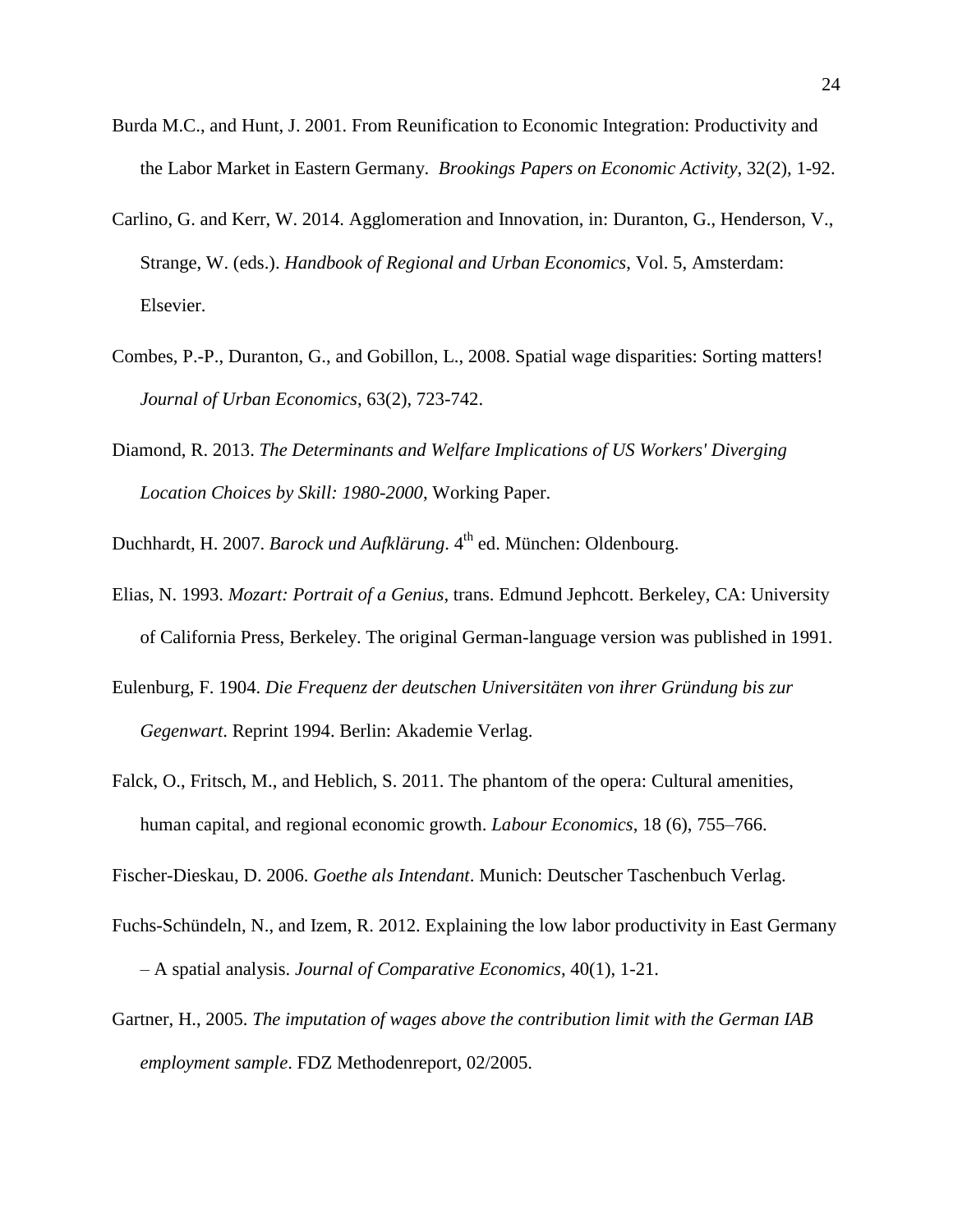- Glaeser, E.L., and Mare, D.C. 2001. Cities and Skills. *Journal of Labor Economics*, 19(2), 316- 42.
- Haak, C. 2005. Künstler zwischen selbstständiger und abhängiger Erwerbsarbeit, *Schmollers Jahrbuch* [*Journal of Applied Social Science Studies*], 125, 573–595.
- Helm, E.G. 1960. *Music at the Court of Frederick the Great*. Norman (Ok): University of Oklahoma Press.
- Loewenstein, U. 2001. Höfisches Leben und höfische Repräsentation in Hessen-Kassel im 18. Jahrhundert. *Zeitschrift des Vereins für hessische Geschichte (ZHG)* 106, 37–50.
- Lucas, R. 1988. On the Mechanics of Economic Development. *Journal of Monetary Economics*, 22, 3–42.
- Moretti, E. 2004. Estimating the Social Return to Higher Education: Evidence from Longitudinal and Repeated Cross-Sectional Data. *Journal of Econometrics*, 121(1–2), 175–212.

Moretti, E. 2012. *The Geography of Jobs*. Boston: Houghton Mifflin Harcourt.

- Neumark, D. and Simpson, H. 2014. *Place-Based Policies*, in: Duranton, G., Henderson, V., Strange, W. (Eds.). *Handbook of Regional and Urban Economics*, Vol. 5, Amsterdam: Elsevier.
- Nunn, N., and Qian, N. 2011. The Potato's Contribution to Population and Urbanization: Evidence from a Historical Experiment. *Quarterly Journal of Economics*, 126(2), 593-650.
- Nunn N. 2009. The Importance of History for Economic Development. *Annual Review of Economics*, 1(1), 65-92.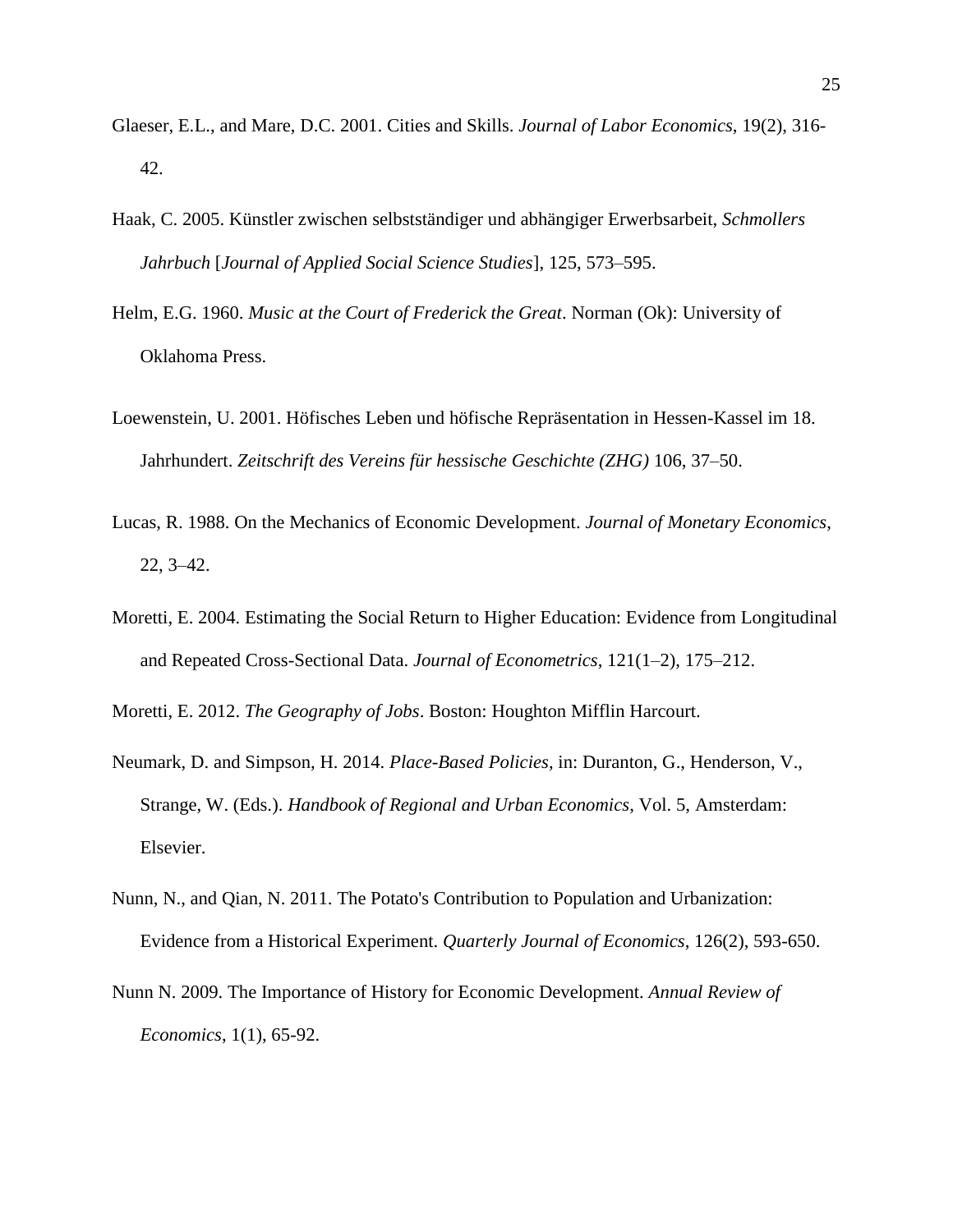Rappaport, J. 2009. The increasing importance of quality of life. *Journal of Economic Geography*, 9 (6), 779-804.

Raynor, H. 1972. *The Social History of Music*. London: Barrie & Jenkins.

- Roback, J. 1982. Wages, Rents, and the Quality of Life. *Journal of Political Economy*, 90(60), 1257–1278.
- Rosen, S. 1979. Wage-based Indexes of Urban Quality of Life. In P. Mieszkowski, M. Straszheim (eds.) *Current Issues in Urban Economics*, Baltimore: Johns Hopkins Univ. Press, pp 74-104.
- Scherer, F. 2001a. Servility, Opportunity, and Freedom in the Choice of Music Composition as a Profession. *Musical Quarterly*, 85(4), 718–734.
- Scherer, F. 2001b. The Evolution of Free-Lance Music Composition, 1650–1900. *Journal of Cultural Economics*, 25(4), 307–319.
- Scherer, F. 2004. *Quarter Notes and Bank Notes: The Economics of Music Composition in the 18th and 19th Centuries*. Princeton, NJ: Princeton University Press.
- Shapiro, J.M. 2006. Smart Cities: Quality of Life, Productivity, and the Growth Effects of Human Capital. *The Review of Economics and Statistics*, 88(2), 324-335.

Shepherd, W.R. 1923. *The Historical Atlas*, 2<sup>nd</sup> Ed. New York: Henry Holt and Company

- Statistik des Deutschen Reichs 1909a. *Landwirtschaftliche Betriebsstatistik nach der allgemeinen Berufszählung vom 12.06.1907 (vol. 212)*, Berlin: Puttkamer & Mühlbrecht.
- Statistik des Deutschen Reichs 1909b. *Gewerbliche Betriebsstatistik nach der allgemeinen Berufszählung vom 12.06.1907 (vol. 218/219)*. Berlin: Puttkamer & Mühlbrecht.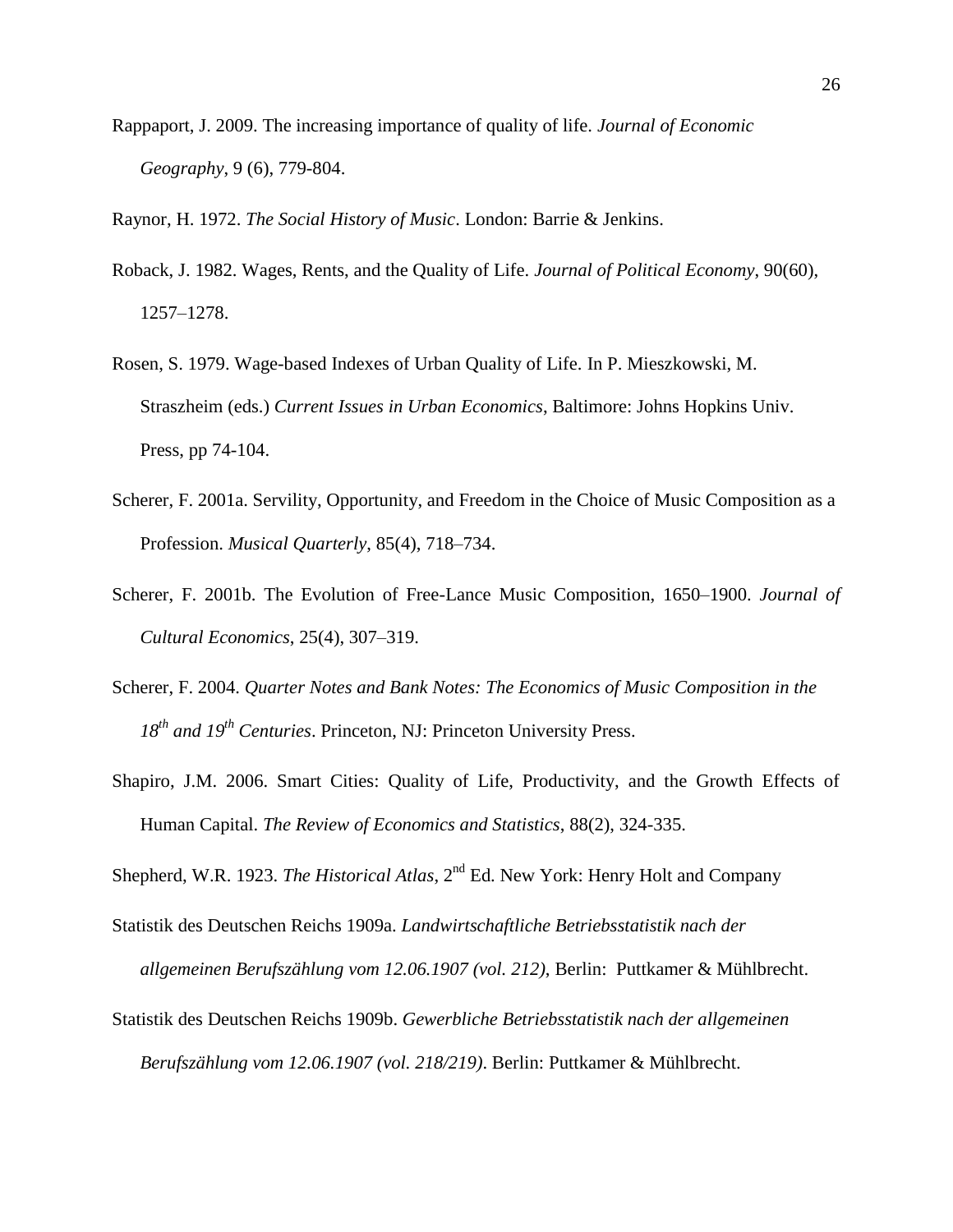- Throsby, D., 1994. The Production and Consumption of the Arts: A View of Cultural Economics. *Journal of Economic Literature*, 32(1), 1-29.
- Vaubel, R. 2005. The Role of Competition in the Rise of Baroque and Renaissance Music. *Journal of Cultural Economics*, 29, 277–297.
- Vierhaus, R. 1984. *Deutsche Geschichte 6. Deutschland im Zeitalter des Absolutismus*, 2nd ed. Vandenhoeck & Ruprecht, Goettingen.
- Zöchling, D. 1983. *Opernhäuser in Deutschland, Österreich und der Schweiz. Geschichte, Ereignisse, Interpreten*. Hermes-Handlexikon, Düsseldorf: ADMOS Media GmbH.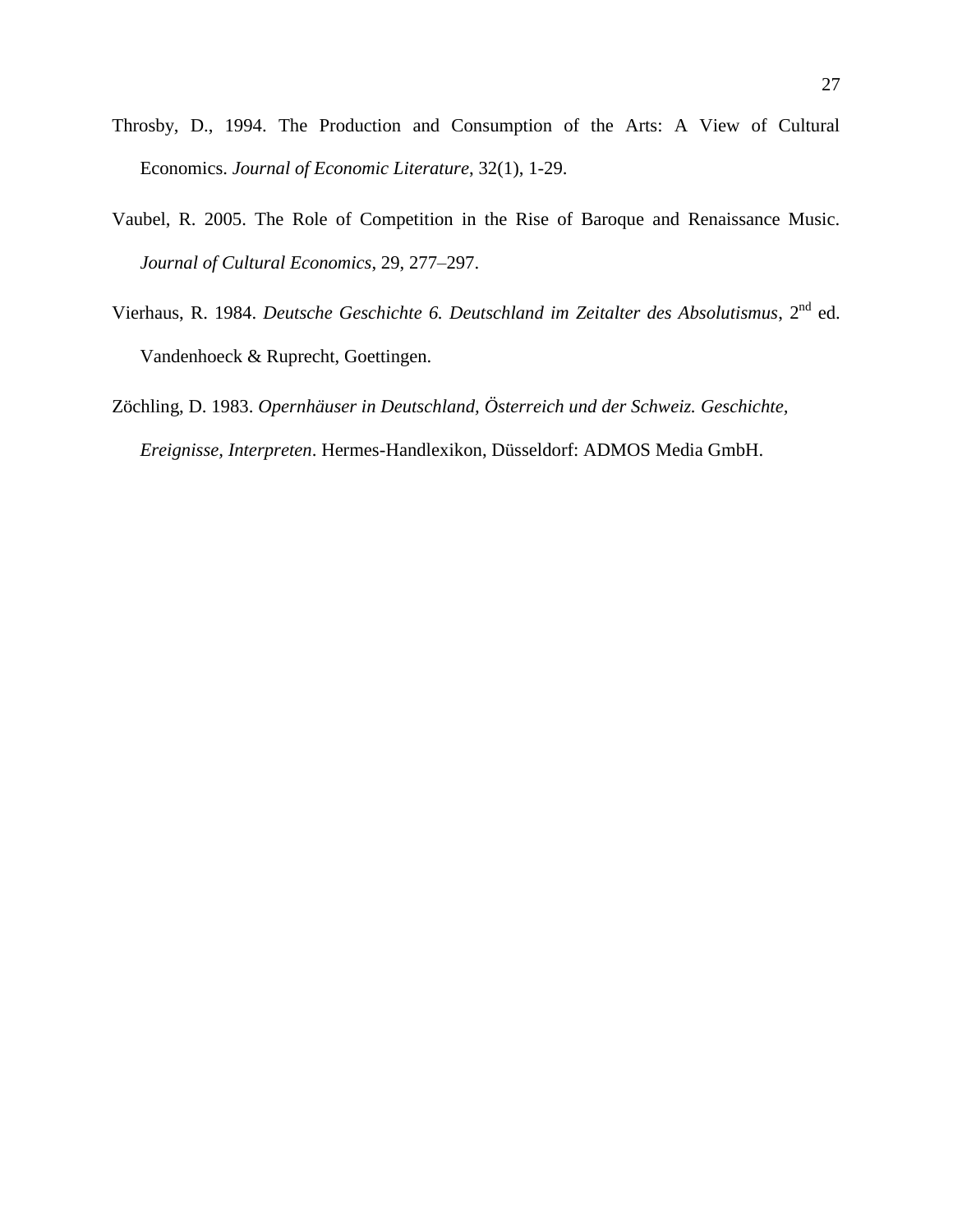### **Tables and Figures**

|                                                         | <b>Baroque Opera</b> | Other Opera | Difference |
|---------------------------------------------------------|----------------------|-------------|------------|
|                                                         | House                | House       | $(1-2)$    |
|                                                         | Location             | Location    | [p-value]  |
| Panel A: Artists per 1000 inhabitants 2002-2007 or 1907 |                      |             |            |
| Freelance artists, writing                              | 2.639                | 1.660       | 0.979      |
|                                                         | (0.481)              | (0.226)     | [0.019]    |
| Freelance artists, acting                               | 1.181                | 0.748       | 0.433      |
|                                                         | (0.178)              | (0.088)     | [0.008]    |
| Freelance artists, music                                | 2.802                | 1.826       | 0.976      |
|                                                         | (0.288)              | (0.165)     | [0.001]    |
| Freelance artists, graphic arts                         | 3.846                | 2.457       | 1.389      |
|                                                         | (0.484)              | (0.275)     | [0.005]    |
| Freelance artists, all                                  | 10.468               | 6.691       | 3.777      |
|                                                         | (1.334)              | (0.699)     | [0.004]    |
| Employed artists subject to                             | 6.697                | 5.074       | 1.623      |
| social insurance                                        | (0.586)              | (0.438)     | [0.018]    |
| Artists in 1907                                         | 2.389                | 1.573       | 0.816      |
|                                                         | (0.561)              | (0.253)     | [0.065]    |
| Panel B: Public Spending in Euro per inhabitant, 2004   |                      |             |            |
| Theater, Concerts and cultivation of                    | 100.19               | 69.47       | 30.72      |
| music                                                   | (12.05)              | (6.50)      | [0.008]    |
| Sports facilities, swimming pools, and                  | 46.12                | 48.48       | $-2.36$    |
| other recreational facilities                           | (3.57)               | (2.97)      | [0.681]    |
| Popular education                                       | 19.47                | 21.04       | $-1.57$    |
|                                                         | (2.50)               | (1.55)      | [0.708]    |
| Number of observations                                  | 29                   | 63          |            |

Table 1: Comparison between baroque opera house locations and other opera house location

*Notes:* The table shows means and standard errors for different measures of local artists per 1,000 inhabitants (Panel A) and public spending in Euro on amenities (Panel B) in 29 baroque opera house locations (Column 1) and 63 locations where the opera house was built after the baroque era (Column 2). Column 3 shows the difference (*diff*) between Column 1 and Column 2 along with the p-value of *Ho: diff < 0*. The share of artists in 1907 is measured per 1,000 workers.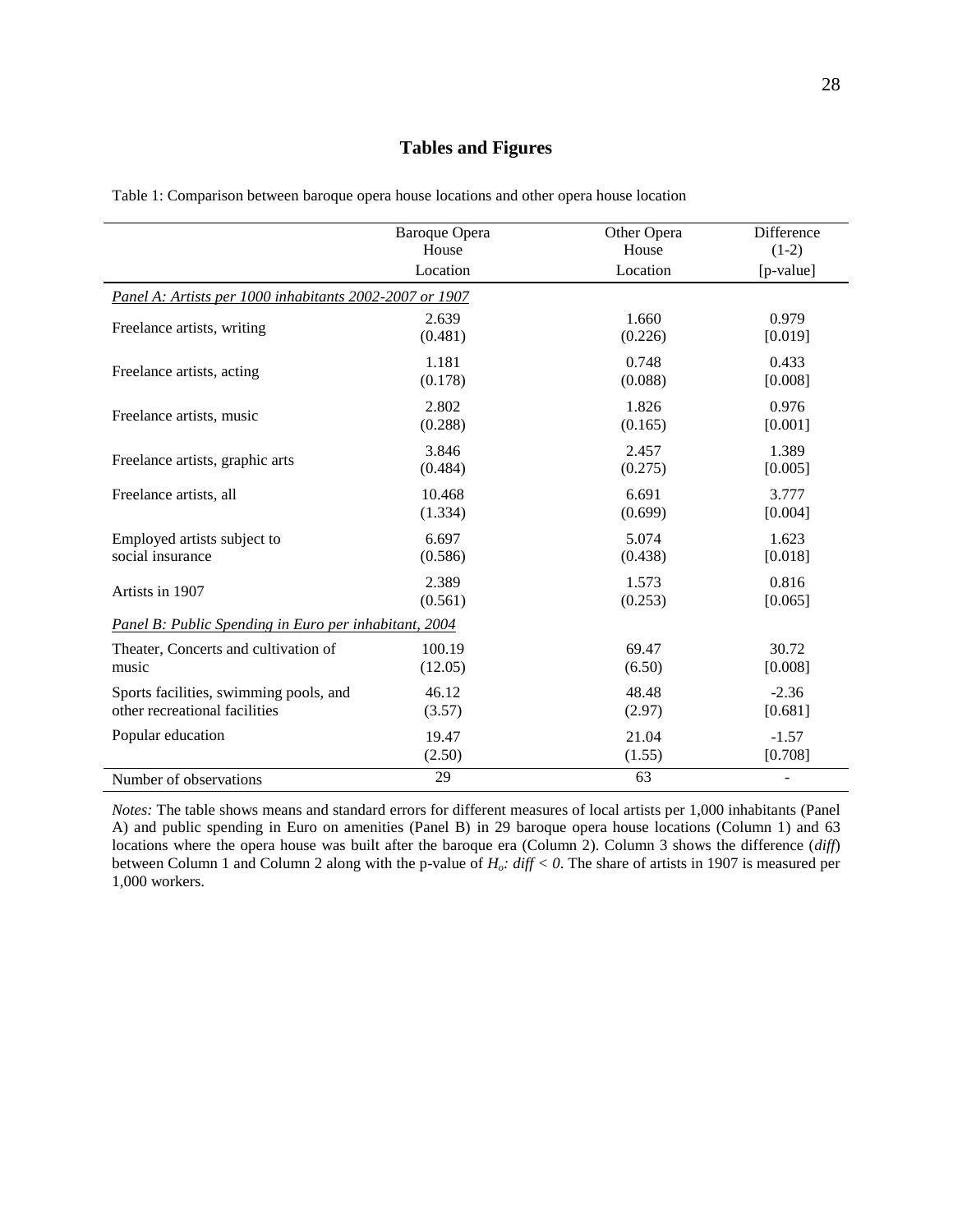#### Table 2: Descriptive statistics

|                                                                                                                 | Period    | Period           | Period    |
|-----------------------------------------------------------------------------------------------------------------|-----------|------------------|-----------|
|                                                                                                                 | 1975-1991 | 1992-1999        | 2000-2010 |
| Variables on the individual level                                                                               |           |                  |           |
| Log wage high-skilled workers                                                                                   | 4.136     | 4.588            | 4.748     |
|                                                                                                                 | (0.403)   | (0.394)          | (0.448)   |
| Log wage skilled workers                                                                                        | 3.753     | 4.190            | 4.340     |
|                                                                                                                 | (0.460)   | (0.459)          | (0.496)   |
| Log wage unskilled workers                                                                                      | 3.422     | 3.817            | 3.984     |
|                                                                                                                 | (0.565)   | (0.586)          | (0.583)   |
| Experience (years)                                                                                              | 19.57     | 20.29            | 22.85     |
|                                                                                                                 | (12.23)   | (11.52)          | (11.07)   |
| Female (%)                                                                                                      | 36.95     | 40.00            | 42.68     |
| Foreign (%)                                                                                                     | 9.11      | 9.17             | 7.73      |
| Manufacturing (%)                                                                                               | 42.09     | 35.99            | 30.38     |
| Variables on the district level                                                                                 |           |                  |           |
| Population (in TSD)                                                                                             | 378.06.   | 381.09           | 387.86    |
|                                                                                                                 | (368.11)  | (363.45)         | (373.86)  |
| Labor force participation rate (%)                                                                              | 31.00     | 29.90            | 27.60     |
| (workers/population)                                                                                            | (11.17)   | (10.45)          | (10.00)   |
| Share high-skilled workers (%)                                                                                  | 4.61      | 7.17             | 9.89      |
|                                                                                                                 | (2.70)    | (3.83)           | (5.06)    |
| Avg. distance to the next baroque opera house (km)<br>(Distance measured from the district centroid)            |           | 51.31<br>(33.84) |           |
| Avg. distance to the next baroque opera house (km)<br>(Distance measured from the district's population center) |           | 50.77<br>(35.14) |           |
| Number of districts                                                                                             | 325       | 325              | 325       |

*Notes: The table shows the mean of all variables. Individual-level variables refer to all full-time employed West German workers in the age group from 18 to 65. District-level variables refer to the 325 West German districts in their 2009 boundaries. Standard deviations of continuous variables are in parenthesis.*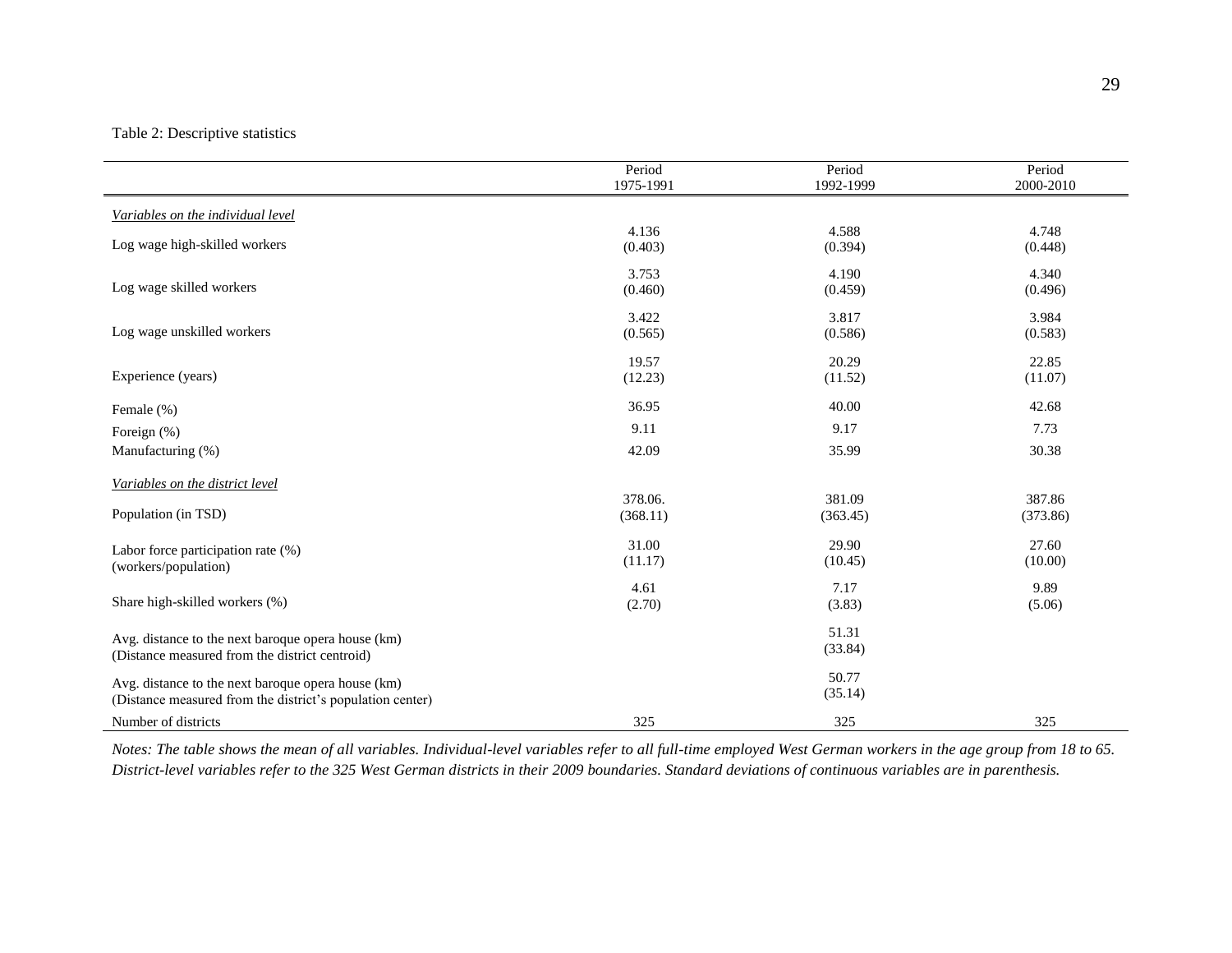|                                     |             | $\mathbf{I}$ | III          | IV           | V            | VI           |
|-------------------------------------|-------------|--------------|--------------|--------------|--------------|--------------|
| Dependent variable: log wage        | <b>FE</b>   | <b>IV-FE</b> | <b>IV-FE</b> | <b>IV-FE</b> | <b>IV-FE</b> | <b>IV-FE</b> |
|                                     | $0.567***$  | $0.958***$   | $1.160***$   | $1.161***$   | 1.053***     | 1.043***     |
| Share high-skilled workers          | (0.100)     | (0.371)      | (0.332)      | (0.331)      | (0.360)      | (0.359)      |
| <b>Individual controls</b>          |             |              |              |              |              |              |
| Foreign                             | 0.022       |              | 0.026        | 0.024        | 0.025        | 0.024        |
|                                     | (0.021)     |              | (0.021)      | (0.021)      | (0.021)      | (0.021)      |
| Experience                          | $0.057***$  |              | $0.059***$   | $0.058***$   | $0.058***$   | $0.058***$   |
|                                     | (0.013)     |              | (0.013)      | (0.013)      | (0.013)      | (0.013)      |
| Experience <sup>2</sup>             | $-0.001***$ |              | $-0.001***$  | $-0.001***$  | $-0.001***$  | $-0.001***$  |
|                                     | (0.000)     |              | (0.000)      | (0.000)      | (0.000)      | (0.000)      |
| District controls                   |             |              |              |              |              |              |
| Log population                      | 0.011       |              |              |              | 0.035        | 0.040        |
|                                     | (0.030)     |              |              |              | (0.034)      | (0.034)      |
| Labor force participation           | $0.088*$    |              |              |              | $0.105**$    | $0.105**$    |
|                                     | (0.049)     |              |              |              | (0.050)      | (0.050)      |
| Industry dummies (10 categories)    | Y           | N            | N            | Y            | Y            |              |
| Anderson-Rubin F-test               |             | 0.0197       | 0.0045       | 0.0041       | 0.0628       | 0.0802       |
| Kleibergen-Paap Wald rk F statistic |             | 49.90        | 50.10        | 49.80        | 43.69        | 43.689       |
| Individual $\times$ location FEs    | 73,898      | 54,827       | 54,827       | 54,827       | 54,827       | 54,820       |
| Number of observations              | 375,861     | 356,790      | 356,790      | 356,790      | 356,790      | 356,725      |

Table 3: Second stage results for West Germany – high-skilled workers

*Notes*: The table reports regressions of log average daily wages of high-skilled workers on the share of high-skilled workers conditional on time-variant individual controls (interactions between foreign/female and experience/experience<sup>2</sup> as well as the censoring dummy and its interactions with all control variables are not displayed in the table) and district controls. Column 1 presents the results of an uninstrumented specification with individual-location fixed effects. In columns 2-6, the share of high-skilled workers is instrumented with proximity to the next baroque opera house. Colum 2 only includes an imputation control and a control for full time employment. Column 3 includes a full set of individual controls, interactions between the individual controls and the censoring dummy, and year dummies. In column 4, we additionally consider 10 industry dummies controlling for one-digit industries and again, we interact these controls with the censoring dummy. In column 5 we add country level controls and in Column 6, we use one-digit occupation controls instead of one-digit industry controls. Across all specifications, standard errors are corrected for individual-district clustering. \*\*\* significant at the 1 percent level; \*\* significant at the 5 percent level; \* significant at the 10 percent level.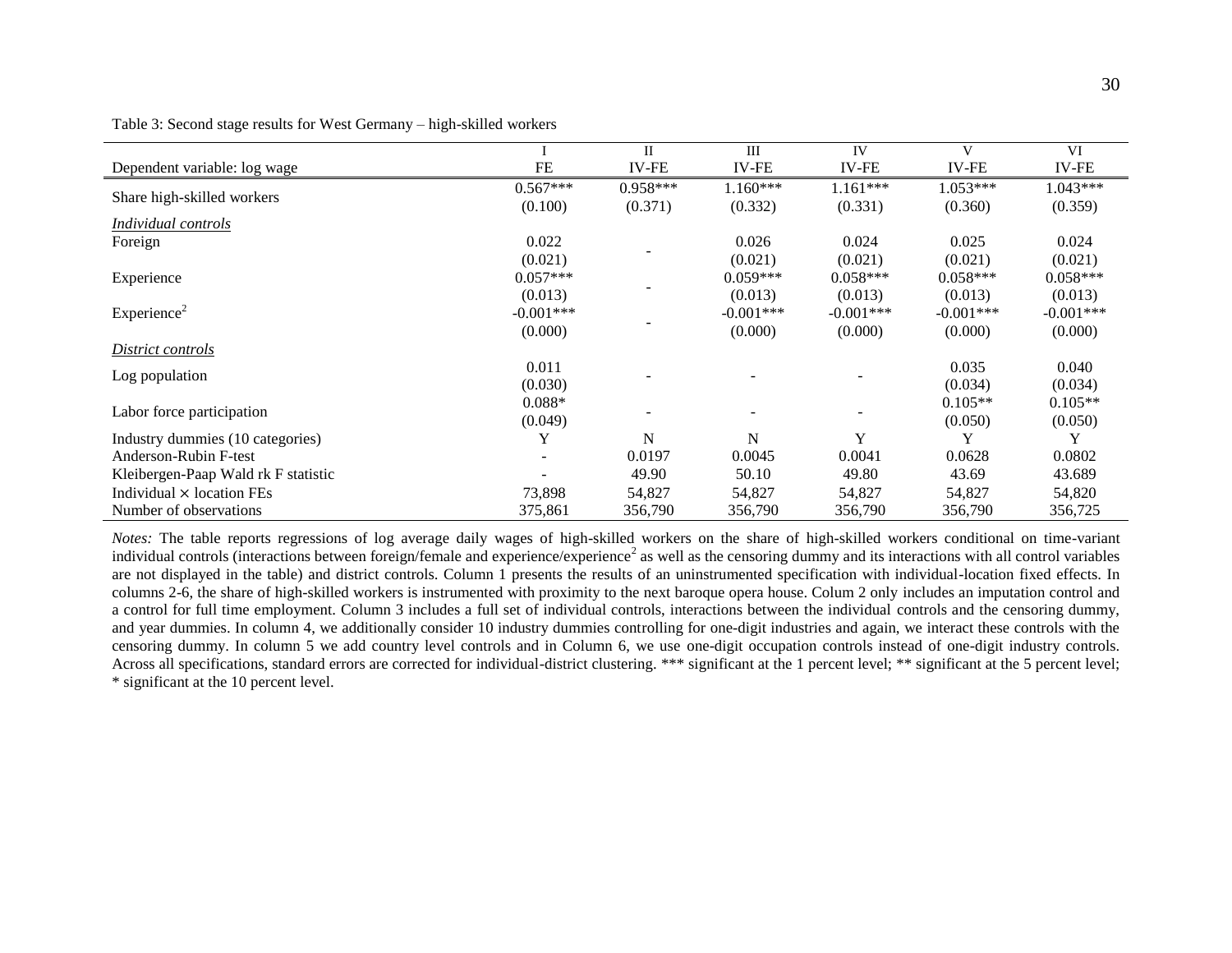|                                     |                          | $\mathbf{I}$ | III          | IV           | $\mathbf{V}$ | <b>VI</b>    |
|-------------------------------------|--------------------------|--------------|--------------|--------------|--------------|--------------|
|                                     | <b>FE</b>                | <b>IV-FE</b> | <b>IV-FE</b> | <b>IV-FE</b> | <b>IV-FE</b> | <b>IV-FE</b> |
| Share high-skilled workers          | 1.040***                 | $0.959***$   | $1.523***$   | $1.567***$   | $1.563***$   | $1.566***$   |
|                                     | (0.037)                  | (0.154)      | (0.135)      | (0.135)      | (0.142)      | (0.143)      |
| <i>Individual controls</i>          |                          |              |              |              |              |              |
| Foreign                             | $0.039***$               |              | $0.042***$   | $0.043***$   | $0.043***$   | $0.043***$   |
|                                     | (0.007)                  |              | (0.007)      | (0.007)      | (0.007)      | (0.007)      |
| Experience                          | $0.018***$               |              | $0.018***$   | $0.018***$   | $0.018***$   | $0.018***$   |
|                                     | (0.006)                  |              | (0.006)      | (0.006)      | (0.006)      | (0.006)      |
| Experience <sup>2</sup>             | $-0.001***$              |              | $-0.001***$  | $-0.001***$  | $-0.001$ *** | $-0.001***$  |
|                                     | (0.000)                  |              | (0.000)      | (0.000)      | (0.000)      | (0.000)      |
| District controls                   |                          |              |              |              |              |              |
| Log population                      | $-0.061***$              |              |              |              | $-0.032***$  | $-0.032***$  |
|                                     | (0.010)                  |              |              |              | (0.012)      | (0.012)      |
|                                     | $-0.052***$              |              |              |              | $-0.029$     | $-0.029$     |
| Labor force participation           | (0.017)                  |              |              |              | (0.018)      | (0.018)      |
| Industry dummies (10 categories)    | Y                        | N            | N            | Y            | Y            | Y            |
| Anderson-Rubin F-test               | $\overline{\phantom{a}}$ | 0.000        | 0.000        | 0.000        | 0.000        | 0.000        |
| Kleibergen-Paap Wald rk F statistic |                          | 366.2        | 367.1        | 366.9        | 357.4        | 356.9        |
| Individual $\times$ location FEs    | 542,631                  | 542,631      | 421,492      | 421,492      | 421,492      | 421379       |
| Number of observations              | 4,269,770                | 4,269,770    | 4,148,631    | 4,148,631    | 4,148,631    | 4147129      |

Table 4: Second stage results for West Germany – medium-skilled workers

*Notes*: The table reports regressions of log average daily wages of medium-skilled workers on the share of high-skilled workers conditional on time-variant individual controls (interactions between foreign/female and experience/experience<sup>2</sup> as well as the censoring dummy and its interactions with all control variables are not displayed in the table) and district controls. Column 1 presents the results of an uninstrumented specification with individual-location fixed effects. In columns 2-6, the share of high-skilled workers is instrumented with proximity to the next baroque opera house. Colum 2 only includes an imputation control and a control for full time employment. Column 3 includes a full set of individual controls, interactions between the individual controls and the censoring dummy, and year dummies. In column 4, we additionally consider 10 industry dummies controlling for one-digit industries and again, we interact these controls with the censoring dummy. In column 5 we add country level controls and in Column 6, we use 1-digit occupation controls instead of one-digit industry controls. Across all specifications, standard errors are corrected for individual-district clustering. \*\*\* significant at the 1 percent level; \*\* significant at the 5 percent level; \* significant at the 10 percent level.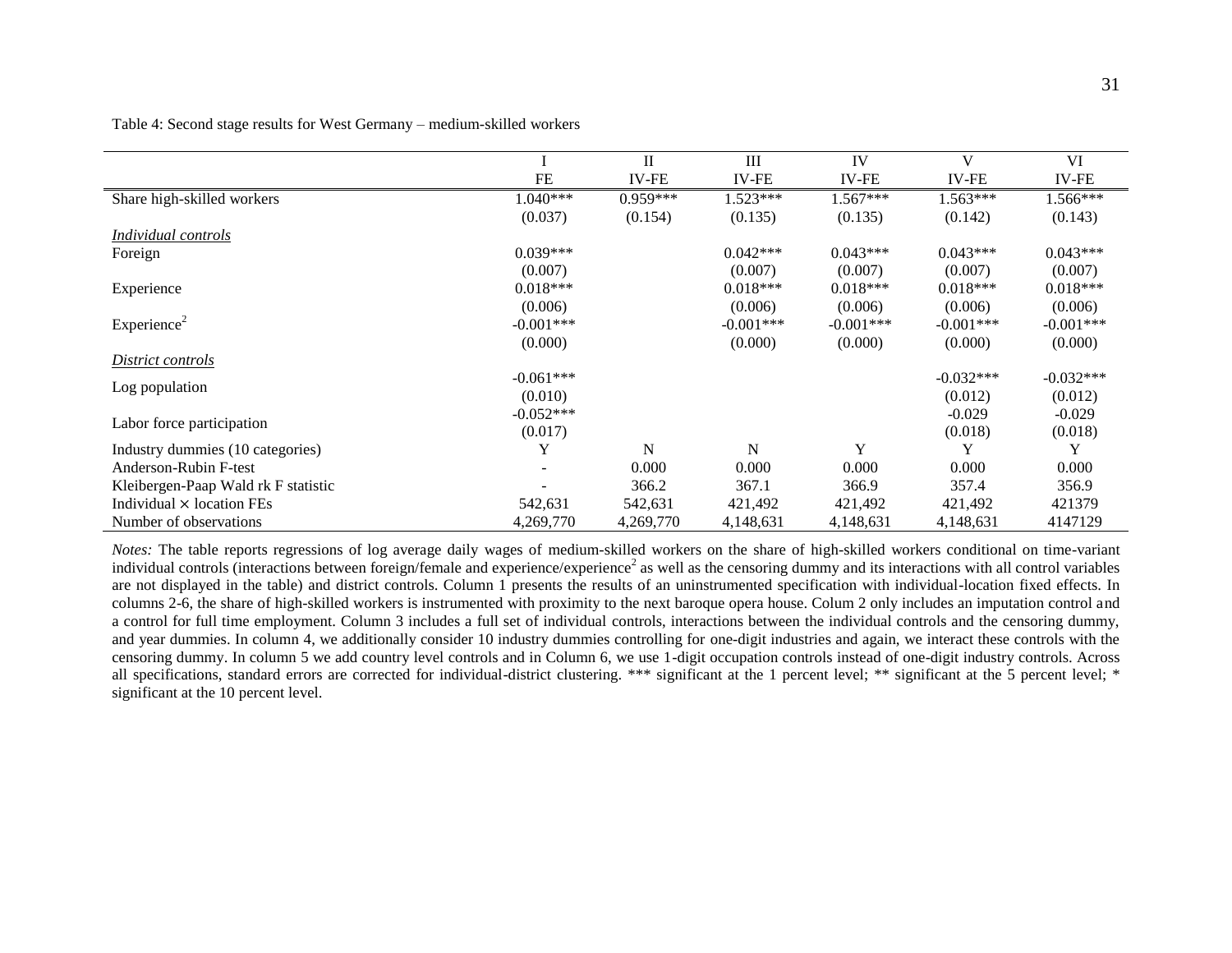|                                     |             | $\mathbf{I}$ | III          | IV           | V            | VI           |
|-------------------------------------|-------------|--------------|--------------|--------------|--------------|--------------|
|                                     | <b>FE</b>   | <b>IV-FE</b> | <b>IV-FE</b> | <b>IV-FE</b> | <b>IV-FE</b> | <b>IV-FE</b> |
| Share high-skilled workers          | $0.978***$  | $-0.041$     | $1.159***$   | $1.276***$   | $1.364***$   | 1.368***     |
|                                     | (0.071)     | (0.326)      | (0.287)      | (0.281)      | (0.301)      | (0.301)      |
| <i>Individual controls</i>          |             |              |              |              |              |              |
| Foreign                             | $0.180***$  |              | $0.178***$   | $0.183***$   | $0.183***$   | $0.183***$   |
|                                     | (0.008)     |              | (0.008)      | (0.008)      | (0.008)      | (0.008)      |
| Experience                          | $-0.057$    |              | $-0.057$     | $-0.057$     | $-0.056$     | $-0.056$     |
|                                     | (0.047)     |              | (0.047)      | (0.047)      | (0.047)      | (0.047)      |
| Experience <sup>2</sup>             | $-0.001***$ |              | $-0.001***$  | $-0.001***$  | $-0.001***$  | $-0.001***$  |
|                                     | (0.000)     |              | (0.000)      | (0.000)      | (0.000)      | (0.000)      |
| District controls                   |             |              |              |              |              |              |
| Log population                      | $0.043**$   |              |              |              | $0.066***$   | $0.066***$   |
|                                     | (0.017)     |              |              |              | (0.024)      | (0.024)      |
| Labor force participation           | $0.117***$  |              |              |              | $0.126***$   | $0.127***$   |
|                                     | (0.028)     |              |              |              | (0.029)      | (0.029)      |
| Industry dummies (10 categories)    | Y           | N            | N            | Y            | Y            | Y            |
| Anderson-Rubin F-test               |             | 0.0383       | 0.00163      | 0.0004       | 0.0004       | 0.0004       |
| Kleibergen-Paap Wald rk F statistic |             | 92.39        | 93.79        | 93.64        | 94.34        | 94.19        |
| Individual $\times$ location FEs    | 291,952     | 200,416      | 200,416      | 200,416      | 200,416      | 200,327      |
| Number of observations              | 1,421,857   | 1,421,857    | 1,330,321    | 1,330,321    | 1,330,321    | 1,329,729    |

Table 5: Second stage results for West Germany – low-skilled workers

*Notes:* The table reports regressions of log average daily wages of low-skilled workers on the share of high-skilled workers conditional on time-variant individual controls (interactions between foreign/female and experience/experience<sup>2</sup> as well as the censoring dummy and its interactions with all control variables are not displayed in the table) and district controls. Column 1 presents the results of an uninstrumented specification with individual-location fixed effects. In columns 2-6, the share of high-skilled workers is instrumented with proximity to the next baroque opera house. Colum 2 only includes an imputation control and a control for full time employment. Column 3 includes a full set of individual controls, interactions between the individual controls and the censoring dummy, and year dummies. In column 4, we additionally consider 10 industry dummies controlling for one-digit industries and again, we interact these controls with the censoring dummy. In column 5 we add country level controls and in Column 6, we use one-digit occupation controls instead of 1-digit industry controls. Across all specifications, standard errors are corrected for individual-district clustering. \*\*\* significant at the 1 percent level; \*\* significant at the 5 percent level; \* significant at the 10 percent level.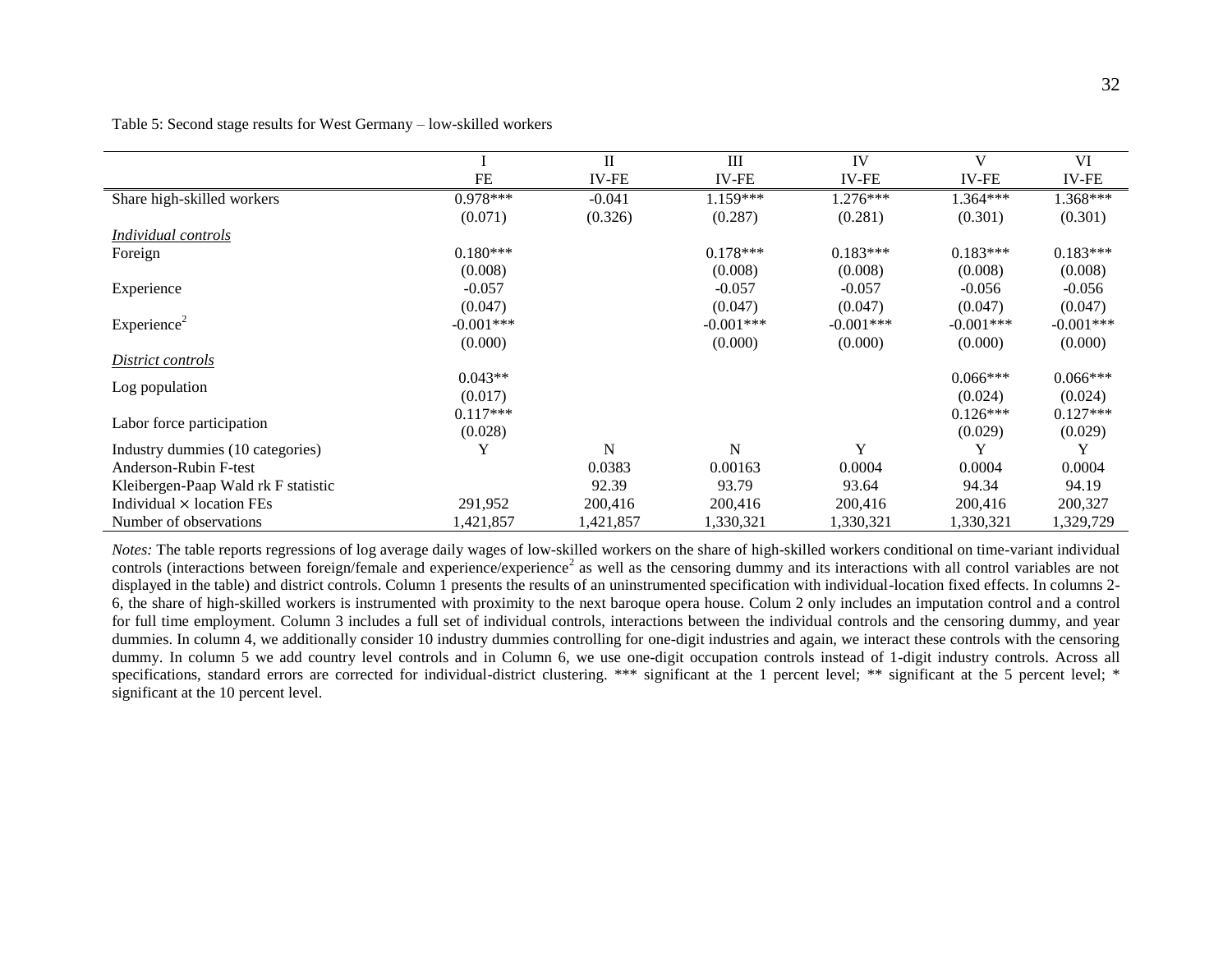#### Table 6: Effect Heterogeneity

|                     | <b>High-skilled workers</b><br>Baseline: 1.053*** | $\mathbf{I}$<br><b>Skilled workers</b><br>Baseline: 1.563*** | Ш<br><b>Unskilled workers</b><br>Baseline: 1.364*** |
|---------------------|---------------------------------------------------|--------------------------------------------------------------|-----------------------------------------------------|
| Female              | 1.706*                                            | $1.863***$                                                   | $1.417***$                                          |
|                     | (0.976)                                           | (0.266)                                                      | (0.495)                                             |
| Male                | $0.824**$                                         | $1.337***$                                                   | $1.307***$                                          |
|                     | (0.354)                                           | (0.152)                                                      | (0.355)                                             |
| Manufacturing       | $1.629***$                                        | $1.732***$                                                   | $1.221***$                                          |
|                     | (0.55)                                            | (0.249)                                                      | (0.459)                                             |
| Non-manufacturing   | $0.989**$                                         | 1.434***                                                     | $0.799**$                                           |
|                     | (0.436)                                           | (0.175)                                                      | (0.404)                                             |
| Above mean distance | $-0.002$                                          | $1.194***$                                                   | $-0.369$                                            |
|                     | (1.045)                                           | (0.382)                                                      | (0.743)                                             |
| Below mean distance | $0.874***$                                        | 1.939***                                                     | $2.166***$                                          |
|                     | (0.285)                                           | (0.113)                                                      | (0.230)                                             |

*Notes:* Each cell presents the result from a separate regression. The independent variable is the share of high-skilled workers and the dependent variable is the log of the daily wage of high-skilled workers (column 1), skilled workers (column 2) and low-skilled workers (column 3). We instrument the share of high-skilled workers in in a region with the minimum distance to the next baroque opera house interacted with year dummies. Individual controls include foreign, experience, experience<sup>2</sup>, censored wage dummy, time dummy, interactions of experience with female and foreign and interactions of the censoring dummy with individual controls. Industry controls are dummies for ten 1-digit industries. District-level controls include log population and the labor force participation rate. If not otherwise stated standard errors are corrected for individual-location clustering. \*\*\* significant at the 1 percent level; \*\* significant at the 5 percent level; \* significant at the 10 percent level.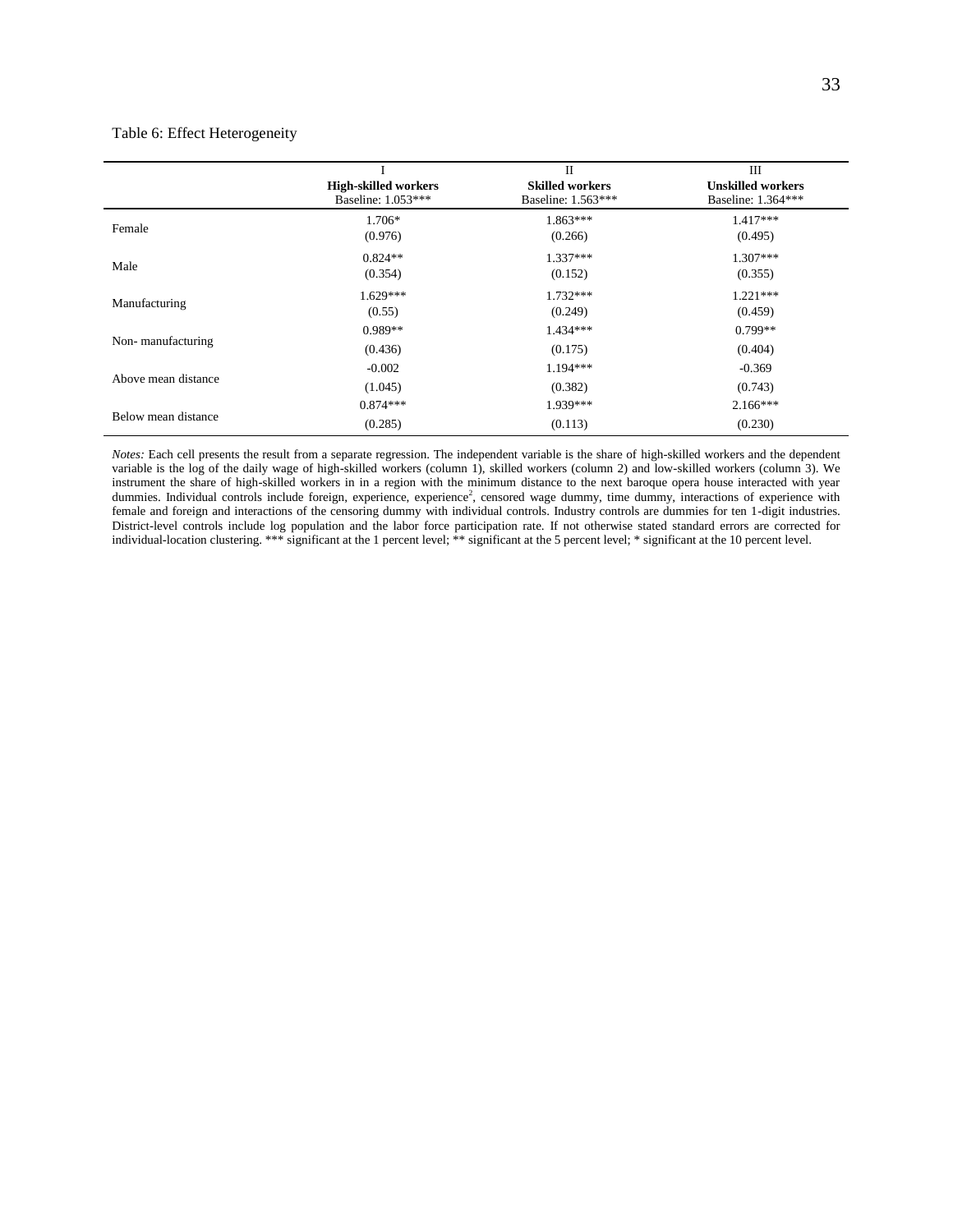| Opera House      | Predicted       | Counterfactual | Predicted       | Difference |
|------------------|-----------------|----------------|-----------------|------------|
| Location         | Probability (1) | Location       | Probability (3) | $(2)-(4)$  |
| Munich           | 0.7894          | Mainz          | 0.8425          | $-0.0531$  |
| Coburg           | 0.2841          | Memmingen      | 0.3120          | $-0.0279$  |
| Luebeck          | 0.4762          | Emden          | 0.5017          | $-0.0255$  |
| Muenster         | 0.5379          | Stuttgart      | 0.5447          | $-0.0068$  |
| Mannheim         | 0.3234          | Bielefeld      | 0.3300          | $-0.0066$  |
| Trier            | 0.4466          | Nuremberg      | 0.4490          | $-0.0024$  |
| Aachen           | 0.0110          | Herford        | 0.0125          | $-0.0015$  |
| Passau           | 0.2129          | Straubing      | 0.2139          | $-0.0010$  |
| <b>Brunswick</b> | 0.2547          | Duesseldorf    | 0.2540          | 0.0007     |
| Augsburg         | 0.0762          | Krefeld        | 0.0751          | 0.0011     |
| Wuerzburg        | 0.3363          | Bielefeld      | 0.3300          | 0.0063     |
| Darmstadt        | 0.4557          | Nuremberg      | 0.4490          | 0.0066     |
| Frankfurt        | 0.8497          | Mainz          | 0.8425          | 0.0072     |
| Bayreuth         | 0.2731          | Duesseldorf    | 0.2540          | 0.0191     |
| Ulm              | 0.8954          | Mainz          | 0.8425          | 0.0528     |
| Regensburg       | 0.9209          | Mainz          | 0.8425          | 0.0784     |
| Koblenz          | 0.9719          | Mainz          | 0.8425          | 0.1293     |
| <b>Bremen</b>    | 0.9760          | Mainz          | 0.8425          | 0.1334     |
| Hamburg          | 0.9800          | Mainz          | 0.8425          | 0.1375     |

Table 7: Predicted probabilities using historic location factors

*Notes:* The Table shows pairs of 19 actual and counterfactual opera house locations in West Germany. Counterfactual opera house locations result from a Mahalanobis matching on the predicted probabilities from probit estimations of the baroque opera house dummy on the area of today's district; an independent city status dummy; log of slope measured as difference between the highest and lowest elevation; the log of the area of the historic principality that covers the most of today's district; the log of the historic population in 1700 and the population growth between 1700-1800 in all Bairoch cities within the district today; the log of river-km in the district; a coast dummy; a dummy if the location was home to a university before 1800; Hanseatic city status dummy; free city status dummy; percent of the area that contains coal, ore, quarzite, and/or slate; soil's suitability for cereal and pasture at medium input; an indicator for the dominant religion. Column (5) shows the difference between the predicted probability for the actual and counterfactual opera house.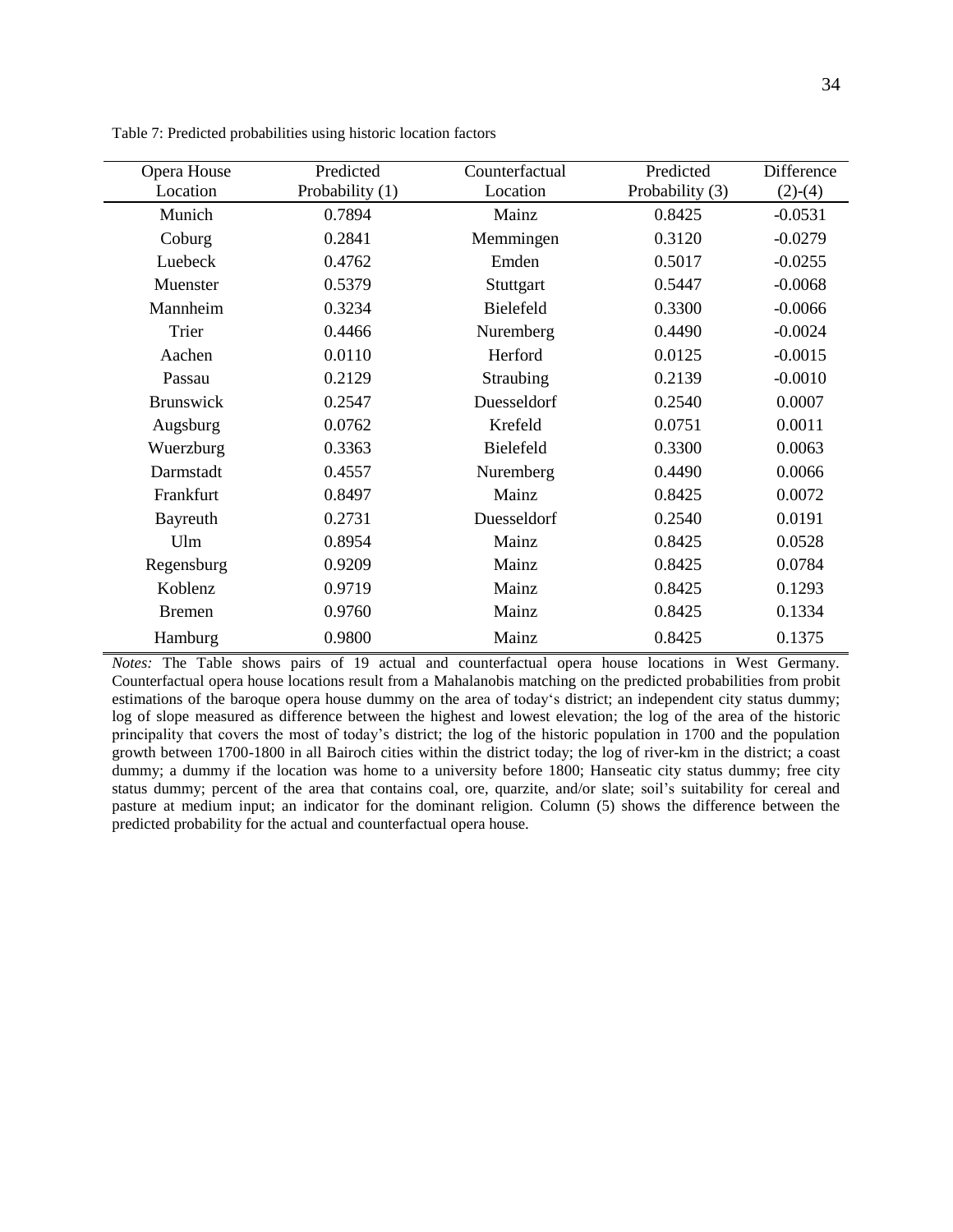#### Table 8: Robustness checks

|                                          | I                           | $\mathbf{I}$           | $\rm III$                |
|------------------------------------------|-----------------------------|------------------------|--------------------------|
|                                          | <b>High-skilled workers</b> | <b>Skilled workers</b> | <b>Unskilled workers</b> |
|                                          | Baseline: 1.053***          | Baseline: 1.563***     | Baseline: 1.364***       |
| Always Full Time                         | $0.748**$                   | $0.856***$             | $1.057***$               |
|                                          | (0.360)                     | (0.175)                | (0.302)                  |
| Rent control                             | 0.697                       | $1.523***$             | $1.550***$               |
|                                          | (0.545)                     | (0.199)                | (0.390)                  |
| No Imputation                            | $0.590*$                    | 1.518***               | 1.359***                 |
|                                          | (0.325)                     | (0.141)                | (0.300)                  |
| Distance to population centroid          | $1.036***$                  | 1.585***               | $1.307***$               |
|                                          | (0.363)                     | (0.140)                | (0.293)                  |
| Opera house dummy                        | $1.190***$                  | 1.811***               | 1.945***                 |
| (All locations)                          | (0.289)                     | (0.099)                | (0.197)                  |
| Opera house dummy                        | 0.728                       | $1.360***$             | $2.174***$               |
| (Only opera locations)                   | (0.555)                     | (0.236)                | (0.454)                  |
| Control for district-specific 10-year    | $0.704***$                  | 1.839***               | $1.554***$               |
| Trends                                   | (0.255)                     | (0.103)                | (0.201)                  |
| SE clustered by district and year        | $1.053***$                  | $1.563***$             | $1.364***$               |
|                                          | (0.364)                     | (0.329)                | (0.418)                  |
| SE clustered by district                 | $1.053***$                  | $1.563***$             | $1.364***$               |
|                                          | (0.385)                     | (0.337)                | (0.432)                  |
| High propensity score regions dropped    | $1.578**$                   | $1.740***$             | 0.705                    |
| from distance calculation                | (0.660)                     | (0.250)                | (0.518)                  |
| Imperial, university, and Hanseatic      | $0.525*$                    | $1.151***$             | $0.939***$               |
| cities dropped from distance calculation | 0.281                       | (0.137)                | (0.295)                  |
| <b>LIML</b>                              | $1.054***$                  | $1.564***$             | $1.364***$               |
|                                          | (0.360)                     | (0.143)                | (0.301)                  |
| Movers                                   | 0.384                       | $1.556***$             | 1.378***                 |
|                                          | (0.392)                     | (0.185)                | (0.479)                  |
| East Germany                             | 1.480***                    | 1.729***               | $-0.834$                 |
|                                          | (0.617)                     | (0.349)                | (1.519)                  |

*Notes:* Each cell presents the result from a separate regression. The independent variable is the share of high-skilled workers and the dependent variable is the log of the daily wage of high-skilled workers (column 1), skilled workers (column 2) and low-skilled workers (column 3). We instrument the share of high-skilled workers in in a region with the minimum distance to the next baroque opera house interacted with year dummies. Individual controls include foreign, experience, experience<sup>2</sup>, censored wage dummy, time dummy, interactions of experience with female and foreign and interactions of the censoring dummy with individual controls. Industry controls are dummies for ten 1-digit industries. District-level controls include log population and the labor force participation rate. If not otherwise stated standard errors are corrected for individual-location clustering. \*\*\* significant at the 1 percent level; \*\* significant at the 5 percent level; \* significant at the 10 percent level.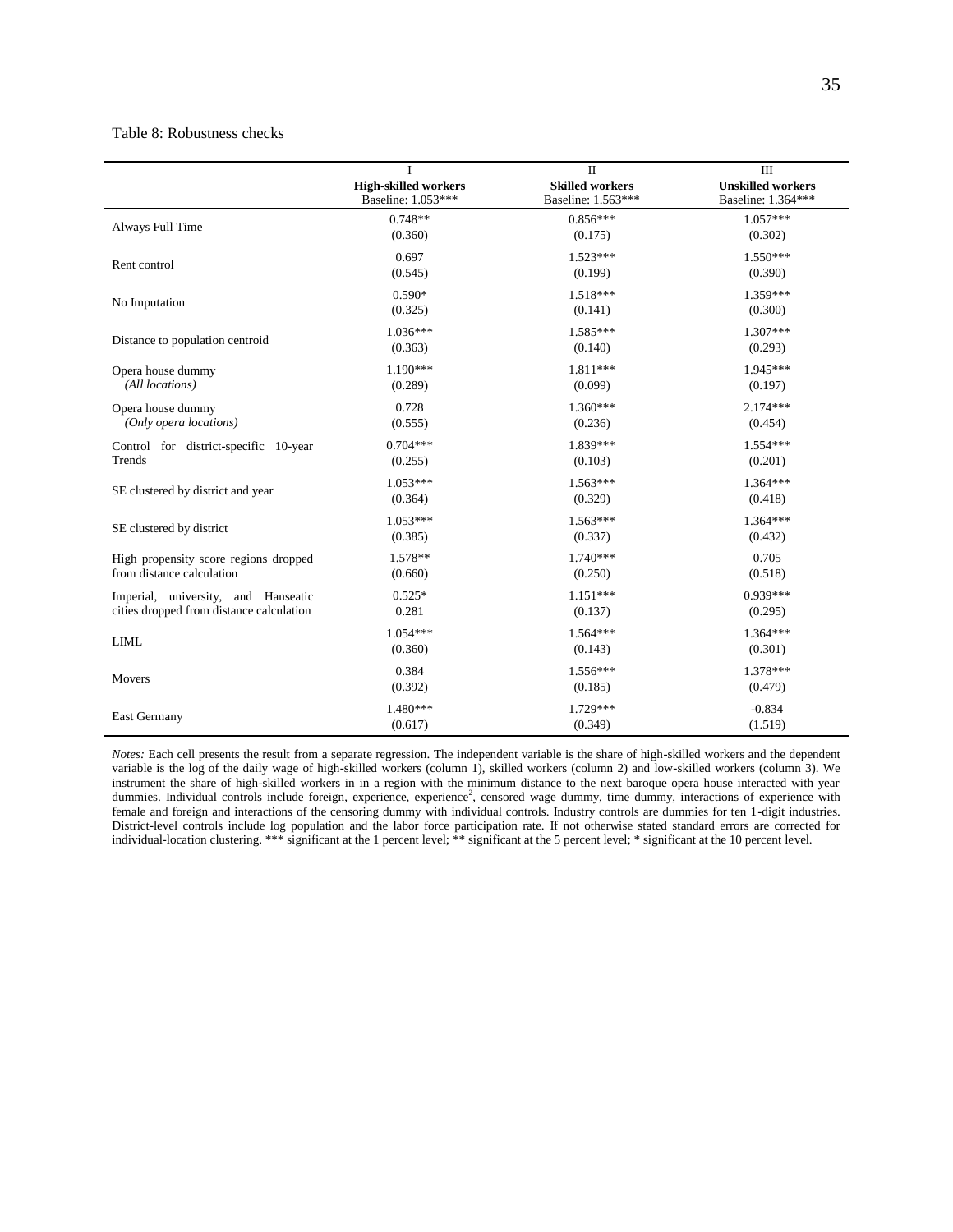Figure 1: Locations of baroque opera houses in Germany



*Notes: The map shows the 29 baroque opera house locations in Germany.*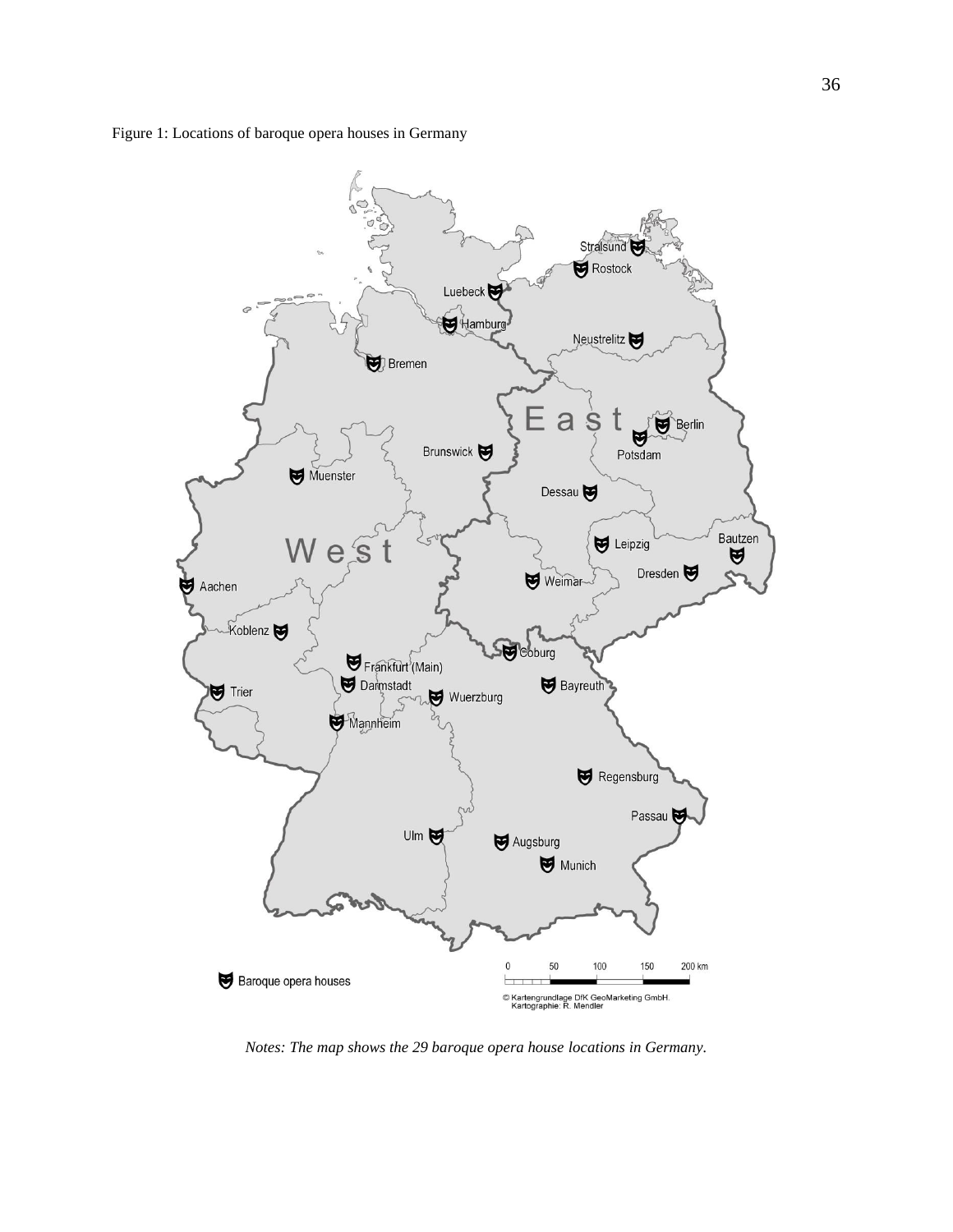Figure 2: Kernel density of distance to the next opera house in West Germany



Distance to the next baroque opera house in km

*Notes*: The figures shows kernel density plots of the all distances between (i) districts' population center (solid line) and (ii) countries' centroids (dashed line) to the closes West German baroque opera house. Excluding West Berlin, we observe 19 baroque opera houses across West Germany. The vertical line represents both the mean minimum distance to the population center of 53.3 km as well as to the centroid of 53.5 km. The two are not distinguishable from each other in the figure.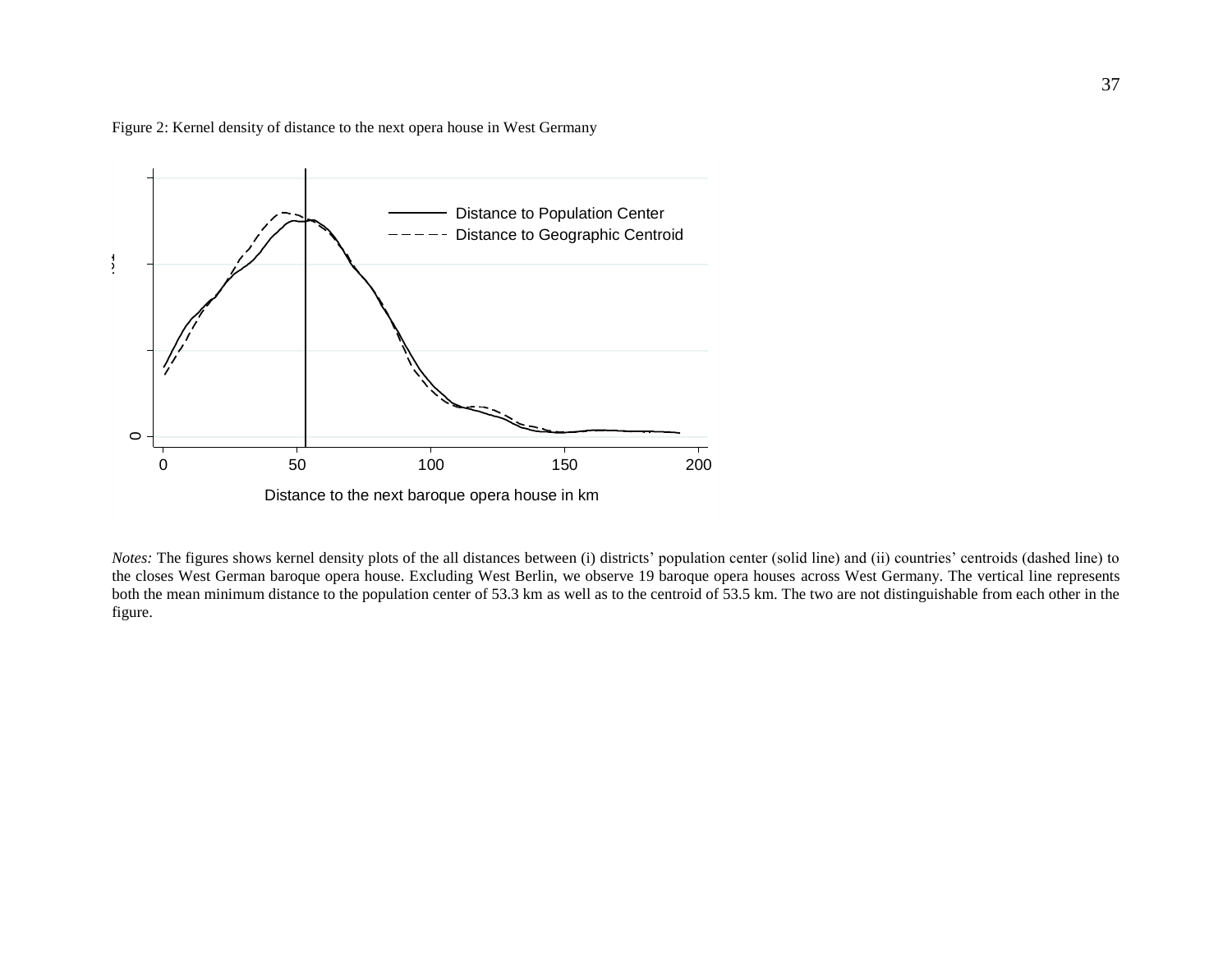

(a) Distance to the closest opera house (b) Opera house dummy

*Notes*: The figure is a graphic representation of the time-variant coefficients from the first stage regression in equation (2) with 1975 as base year. Panel (a) shows coefficients on the interactions between the minimum distance to the next opera house and year dummies and panel (b) shows coefficients of interactions between opera house dummies and year dummies. Each coefficient shows the expected relative percentage point increase in the share of high-skilled workers when moving 1 km closer to a baroque opera house location. This specification considers the subset of high skilled workers. Coefficients are enclosed by 95 percent confidence band. Standard errors are corrected for individual-district clustering.